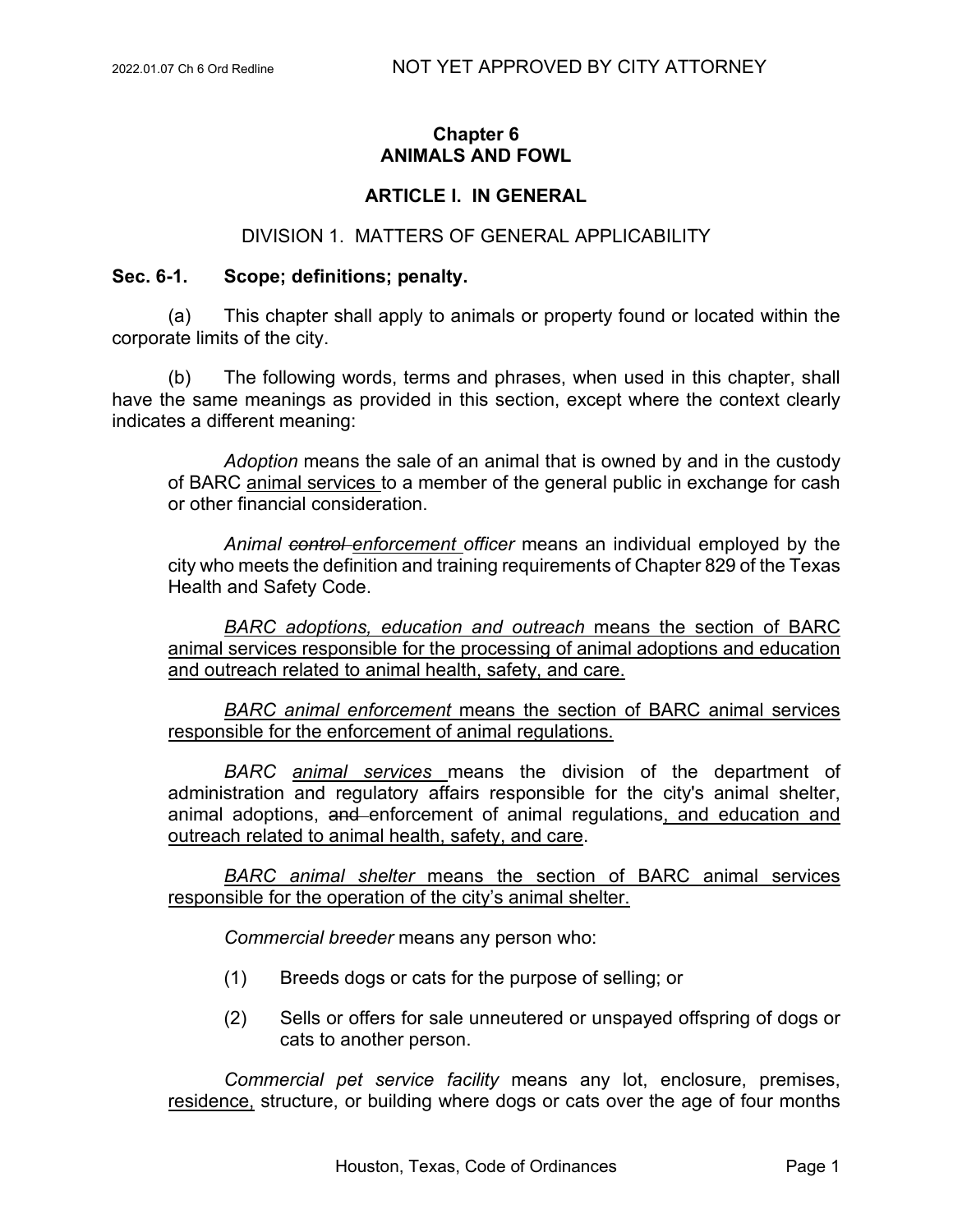are kept or maintained for any commercial purpose. This term includes a mobile commercial pet service business. Provided, however, for purposes of article IV of this chapter only, commercial pet service facility shall not include commercial breeders, hobby/conformation breeders, non-commercial breeders, veterinarians, or veterinary hospitals.

*Community cat* means any unowned, socialized, or feral free-roaming domestic cat that may be cared for by one or more residents. Community cats that are ear-tipped have been sterilized and have received at least one vaccination against rabies. Community Cats shall not be subject to provisions of this ordinance which are directed at owned animals.

*Community cat caretaker* means a person, group, or humane organization approved by the director that provides services to community cats. Services may include, but are not limited to: food, shelter, and medical care. Community cat caretakers shall follow guidelines approved by the director.

*Community Cat Program (CCP)* means a program that allows community cat caretakers to manage free roaming community cats with the goal of improving the lives of and reducing the overall number of community cats. The program shall include Trap-Neuter-Return (TNR), or substantially similar types of programs.

*Current rabies vaccination* means a rabies vaccination that was administered in compliance with the requirements of Chapter 826 of the Texas Health and Safety Code and Title 25 of Chapter 169 of the Texas Administrative Code and that has not expired under the terms thereof.

*Department* means the department of administration and regulatory affairs.

*Direct physical control* means the use of a tether or other bodily restraint by a person capable of controlling the animal to restrict the movements of an animal.

*Director* means the director of the department of administration and regulatory affairs or his designee.

*Disposition* means the relocation of an animal or termination of ownership of an animal by BARC animal shelter through adoption, transfer to a humane organization, or humane euthanasia.

*Domestic animal* means any beast or bird in common use that has been bred or trained to need and accept the care of humans and to live in a tame condition, including, but not limited to, livestock, goat, swine, dog, cat, fowl, or other beast or bird.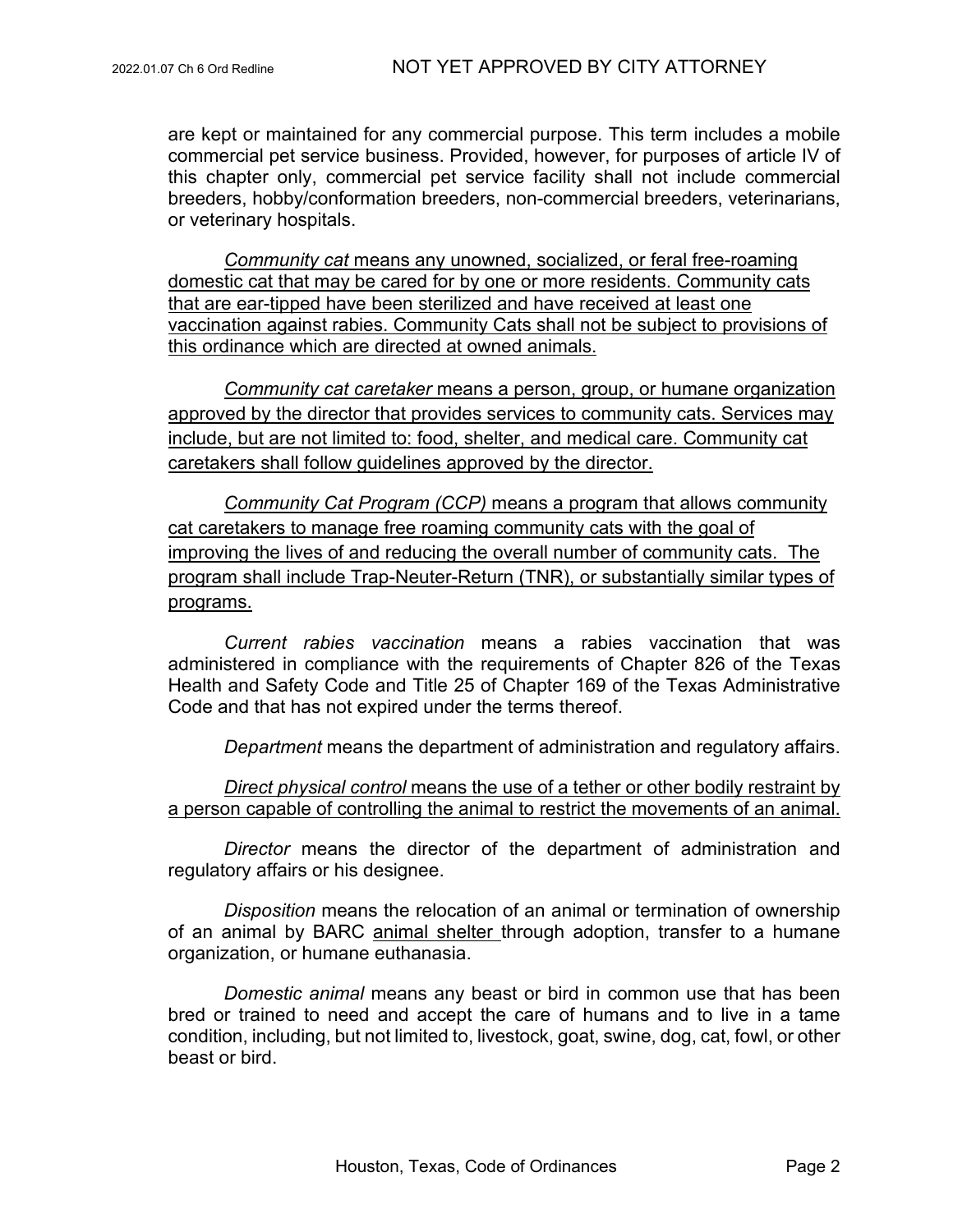*Domestic cat* means Felis catus, Felis domesticus, or any domesticated member of the genus Felis.

*Domestic fowl* means birds of a breed developed or kept for the purpose of meat production, egg laying or purely for ornament or show, including, but not limited to, chickens, turkeys, geese, ducks, pea-fowl, and parakeets, canaries, parrots, cockatoos, macaws or similar birds.

*Ear-tipping* means a surgical procedure performed under anesthesia by a veterinarian that removes approximately 20 percent of a cat's left ear at the apex, and is a universally recognized method of identifying sterilized and vaccinated community cats in the field.

*Extreme weather conditions* means conditions in which the actual or effective outdoor temperature is below 32 degrees Fahrenheit or above 90 degrees Fahrenheit, or a hurricane, tropical storm, flood, flash flood, severe thunderstorm or tornado warning or heat advisory has been issued for the jurisdiction by the National Weather Service.

*Feral animal* means any untamed or free-roaming animal other than a domestic cat.

#### *Feral cat* means any free-roaming or untamed domestic cat.

*Hobby/conformation breeder* means a person who:

- (1) Breeds personally-owned dogs or cats for the purpose of improving a breed, showing in a competitive venue, use in a sporting activity or working purposes, or other personal reasons;
- (2) Is a member in good standing with an organized national, regional, or local club established for the purposes listed above in item (1), as evidenced by a membership card or other proof of membership; and
- (3) Sells, trades, barters, distributes, or otherwise exchanges consideration for dogs or cats to other hobby/conformation breeders or conducts private sales to individuals. For purposes of this chapter, this term shall not include sales, trades, barter, distribution or the exchange of consideration to wholesalers or brokers.

*Hearing officer* means an individual employed by the municipal courts department of the city designated to conduct administrative hearings and enter orders in the manner provided by this chapter, and who shall have no prior knowledge of the facts or circumstances regarding the matter at issue, except that he may receive a copy of the notice of the hearing prior to the hearing and may have conducted a prior hearing regarding a lesser penalty involving the same party.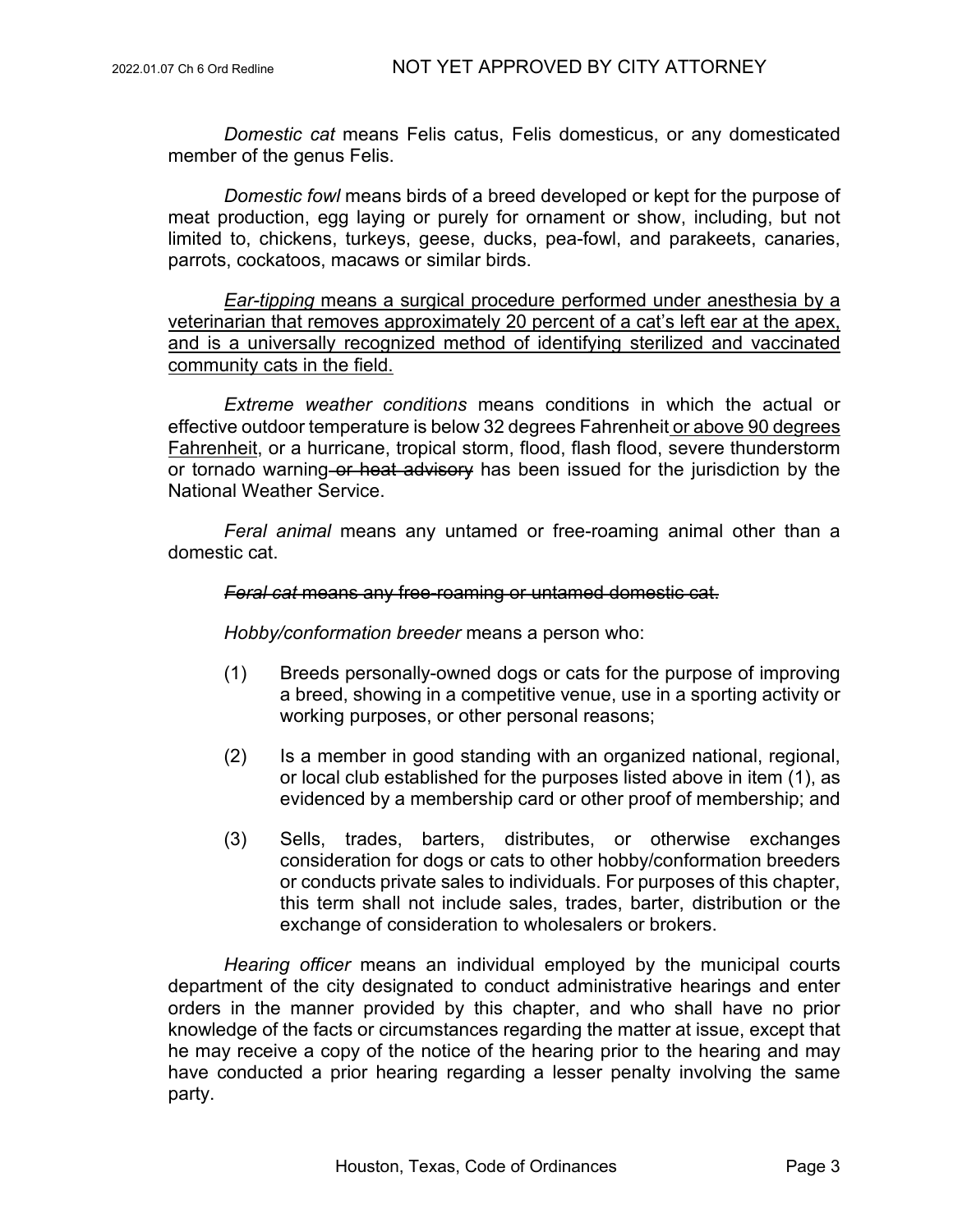*Humane organization* means any not-for-profit organization that rescues and places animals into permanent homes. *Humane organization* does not include an entity that breeds animals; or in exchange for payment or compensation, obtains any dog or cat from a person who either breeds dogs or cats or facilitates the sale of dogs or cats that were obtained from a person who breeds dogs or cats.:

- (1) An organization that utilizes a foster care network consisting of individual member or volunteer homes; or
- (2) A nonprofit corporation that maintains a permanent shelter facility for the care and custody of sick, injured, lost, abandoned or strayed animals and provides veterinary services for the care of the animals kept in its shelter facility under the supervision of a veterinarian who is employed or retained by the corporation.

*Livestock* shall mean any sheep, llama, or any equine or bovine species.

*Microchip* means a chip encoded with a unique identification number that can be implanted in an animal for identification purposes, and is obtained from a manufacturer, a veterinary clinic, a pet services facility or BARC animal services.

*Neuter* refers to permanent sterilization to render male animals incapable of impregnating female animals by means of:

- (1) Surgery performed to remove the testicles; or
- (2) Chemical sterilization utilizing a drug approved by the United States Food and Drug Administration.

*Non-commercial breeder* means any person who allows a dog or cat in his possession to produce offspring.

*Owner* means any person who owns, harbors, or has custody or control of an animal but shall not include a person providing commercial or veterinarian services to an animal.

*Police officer* means any peace officer employed by the city's police department.

*Rabies quarantine facility* means a veterinary hospital or clinic that is able to properly confine and observe animals that have or may have been exposed to rabies.

*Registration* means the record in BARC animal services office of the identification number of a microchip and the associated documentation of its implantation in an animal.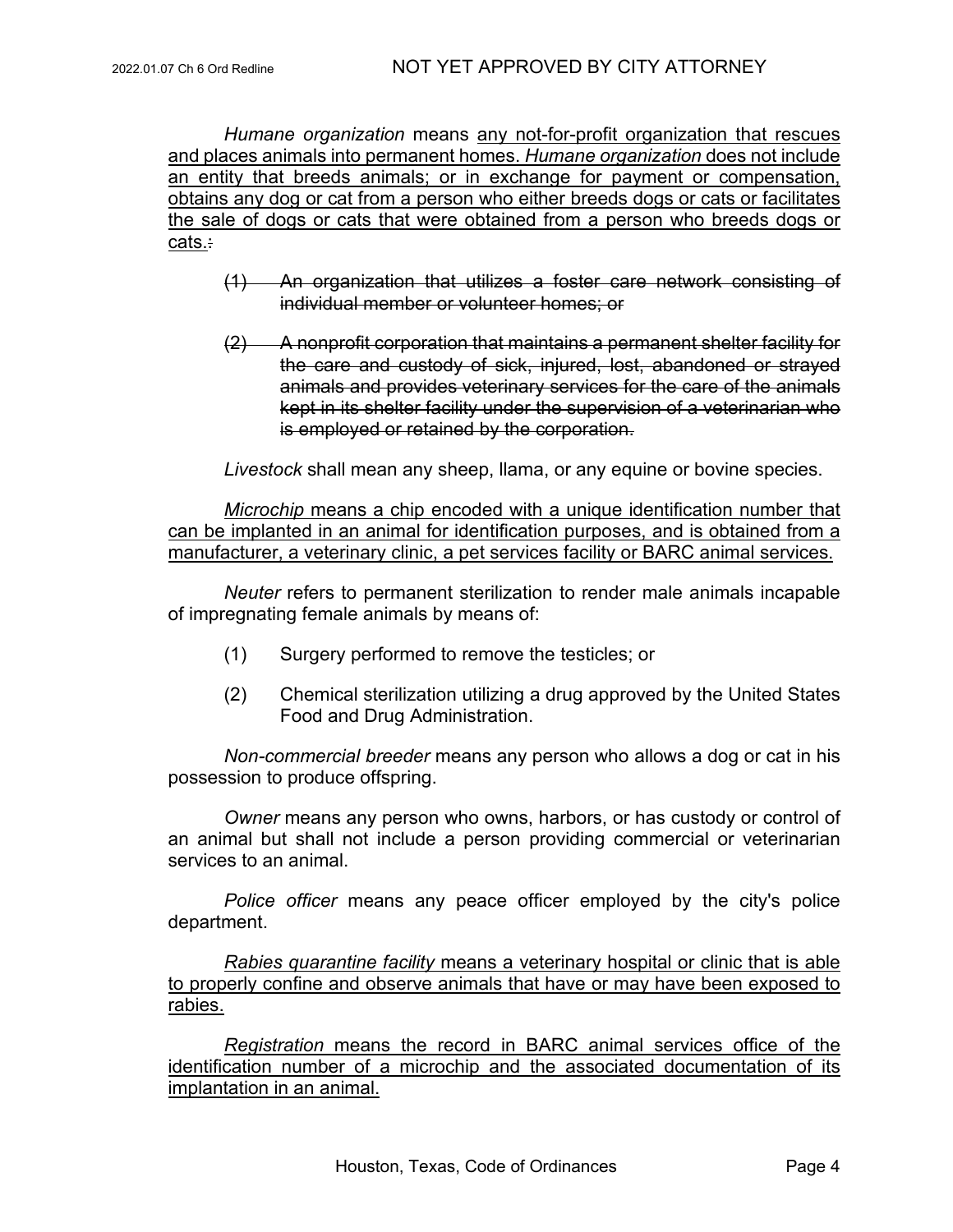*Running at large* or *to run at large* means an animal that is allowed to go on public or private property without its owner or a person having direct physical control over the animal; the terms include any animal that is staked, tied or hobbled in any manner as to allow the animal to access public streets or sidewalks.

*Spay* refers to permanent sterilization to prevent female animals from having estrus (heat) cycles and eliminating the ability to become pregnant by means of:

- (1) Surgery performed on an animal to remove the ovaries and uterus; or
- (2) Chemical sterilization utilizing a drug approved by the United States Food and Drug Administration.

*Sterilized* refers to a spayed or neutered dog or cat.

**Sterilized pet–license registration means a current and valid–license** registration for a microchip issued under this chapter for a dog or cat that has been spayed or neutered.

*Trap, neuter, and return program* means a program approved by the director in which feral cats community cats are humanely trapped, evaluated, vaccinated, sterilized, and marked by tipping of the left ear by a veterinarian and returned to the trap location.

*Unsterilized* refers to a dog or cat that has not been spayed or neutered.

*Unsterilized pet license registration* means a current and valid license registration for a microchip issued under this chapter for a dog or cat that has not been spayed or neutered.

*Veterinarian* means any person licensed to practice as a doctor of veterinary medicine by the state of Texas.

*Veterinary hospital* means any place where medical and surgical treatment is administered to animals by or under the supervision of a veterinarian.

(c) The violation of any provision of this chapter is hereby declared to be unlawful. Provided, however, any violation of this chapter that constitutes an offense under Chapter 826 of the Texas Health and Safety Code or other applicable state laws shall be punishable as provided thereunder.

# **Sec. 6-2. Acceptance of donations, gifts or bequests.**

The director is authorized to accept, on behalf of the city, donations, gifts and bequests, which shall be used solely for the care of the animals in the care and control of the city. Funds shall be used exclusively for the purpose for which they are donated.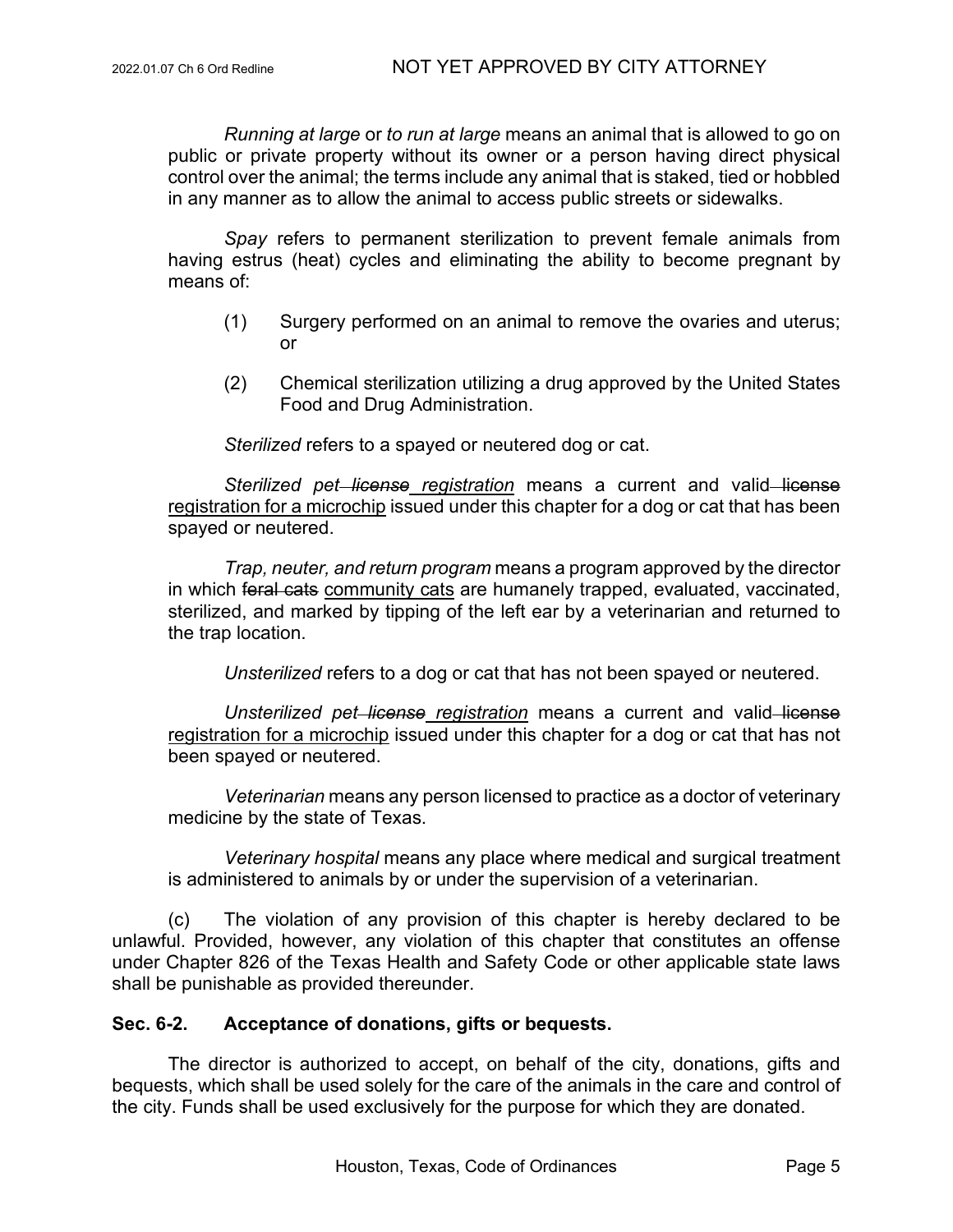# **Sec. 6-2.1. Administrative rules.**

The director shall promulgate rules and regulations to administer the provisions of this chapter. The rules and regulations shall not conflict with any applicable provisions of this Code. The director shall post a copy of the rules and regulations on the BARC animal services website and maintain a copy of the rules and regulations for inspection in the office of the director and at the BARC animal shelter. The director shall provide copies for purchase to any person upon payment of the fees prescribed by law.

DIVISION 2. ANIMALS AT LARGE AND IMPOUNDMENT

# **Sec. 6-3. Owner's responsibility for animals at large.**

An owner or any other person having the right of possession of an animal shall ensure that the animal does not run at large in violation of this chapter and shall be subject to punishment under this chapter without regard to whether the person was acting with a culpable mental state.

## **Sec. 6-4. Running at large of domestic animals or fowl prohibited.**

(a) The running at large of domestic animals or domestic fowl is hereby declared to be a nuisance. It is unlawful for an owner to permit any animal or fowl to run at large.

(b) It shall be a defense to prosecution under subsection (a) above that the animal was:

(1) A dog in an off-leash site established under section 32-11 of this Code; or

(2) A feral cat that is a part of a trap, neuter, and return program.

## **Sec. 6-5. Impoundment of animal running at large; surrender of animals.**

(a) It shall be the duty of the department to establish an animal shelter in the city, at such place as may be designated by the city council, where all animals found running at large in violation of this chapter shall be received and taken care of in accordance with any applicable rules and regulations promulgated by the director. purposes of this chapter, the animal shelter shall be referred to as BARC.

(b) The city, through the director, is the designated caretaker of every impounded animal on the date of impoundment, intake or surrender.

(c) Immediately upon intake, the designated caretaker is authorized to provide each healthy, appropriate-aged, impounded animal with core immunizations as defined by the Association of Shelter Veterinarian guidelines, administered by a licensed veterinarian or by a person under the veterinarian's supervision who is familiar with the common infectious diseases affecting dogs and cats, along with any other necessary treatment the veterinarian determines to be appropriate for the animal.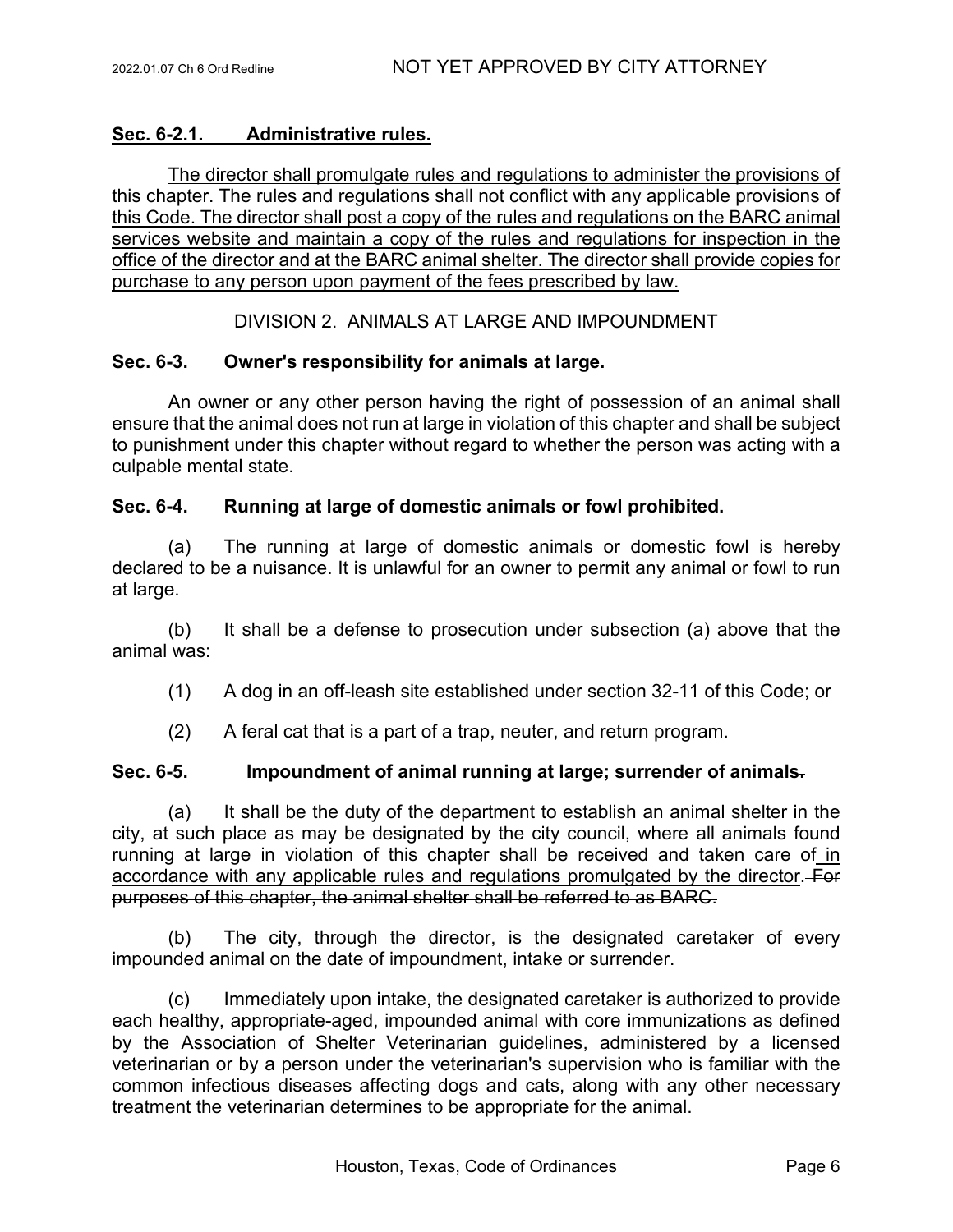(d) The provisions of this section shall not apply to 'estrays' as defined in § 142.001 of the Texas Agriculture Code.

## **Sec. 6-5.1. Surrendering of animals upon owner's or citizen's request.**

- (a) The director may accept a domestic non-livestock animal from its owner residing within the city limits of Houston for disposition by the BARC animal shelter. Ownership of all animals surrendered by the owner shall immediately transfer to BARC animal services. Disposition of such an animal shall be accomplished in the same manner as though the animal had been impounded and not redeemed as provided in section 6-138 of this Code. Proof of residence may be required.
- (b) The director may accept a stray injured or ill domestic non-livestock animal found in the city limits from an individual residing within the city limits of Houston who is not the owner or custodian of the animal and who surrenders it to the BARC animal shelter for disposition. The disposition of such an animal shall be accomplished in the same manner as though the animal had been impounded and not redeemed as provided in section 6-138 of this Code. Proof of residence may be required.

## **Sec. 6-6. Unauthorized impoundment of animals.**

 $(a)$  It is unlawful for any person, other than a police officer, an animal control enforcement officer, a member or employee of a humane organization approved by the director, or a licensed employee of a licensed pest control service to engage in the catching or impounding of animals.

- (b) It is a defense to prosecution under this section that:
- (1) The animal was unlawfully running at large upon property under the possession or control of the person catching it;
- (2) The animal was caught and held in a humane manner; and
- (3) The capture of the animal was promptly reported to BARC animal services for the pick-up and disposition of the animal as BARC animal services deems appropriate; provided, however, if the captured animal is a domestic animal, the animal was brought to BARC animal services for disposition as BARC animal services deems appropriate.

(c) The provisions of this section shall not apply to "estrays" as defined in § 142.001 of the Texas Agriculture Code.

(d) Notwithstanding anything to the contrary in this section, it is unlawful for anyone other than a police officer, an animal control enforcement officer, a member or employee of a humane organization approved by the director, or a licensed employee of a licensed pest control service to engage in the use of a trap to capture animals under extreme weather conditions.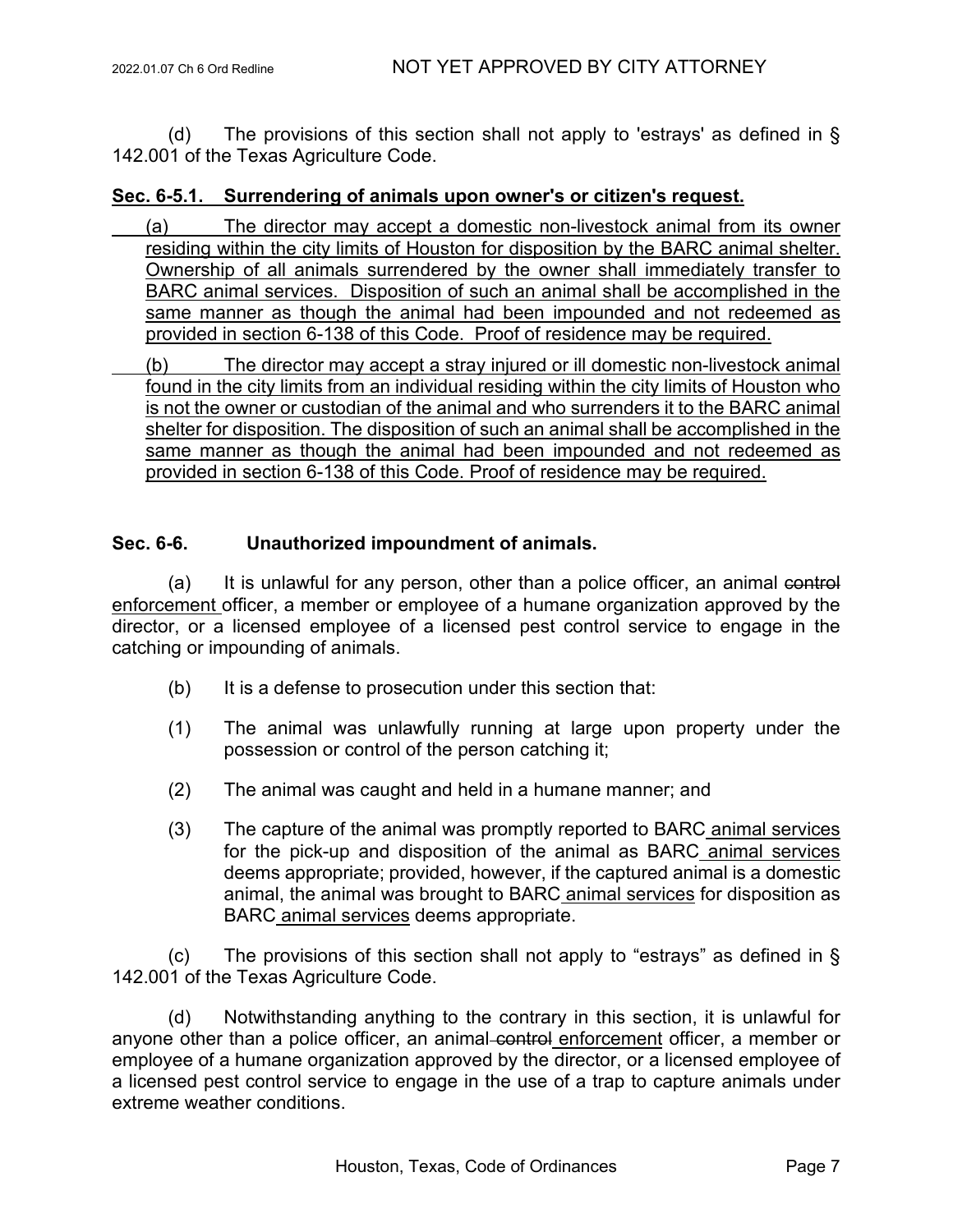# DIVISION 3. CARE, KEEP, AND USE OF ANIMALS

#### **Sec. 6-7. General regulations as to care, keeping and using of animals.**

Every owner, caretaker or user of any animal shall observe the following rules in connection with the care, keeping and using of the animal, and any person violating any provisions of this section shall be deemed guilty of an offense:

- (a1) All stables or other enclosures in which the animal is kept and the ground upon which the stable or enclosure is situated shall be maintained in a clean and sanitary condition, and all stables and fences surrounding each lot where the animal is kept and the feed troughs and water troughs, with which such animals are fed and watered, shall be free from any conditions that may injure the animal. All stables and enclosures shall contain adequate space for an animal relative to the animal's species, size, weight, and age and must allow the animal to stand upright without touching any part of the structure and to move around unencumbered.
- (b2) All stables containing horses shall meet the following minimum standards:
	- $(1)$ a. The size of the stable must be at least 100 square feet for horses weighing up to 1,000 pounds; stables for horses weighing over 1,000 pounds shall have a wall length of at least one and a half times the horse's length;
	- $(2)$ b. A ceiling height of at least ten feet, with a minimum clearance of a three feet, and six inches clearance above the horse's head. The ceiling height is measured from the floor to the lowest point of the ceiling of the stable, including any fixtures and beams;
	- $(3)$ e. The roof of the stable must be weatherproof and the structure must provide for adequate ventilation;
	- (4)d. The walls or partitions of the stable must be flush to the floor and at least eight feet tall and made of solid plywood with metal horizontal edges or boards spaced no more than 1½ inches apart with center bracing. For stables containing multiple horses, the walls or partitions must have metal bars or heavy-gauge wire mesh extending to the ceiling to allow the horses to see each other. The bars must be at least ¾ of an inch to one inch in diameter and spaced no more than three inches apart. The heavy-gauge wire mesh must have openings of no more than two inches;
	- $(5)$ e. Door openings must be at least seven feet in height and 45 inches wide; and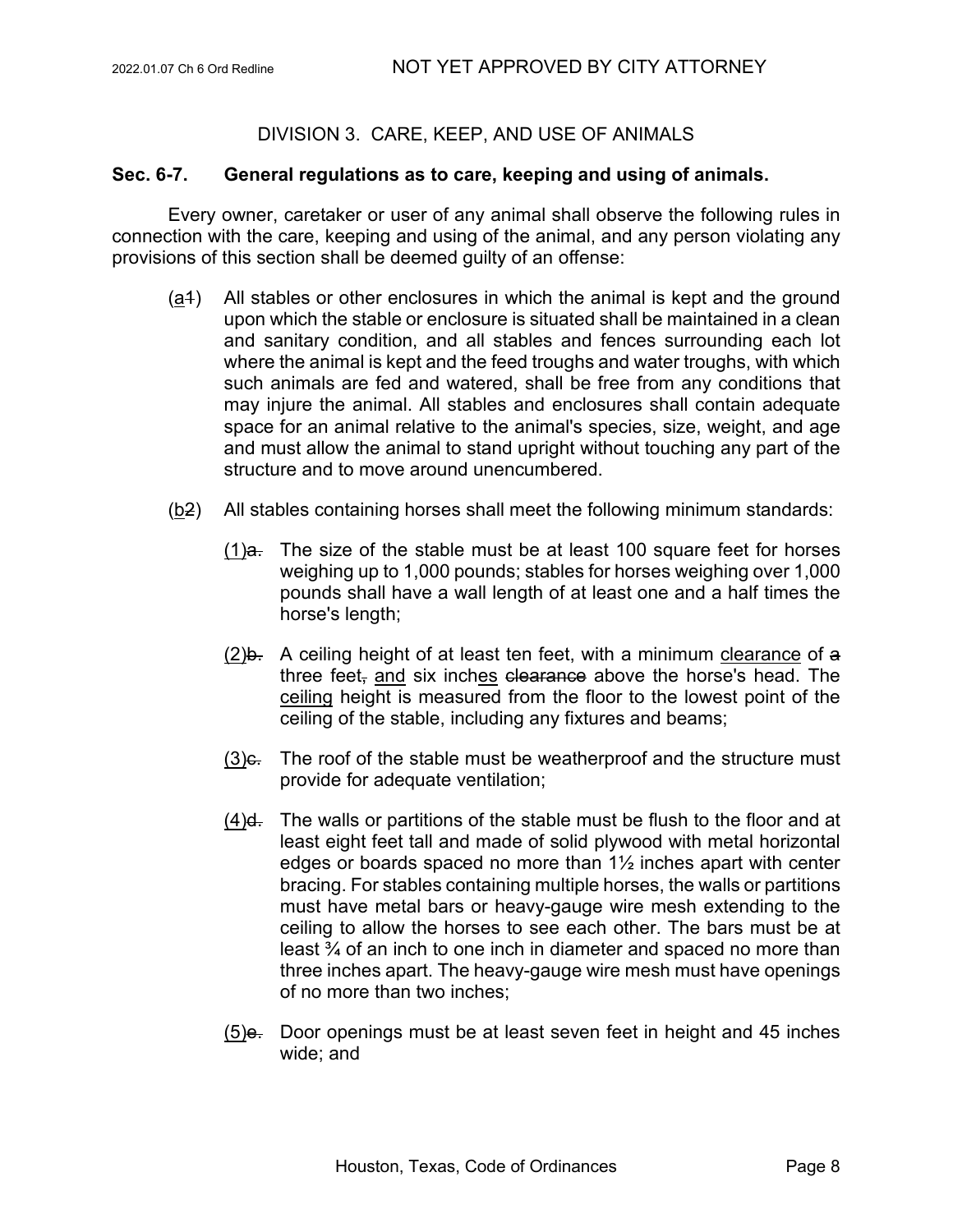- $(6)$ f. The flooring must be nonslip. Any concrete or pavers must have sufficient rubber mats or deep bedding to protect the legs and feet of the horse and must be sloped for drainage. All dirt flooring must be dug out and replaced once it is ammonia saturated.
- (c3) The owner, caretaker or user shall feed all animals in his care with a quantity of good, wholesome food sufficient to keep the animals in a good, wellnourished condition, and shall serve the food in a clean, sanitary manner.
- (d4) The owner, caretaker or user shall feed all work and milk animals with salt at proper and regular intervals.
- (e5) The owner, caretaker or user shall ensure that all horses or mules worked or used have good substantial shoes upon each hoof.
- (f6) No person shall work or use an animal where there are any sores upon the animal's body, legs, head or shoulders.
- $(g<sup>2</sup>)$  The owner, caretaker or user shall ensure that all harness used on any work animal is properly fitted to the animal and is free from any wire, rivets, break, tear or anything else that will irritate or make sores on the animal.
- (h<sub>8</sub>) No personal shall hitch an animal to any wagon that is not well-greased or where the pole or the singletree is in such condition as may cause injury to the animal.
- (i9) No person shall drive an animal drawing a wagon or other loaded vehicle faster than at a walk.
- $(i40)$  The owner, caretaker or user shall provide each animal with pure, clean water in sufficient quantities at all times.
- (k11) No person shall work or use a sick or crippled animal or lead or drive it on any street of the city.
- $(142)$  No person shall run, or participate in the running, of any horse race in, along or across any public road, public square or public street in the city.
- (m) No person shall leave a dog outside and unattended by use of a tether unless the person provides the dog access to:
	- (1) Adequate shelter that is:
		- (1) Clean;
		- (2) Of sturdy construction;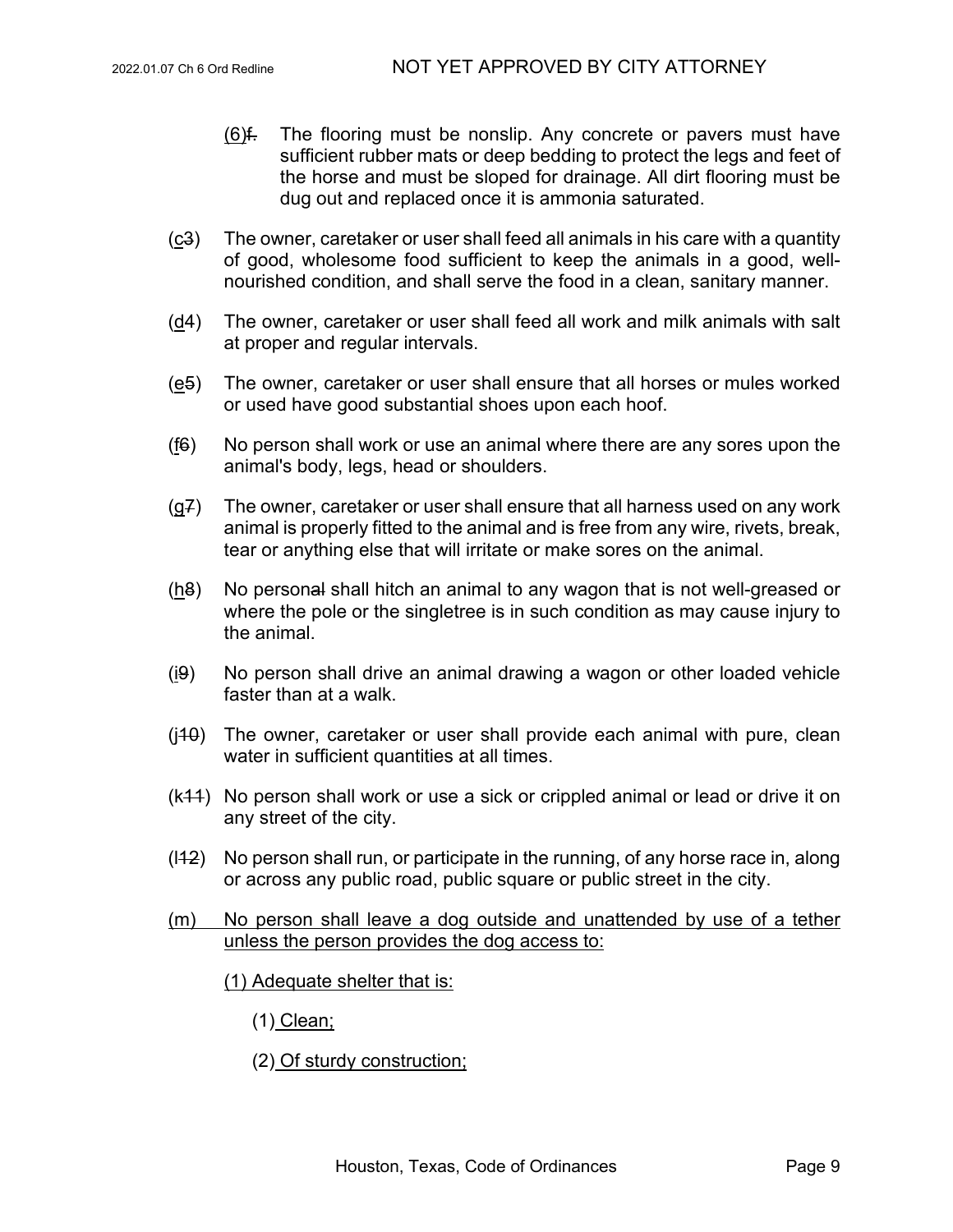(3) Able to protect the dog from direct sunlight, rain, snow, hail and subfreezing temperature; and

(4) Large enough for the dog to be able to sit, stand, lie down and turn around normally;

(2) An area that allows the dog to avoid standing water; and

(3) Pure, clean water.

(n13) No person may restrain a dog by a tether that:

- a. Is less than ten feet in length or five times the length of the dog measured from nose to the base of the tail, whichever is longer;
- b. Due to the weight or construction of the tether itself, causes injury or visible discomfort to the dog;
- c. Is not attached to a properly fitted collar or harness; or

d. Is a chain.

- (o14) The caretaker, owner, or user shall provide each animal sufficient and appropriate exercise for the requirements of the species.
- (p15) The caretaker, owner or user shall ensure that each animal receives adequate grooming, treatment, transportation, and veterinary care when needed to prevent suffering or disease transmission.
- (q) The caretaker, owner, or user shall provide each animal sufficient and appropriate shelter for the requirements of the species.

## **Sec. 6-8. Destruction of wounded or feral animals.**

(a) When any animal shall be so wounded, maimed or injured as to render its recovery hopeless, or the animal is a feral animal and poses a threat to humans, domestic animals or property, it shall be the duty of the director to cause it to be humanely destroyed. The director shall humanely destroy the animal as soon as practicable after he discovers the injury or the feral animal's threat. Upon destruction, the director shall direct or cause the carcass to be lawfully removed and disposed of. When the director causes any animal to be destroyed under this section, he shall prepare a report in writing of the destruction to be maintained in BARC animal services' electronic records. The report shall show:

> (1) A description of the animal destroyed, and the name of the animal's owner, if known; and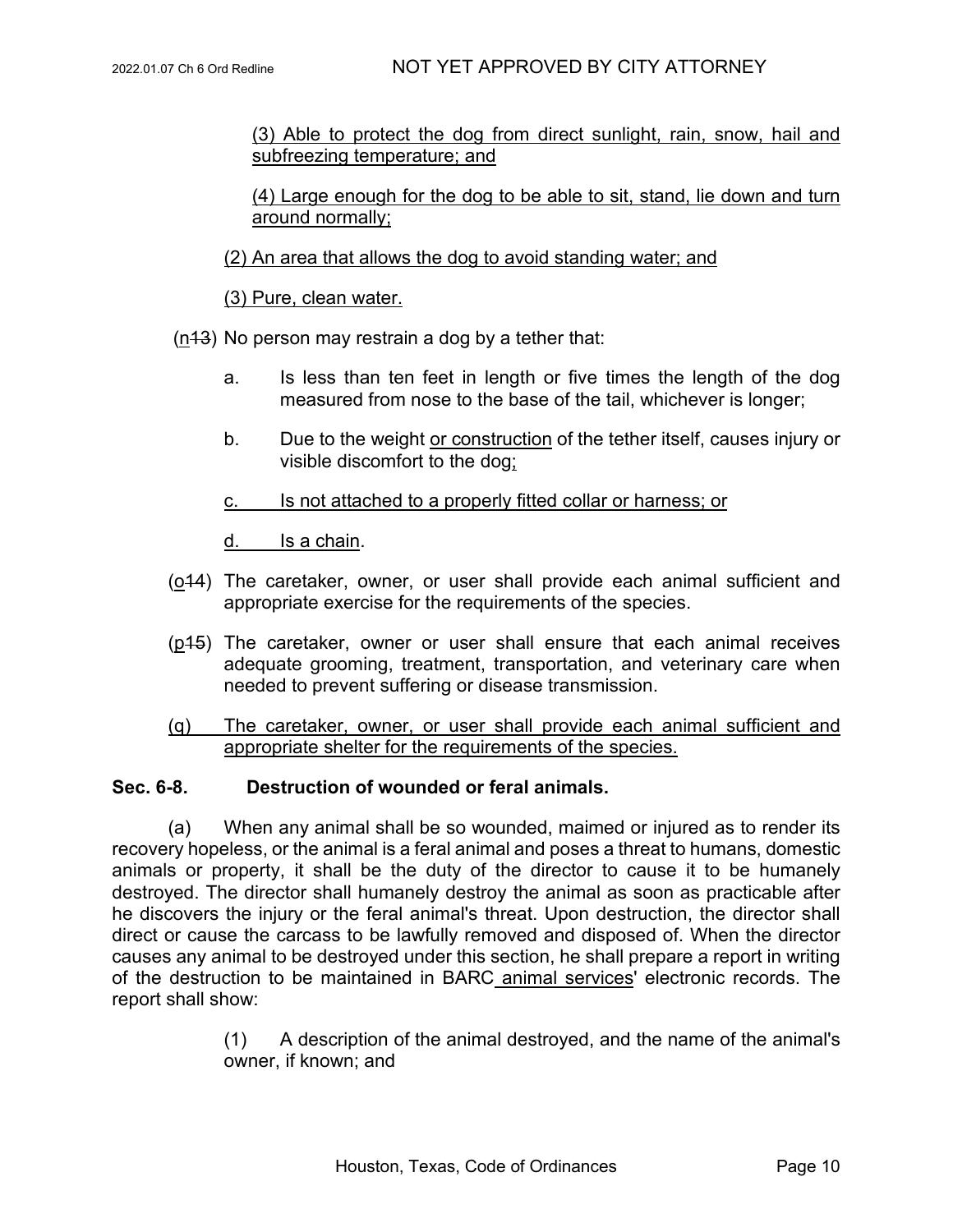(2) The injury or situation that made destruction necessary, and in the case of injured animals, how the injury was inflicted, and by whom, if known.

(b) The provision of subsection (a) shall not apply to veterinarians or veterinary hospitals.

## **Sec. 6-9. Shooting or catching wild birds.**

(a) It is unlawful for any person to shoot or attempt to shoot or kill with any air rifle, bow and arrow, slingshot, firearm or other means, or to ensnare or catch by any means whatsoever any wild bird.

(b) It is an affirmative defense to prosecution under subsection (a) of this section that the person ensnaring or catching a wild bird is:

> (1) A federal- or state-permitted bird rehabilitator authorized to take, transport and temporarily possess sick, injured or orphaned birds for rehabilitation purposes; or

> (2) A federal, state, county or municipal employee capturing birds for testing purposes related to zoonotic diseases.

## DIVISION 4. LIVESTOCK

# **Sec. 6-10. Breeding of livestock.**

It is unlawful for any person to breed, or permit or cause to be bred, any livestock unless it is done within the confines of an enclosure. For the purposes of this section, an 'enclosure' shall be construed to mean a barn or other building conforming to any applicable requirements set forth in the Building Code.

## **Sec. 6-11. Driving livestock, hogs and goats through streets.**

It is unlawful for any person to drive cattle, horses, mules, hogs, sheep or goats over the public streets and ways of the city unless the person has obtained prior written permission from the chief of police. Any person desiring permission shall make a written request to the chief of police designating the type and number of animals to be driven, the route upon which they will be driven, the means of control that will be employed and the time or times at which they will be driven. The chief of police shall grant permission unless he affirmatively determines upon investigation of the request that it would pose a burden upon pedestrian or vehicular traffic or otherwise pose a danger to the safety or welfare of the public.

## **Sec. 6-12. Staking, hitching or hobbling animals.**

(a) It is unlawful for any person to stake, tie or hobble any animal on any property that is owned by another without the other person's written consent by way of a sworn or unsworn declaration.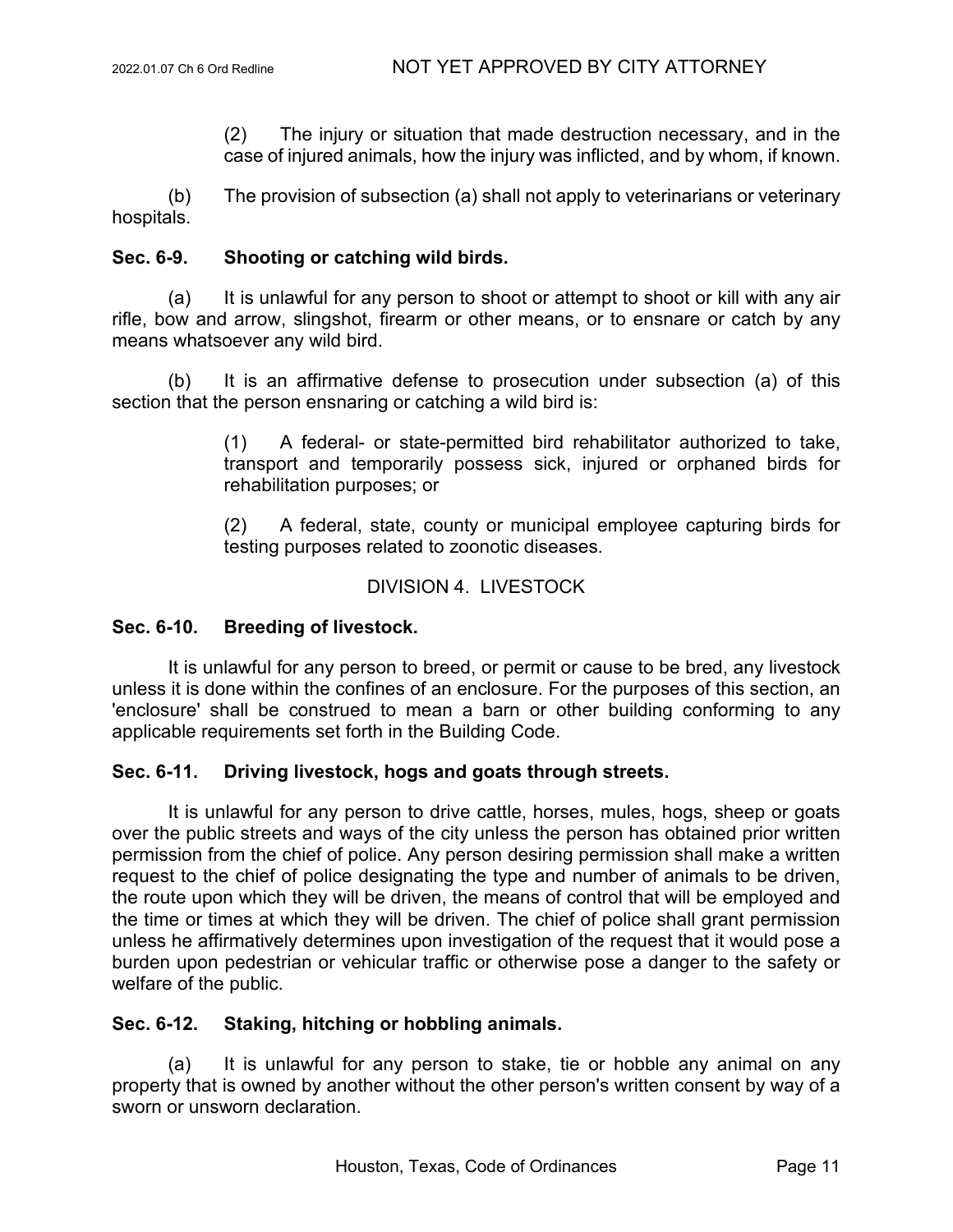(b) It is unlawful for any person to obstruct any street or sidewalk by hitching or staking out any animal or to permit any animal to be so hitched or staked out that it can go upon or across any street or sidewalk.

(c) It is unlawful for any person to tie or fasten any animal to any tree, or to the box around any tree, planted or growing in any street or public place, or to a fence or lamppost which is the property of another without such other person's written consent by way of a sworn or unsworn declaration.

## **Sec. 6-13. Keeping of swine and goats prohibited.**

It is unlawful for any person to keep or maintain one or more hogs, swine, pigs, pot-bellied pigs, or goats.

## **Sec. 6-14. Restrictions on keeping livestock.**

(a) It is unlawful for any person to keep, possess, or maintain any livestock on any uncovered parcel of land unless the parcel has a minimum area of 5,000 square feet for the first animal and 2,500 additional square feet for each additional animal.

(b) It is unlawful for any person to keep, possess or maintain any livestock within 100 feet of any actual residence or building used for human habitation (other than that of the owner of such animal), or any restaurant, cafe, or other public eating place, or any church, school or hospital. The distance shall be measured in a straight line from the nearest point of the shed, stable, barn, pen or fenced enclosure or area in which the animal is contained to the nearest point of the actual residence or building used for human habitation, restaurant, cafe or other public eating place, or church, school or hospital.

(c) Any enclosure or structure used to contain livestock pursuant to this section shall be constructed in accordance with any applicable standards and requirements provided in section 6-7 of this Code and the Building Code. However, the requirements provided in item (2) of section 6-7 of this Code shall not be applicable to enclosures or structures with a valid building permit in existence on or before March 26, 2014; provided, however, that any alteration, remodeling, or reconstruction of the enclosure or structure must meet the requirements provided in item (2) of section 6-7 of this Code. Additionally, the suspension or revocation of a valid building permit for any enclosure or structure subject to this special exemption shall result in the forfeiture of the privilege of use of the enclosure or structure and shall require compliance with the requirements provided in item (2) of section 6-7 of this Code.

# **Sec. 6-15. Exemption from sections 6-13 and 6-14.**

The provisions of sections 6-13 and 6-14 shall not prohibit:

(a1) The temporary keeping of the animals for slaughter by slaughterhouses, for treatment by veterinary hospitals or for exhibition at fairs, shows, and circuses; or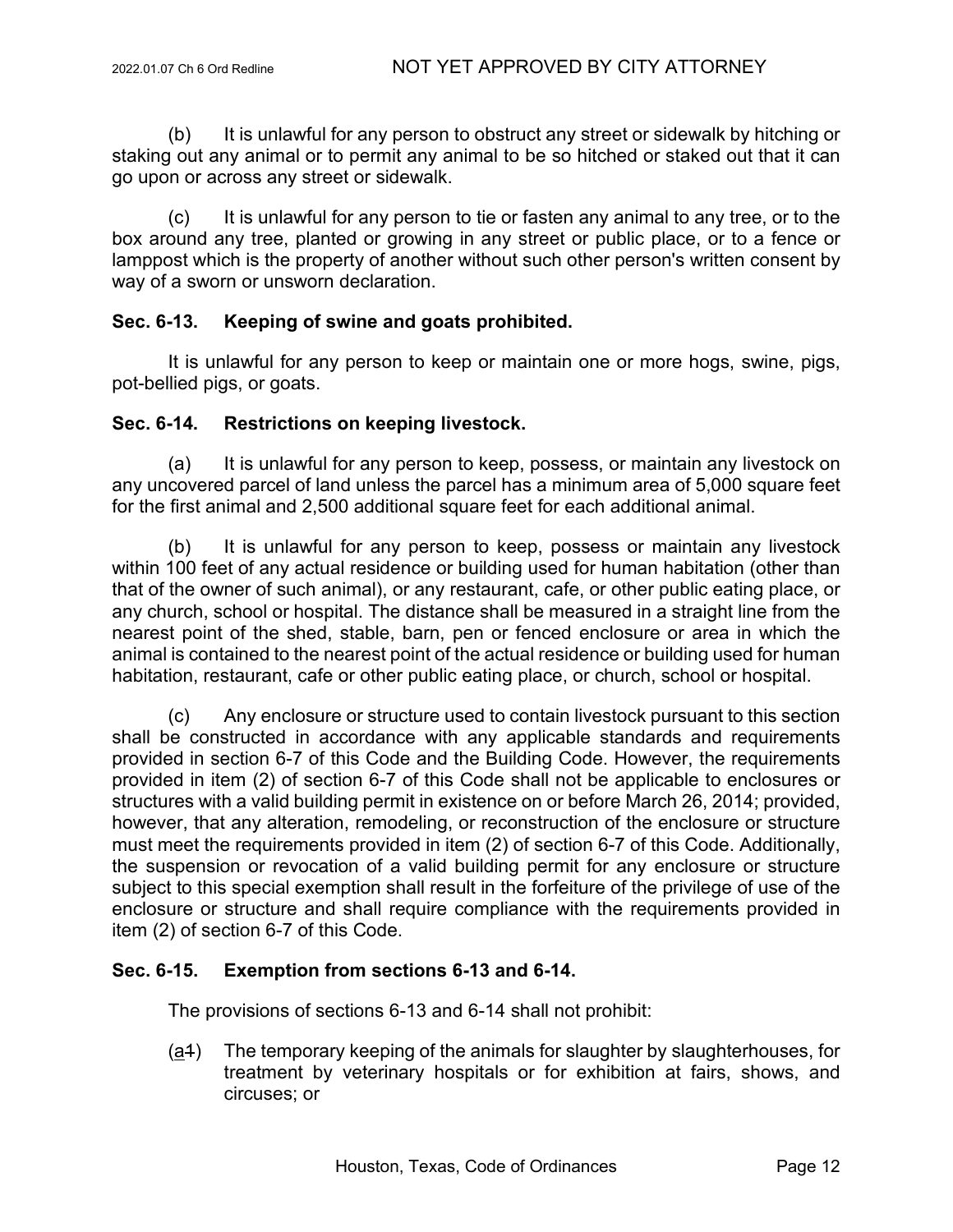- (b2) The temporary or permanent keeping of the animals mentioned in sections 6-13 and 6-14 for teaching or research purposes at a medical school, a veterinary school, a high school agricultural facility, a licensed hospital, or a nonprofit university or college providing a degree program; provided that the person in charge of the animals shall not be relieved of the operation of any of the other applicable provisions of this Code, including, without limitation, those governing sanitary conditions, nuisances, and noises. The exemption extended above to high school agricultural facilities shall apply only to facilities situated upon property that is owned and maintained by a public school district or a private school.
- (c) The city keeping or maintaining goats for the purpose of managing vegetation on city property.

# **Sec. 6-16. Storage, disposal, etc., of manure.**

(a) Any person owning or leasing any stable or other building or enclosure where any livestock is kept shall maintain a substantial and sufficient receptacle for manure, which must be so constructed and kept as to protect the contents from rain and so screened as to prevent access to flies, and the person must place all manure from the livestock in the receptacle.

(b) Any person owning or leasing any stable, other building or enclosure where livestock is kept shall have all manure from the animals removed from their premises at least twice in each week, and at no time shall the person allow the manure to accumulate in such a manner as to be a nuisance.

(c) It is unlawful for any person to throw or deposit any manure in any street or public place, or to allow manure from any animal under the person's care, control, or custody to remain in any street or public place. No person hauling manure through the streets shall permit the manure to litter the streets.

# DIVISION 5. DISEASE CONTROL

# **Sec. 6-17. Rabies control, generally; quarantine; penalty.**

(a) The responsibility for the control of rabies within the city shall rest with the department, and the director of the department is duly designated as the local health authority for the purpose of the Rabies Control Act of 1981 (Chapter 826 of the Texas Health and Safety Code).

 $(b)$  The following provisions apply to an incident in which an animals that bites, scratches, or otherwise attacks a person in a manner in which rabies may be transmitted: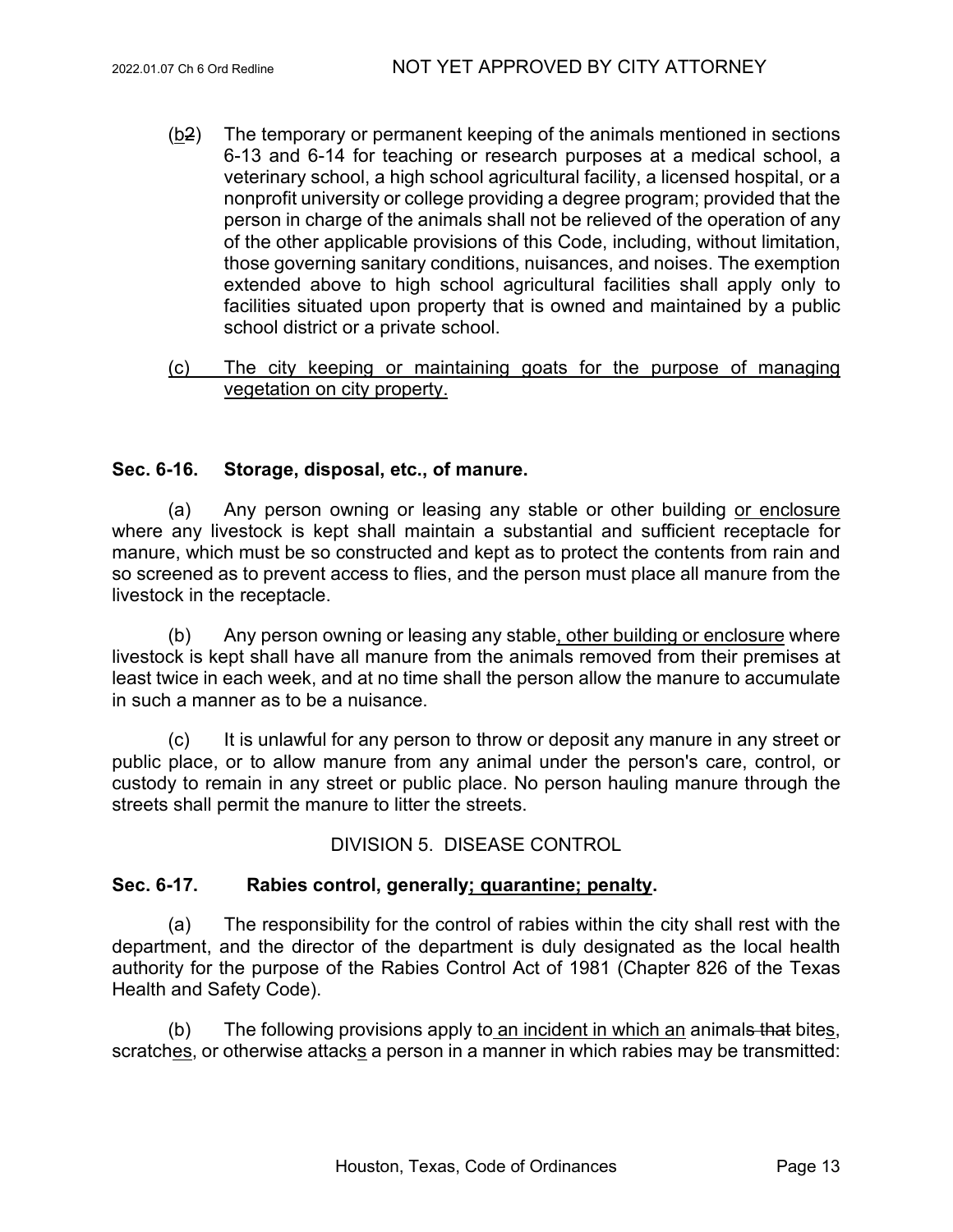(1) The owner of any such animal shall, on demand of the director or any animal enforcement officer, immediately surrender the animal to BARC animal services or any other rabies quarantine facility approved by the director for observation for a period lasting not more than 10 days after the date of the incident.

(2) Except as provided in subsection  $(b)(3)$  items (1) and (4) of this subsection, every such animal shall be seized at once and:

a. Humanely destroyed and sent to a laboratory for testing;

b. Held under observation by the director at the BARC animal shelter in quarantine for 240 hours from the date and time of potential exposure the incident at the expense of the owner of the animal; or

c. Upon request by the owner of the animal, If the owner of the animal desires, the animal may be confined for observation in a veterinary hospital or clinic rabies quarantine facility approved by the director at the owner's expense for the same period of time as the animal would be confined for observation at the BARC animal shelter. The director shall approve a request upon the owner's showing that the veterinary hospital or clinic proposed by the owner is able to properly confine and observe the animal, and that it rabies quarantine facility is willing and available to confine the owner's animal.

(23) If the animal is held in quarantine at the BARC animal shelter, the owner shall be responsible for payment of fees for the impounding, impoundment and veterinarian services. Additionally, the owner shall be responsible for payment of fees for the following, as applicable: licensing, microchipping, implantation, registration, and sterilization veterinarian services is due at the time of the animal's intake. Upon release of the animal, payment of fees for the boarding of the animal is due. The fees described in this subsection are stated for these provisions in the city fee schedule. If, by the date the animal is to be released from the BARC animal shelter, the owner does not pay all amounts due and owed, the owner shall relinquish ownership of the animal, and the animal shall become the property of BARC animal services for disposition as BARC animal services deems appropriate.

(34) The following dogs and cats may be quarantined upon the approval of the director on the owner's premises for a period of 240 hours immediately following the date and time the animal has attacked a person if the animal had a current rabies vaccination at the time of the potential exposure incident: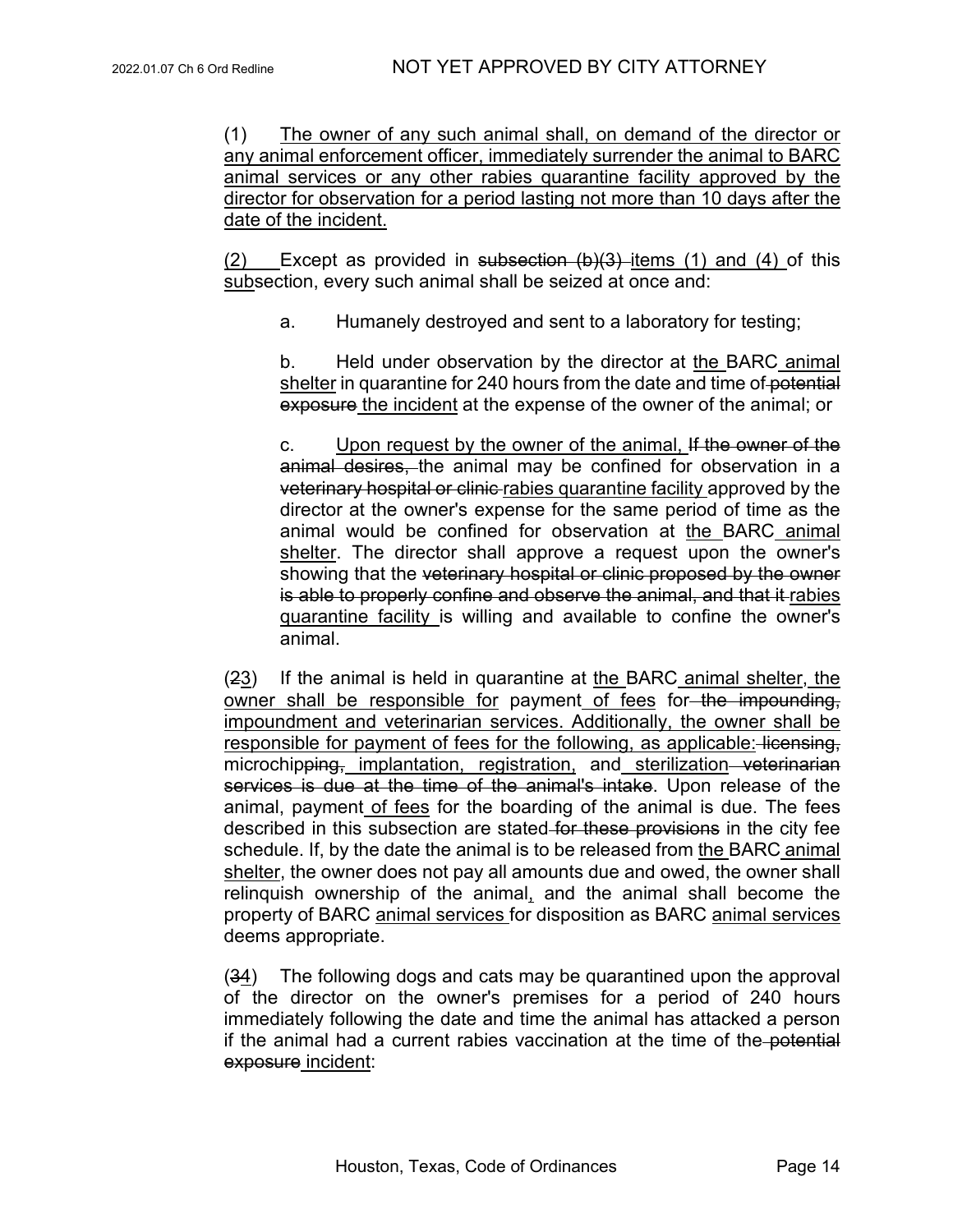a. Dogs or cats confined on the owner's premises in a building or secure enclosure;

b. Dogs or cats restrained on the owner's premises property that does not allow access to public sidewalks, streets and common areas; and

c. Dogs or cats under the direct physical control of the owner.

(45) All animals quarantined on the owner's premises must be examined by a veterinarian either at BARC or at a private veterinary clinic or a certified animal enforcement officer at the beginning of the quarantine period and examined a second time by a veterinarian or a certified animal enforcement officer at the end of the quarantine period, provided however, that if the animal has a current city license at the time of the potential exposure, an animal control officer may perform the first examination. If the animal is not licensed with the city at the time of the potential exposure, the animal must be quarantined at BARC until the owner acquires a city license for the animal. Upon licensing, the animal will be released into the custody of the owner for the remainder of the quarantine period upon payment of all amounts due and owed for the quarantine of the animal at BARC. If the animal is examined by a veterinarian at any place other than the BARC animal shelter, the owner shall provide BARC animal enforcement with a written report from the veterinarian setting out the results of each examination within 24 hours after the examination has been made.

(56) Any owner of an animal subject to quarantine under this subsection that who fails to keep the animal confined, fails to have the animal examined by a veterinarian or an animal-control enforcement officer, as applicable, or fails to provide BARC animal enforcement a veterinarian's report of the results of an examination when required to do so under the provisions of this subsection shall be guilty of a misdemeanor, and upon conviction thereof, shall be fined not less than \$100.00 nor more than \$2,000.00.

(67) None of the provisions of this subsection apply to any dangerous dog surrendered to the director pursuant to article VI of this chapter.

(bc) No animal that has rabies shall be allowed at any time on the streets or public ways of the city. No animal that has been suspected of having rabies shall be allowed at any time on the streets or public ways of the city until the animal has been released from quarantine by the director or under his direction.

(cd) The owner or person in charge of any animal that has rabies or symptoms thereof, or that has been exposed to rabies, or that has bitten, scratched or otherwise attacked any person in a manner in which rabies may be transmitted shall, on demand, turn over the animal to the director.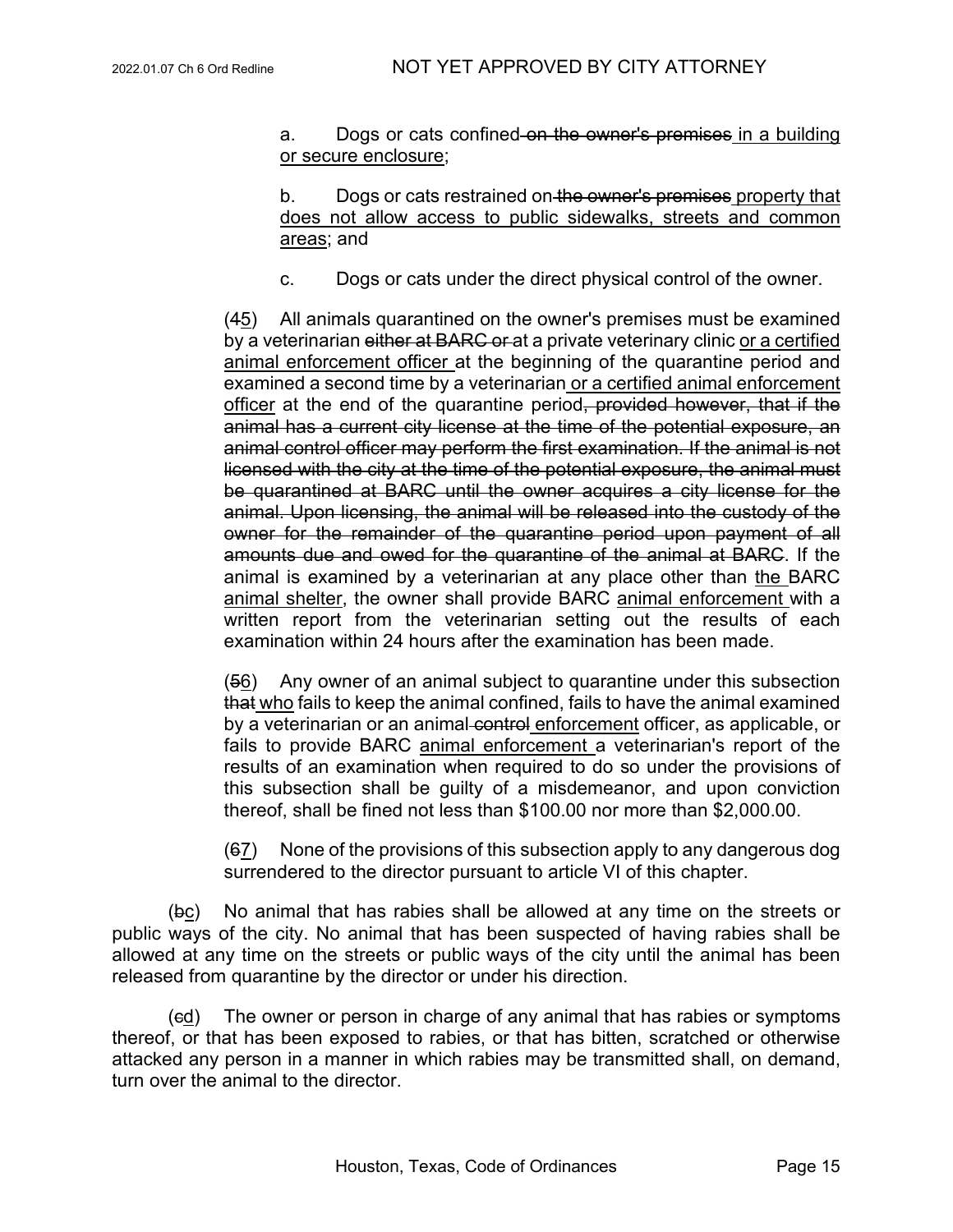(de) Any person having knowledge of an animal considered to be a high risk for the rabies virus, which animal has bitten, scratched or otherwise attacked, contacted, or exposed any animal in a manner in which rabies may be transmitted, is required to report it immediately to the department. The owner or person in charge of the animal shall, on demand, turn over the animal to the director for testing. For purposes of this subsection, animals considered to be a high risk for the rabies virus are animals that have a high probability of transmitting rabies, including skunks, bats, foxes, coyotes, and raccoons.

(ef) No person shall dispose of the body of any animal that has died of rabies except as directed by the director.

(fg) The director shall check and record all cases of rabies and of suspected rabies.

(gh) Any person having knowledge of an animal bite is required to report it immediately to the department.

(hi) The police and fire departments shall electronically transmit to BARC animal enforcement reports made to their respective departments of any animal that has:

- (1) Rabies or symptoms thereof;
- (2) Been exposed to rabies; or

(3) Bitten, scratched or otherwise attacked any person in a manner in which rabies may be transmitted.

The police and fire departments shall transmit the reports daily and shall include all relevant information gathered as a result of the response to the incident by the respective department.

(j) It shall be unlawful for any person to fail or refuse to quarantine or present for quarantine or testing an animal that is required to be placed in quarantine or required to be presented for testing under this section.

# **Sec. 6-18. Microchips implantation.**

No dog that is impounded, quarantined or examined as required pursuant to section 6-17 of this chapter shall be released to its owner by the private veterinary hospital or by BARC animal shelter unless and until a microchip has been implanted in the animal has been microchipped with and the an identification number has been registered with BARC animal services. If performed by the city, the city's fee for-the microchip implantation is stated in the city fee schedule. Upon request, the director may deputize a private veterinarian to place perform any microchip implantation required under this section for a dog under the veterinarian's care; no fee shall be collected by the city for any microchip which implantation that is placed performed by a private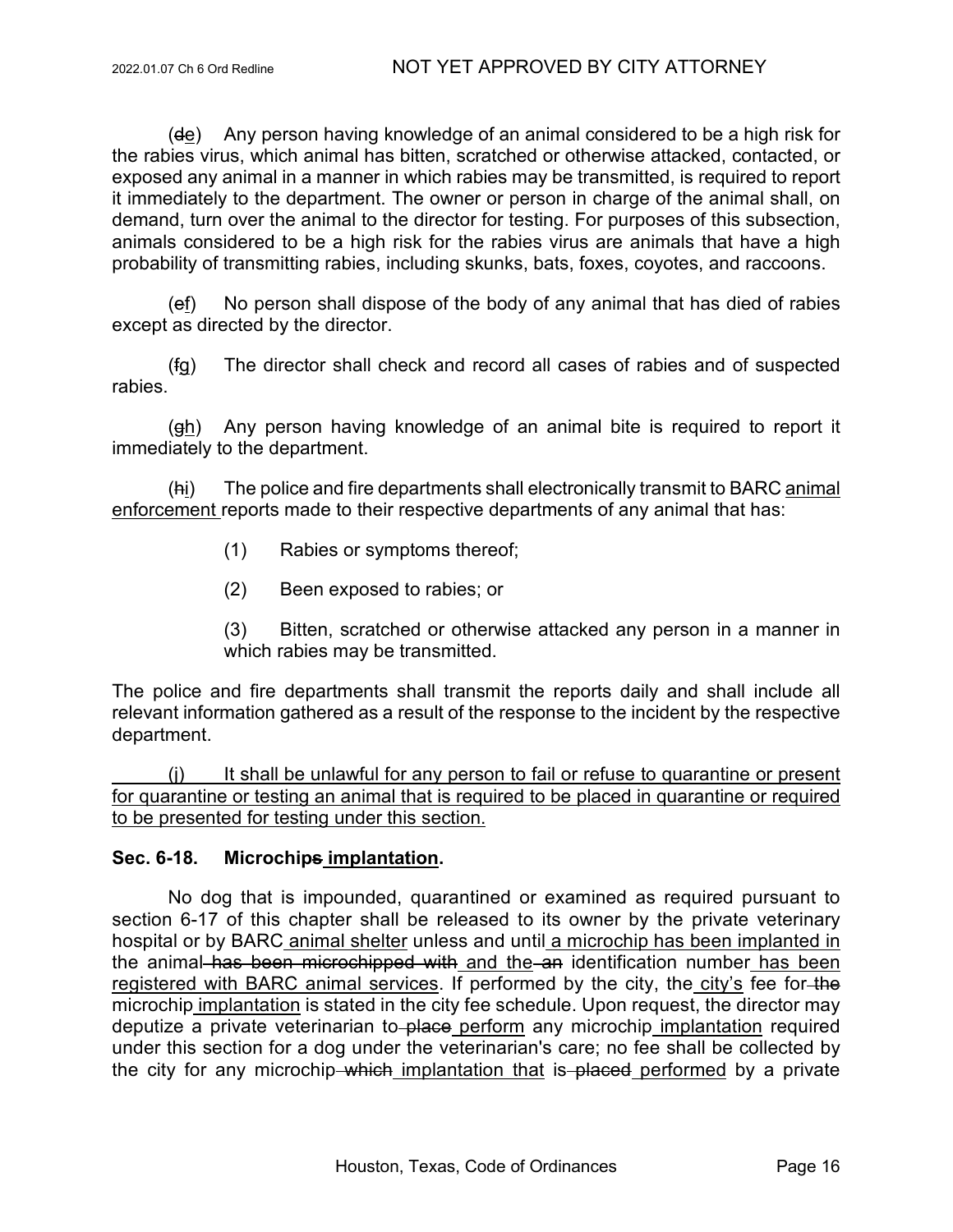veterinarian, and the veterinarian may impose any fee for his or her services as agreed between the veterinarian and his client.

## **Sec. 6-18.1. Mandatory sterilization.**

(a) Except as provided in subsection (b) of this section, any dog or cat that is quarantined at the BARC animal shelter pursuant to section 6-17 of this Code shall be sterilized at the BARC animal shelter, and the owner of the animal shall be responsible for payment of the sterilization fee specified in the city fee schedule.

(b) Any dog or cat that has been approved by the director for quarantine on the owner's premises or that was quarantined at a private quarantine facility approved by the director pursuant to section 6-17 of this Code shall be exempt from the mandatory sterilization requirement set forth in subsection (a) of this section.

## **Sec. 6-19. Veterinarians to report communicable diseases.**

Every veterinarian or other person who is called to examine or professionally attend any animal having glanders or farcy, rabies, tuberculosis, or any other communicable disease shall, within 24 hours, report in writing to the department the following facts:

- (1) The location of the diseased animal;
- (2) The name and address of the owner of the animal; and
- (3) The type and character of the disease.

## DIVISION 6. ENFORCEMENT

## **Sec. 6-20. Powers of enforcement officers.**

The director, the animal control enforcement officers and other authorized employees of BARC animal services, along with any police officer, shall have full authority to enforce this chapter and other ordinances of the city relating to animals and fowl.

## **Sec. 6-21. Notice of violations.**

All police officers, animal-control enforcement officers, and urban park rangers of the parks and recreation department are authorized to issue written citations to persons violating this chapter or any other ordinance governing the regulation of animals.

## **Sec. 6-22. Enforcement by neighborhood protection official.**

The neighborhood protection official shall have concurrent authority with the director to enforce the provisions of articles I and II of this chapter. However, the neighborhood protection official shall not impound any animal or issue any permit under this chapter.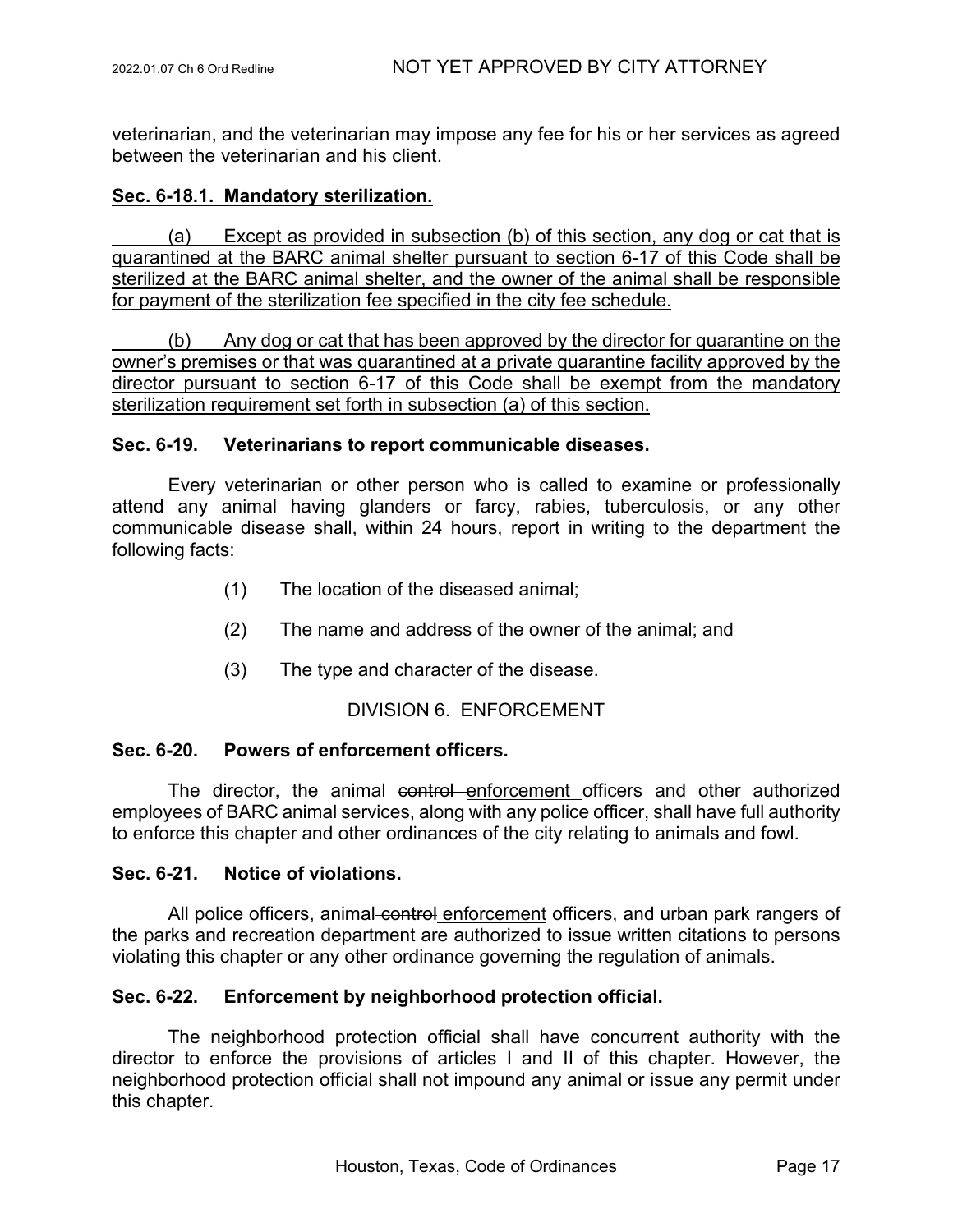# DIVISION 7. DOMESTIC ANIMALS GENERALLY

## **Sec. 6-23. Congregations of unconfined and unlicensed stray cats and dogs.**

(a) It is unlawful for any person to intentionally cause, suffer or permit the maintenance of an attractive environment for the assembly of a congregation of unconfined and unlicensed stray cats or dogs by the placement of dog food or cat food. For purposes of this section a "congregation of unconfined and unlicensed stray cats or dogs" means any three or more dogs or cats which that:

> (1) May, of their own volition, enter or leave the property on which the food is placed;

> (2) Are not wearing valid city license tags issued pursuant to article IV of this chapter; and

> (32) Are not part of a community cat or trap, neuter, and return program.

(b) For purposes of this section, "cat food" or "dog food" means any commercially prepared cat or dog food or any other food item or product that is subject to consumption by dogs or cats.

(c) It is an affirmative defense that the dogs or cats were free-roaming and that the person placed the food solely for the purpose of apprehending the dogs and cats and:

- (1) Delivering them to the BARC animal shelter;
- (2) Delivering them to a humane organization;

(3) Delivering them to a licensed veterinarian for sterilization as part of a community cat or trap, neuter and return program; or

(4) Obtaining Assuming ownership and obtaining a rabies vaccination and a current license registration issued by the city for such animals.

## **Sec. 6-24. Defecation by dogs or cats.**

(a) Any person in control of a dog or cat is required to promptly remove and dispose of, in a sanitary manner, feces left by the dog or cat.

(b) Any person in control of a dog or cat is required to be in possession of materials to remove feces left by the dog or cat.

(c) It is an affirmative defense to prosecution under this section that the person in control of the dog or cat is the owner of the premises, or the owner's agent of the premises, where the dog or cat deposits feces.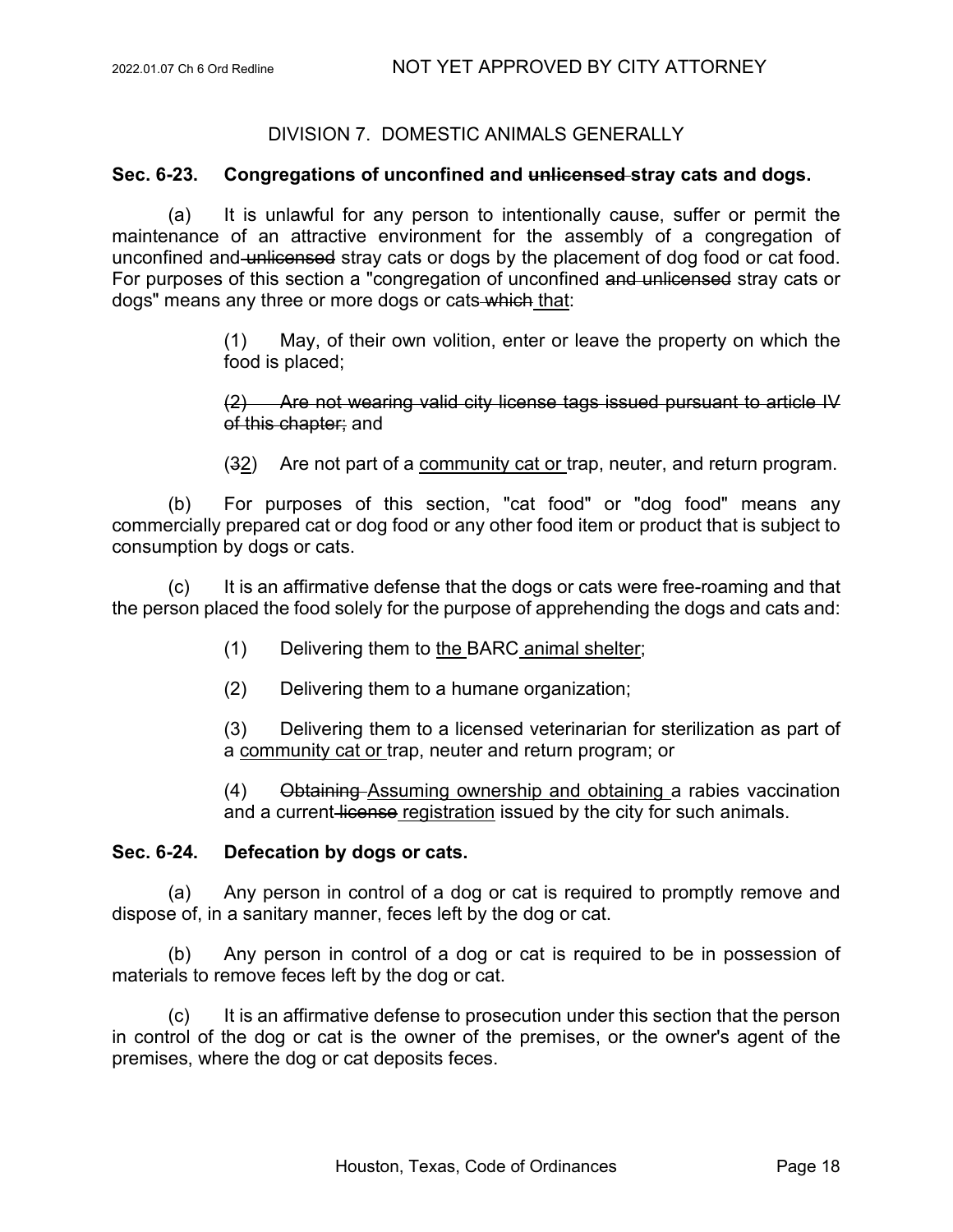(d) Violation of this section is unlawful and any violation shall be punishable upon conviction by a fine of not less than \$75.00 or more than \$500.00. Each act in contravention of this section is a separate offense.

## **Sec. 6-25. Assuming responsibility for domestic animals.**

Except as provided in the affirmative defenses as set forth in section 6-23 of this Code, any person who has encouraged the presence of any domestic animal on his property, residence, or premises by providing food and water or other care, or has otherwise accepted caretaker responsibility for the animal for longer than three consecutive days, and who is not part of a community cat program approved by the director, shall be considered to be the owner of the animal.

## DIVISION 8. BARC FOUNDATION

## **Sec. 6-26. Name and purpose.**

(a) The name of this organization shall be the BARC Foundation, herein after called the "foundation."

(b) The foundation shall, among other things:

(1) Receive and maintain real or personal property, or both, and use and apply the income therefrom and the principal thereof exclusively for charitable, scientific and educational purposes related to the care and humane treatment of animals;

(2) Solicit funds, gifts, and bequests for medical and kennel supplies and equipment for use at BARC animal shelters;

(3) Promote awareness to Houston area residents on responsible pet ownership, spay/ neuter practices, pet adoption and the humane treatment of all animals; and

(4) Review and make advisory recommendations to the mayor and city council on responsible pet ownership, spay/ neuter practices, pet adoption and the humane treatment of all animals.

# **Sec. 6-27. Composition; appointment and terms of members; filling of vacancies; fidelity bond.**

(a) The board of directors of the foundation shall, in addition to the ex officio members hereinafter provided for, consist of not more than 25 members to be nominated by the mayor and confirmed by the city council. Each member shall be appointed to a specific position, Position 1 through 25. Twenty of the members of the board of directors of the foundation shall be residents of the city. The remaining five members need not be residents of the city, provided they reside in one of the counties that make up the Houston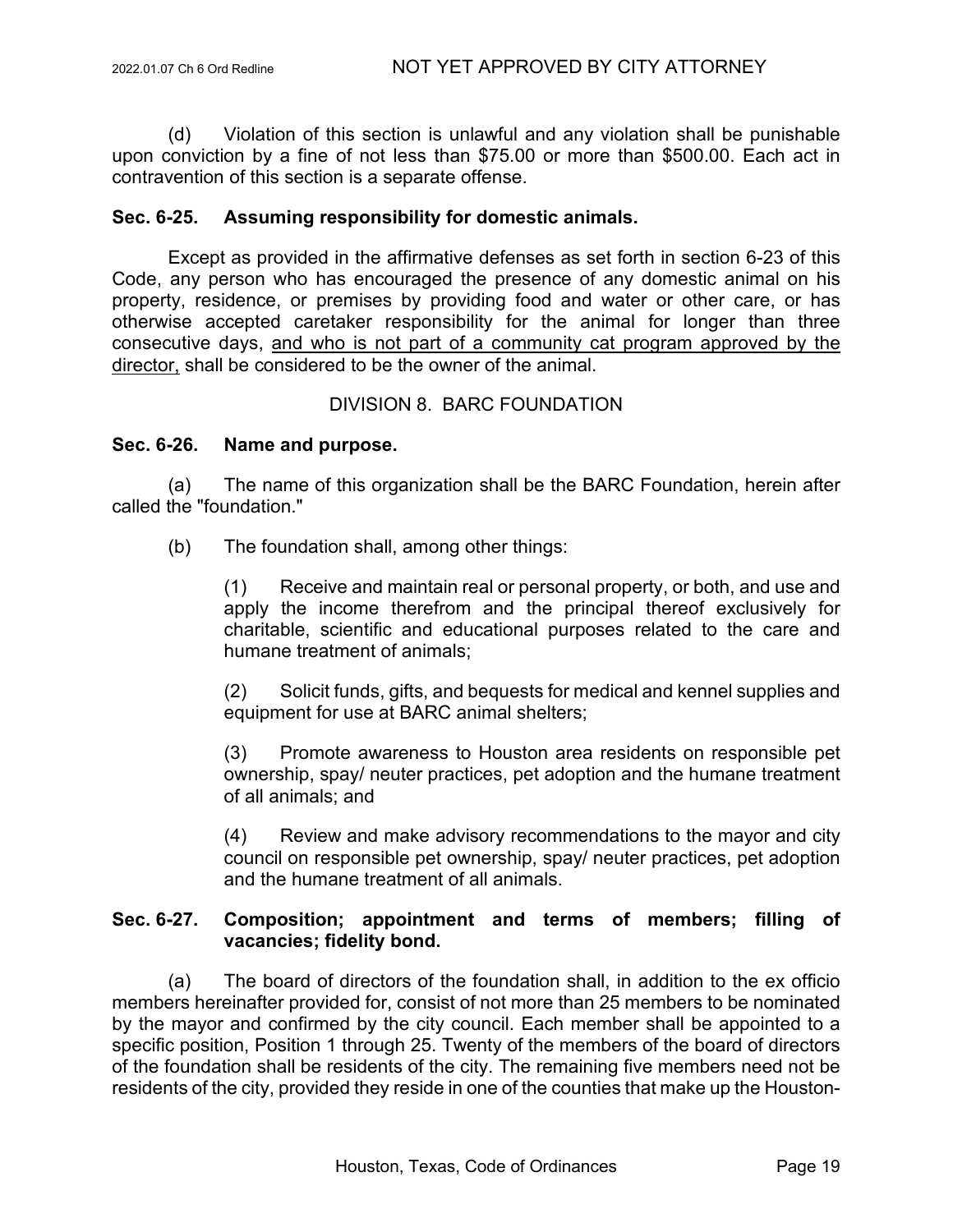The Woodlands-Sugar Land, TX Metropolitan Statistical Area as defined by the Office of Management and Budget in the Executive Office of the President of the United States.

(b) The term for members of the board shall be two years. Odd-numbered positions shall have terms that expire December 31 of odd-numbered years. Evennumbered positions shall have terms that expire December 31 of even-numbered years.

(c) The mayor, or his designee, and the director, shall be at all times ex officio nonvoting members of the board.

(d) The board, by adoption of a resolution, may designate persons to serve as additional ex officio nonvoting members of the board or as nonvoting advisory directors of the board.

(e) In the event of the death or resignation of any member of the board prior to the expiration of such member's term of service, the mayor shall nominate and the city council shall confirm a successor who shall serve out the remaining unexpired term and enter upon the duties of a member at the next regular meeting of the foundation.

(f) Any member of the board serving in a position for which the term has expired shall continue to serve until the member's successor in that position is appointed and confirmed.

(g) Any member of the board may be removed by the mayor for any of the following causes:

> (1) Four consecutive absences from the regular meetings of the foundation;

> (2) Failure to abstain in votes or activities of the foundation where direct or indirect conflicts of interest are, or may be, involved; or

> (3) Failure to meet any minimum requirements established by the foundation and imposed upon all members of the board.

(h) The city shall maintain a blanket fidelity bond in the amount of \$10,000.00 for each member of the board. This requirement may be satisfied by amendment to the city's blanket fidelity bond for city employees so as to authorize inclusion of the board members.

# **Sec. 6-28. Compensation of members; conflicts of interest.**

(a) Members of the board shall serve without compensation from the city or any firm, trust, donation or legacy to or on behalf of the city; provided, however, that a member of the foundation, or the firm, company or corporation with whom the member is associated, shall not be precluded from receiving compensation from the city under any contract for services rendered which have no relation to the member's duties as a member of the board.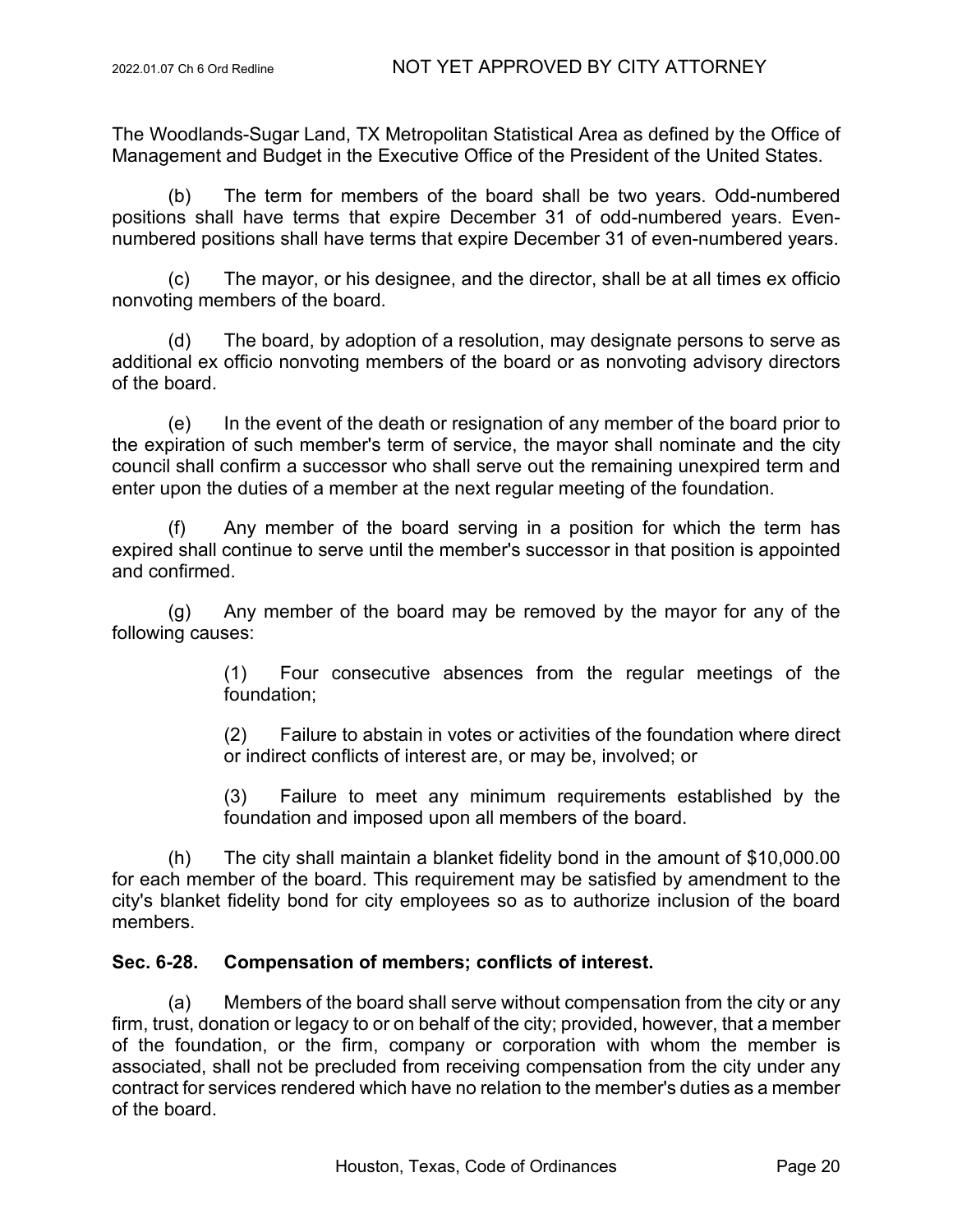(b) Each member of the board is a covered person for the purpose of article X of chapter 2 of this Code.

(c) Members of the board shall abstain from voting upon matters in which they have a conflict of interest, and members of the board shall not participate in any activity of the foundation in which they have a conflict of interest. The provisions of this subsection shall be cumulative of any applicable foundation bylaws, resolutions adopted by the board or other documentation ratified by the board pertaining to compensation, conflicts of interest or any other documentation addressing the conduct of members of the board.

## **Sec. 6-29. Organization and meetings.**

(a) The foundation shall organize by electing from their membership a president, a vice president, a secretary and a treasurer, each of which officers shall hold office for one year, or until their successor shall have been elected and qualified. The foundation may adopt such administrative procedures as are necessary or convenient to accomplish the purposes set out in this article.

(b) The foundation may employ any necessary staff, including an executive director, at salaries set by the foundation. Any staff of the foundation shall not be considered employees of the city for any purposes and shall not be entitled to any of the privileges or benefits of the city's employees.

(c) Regular foundation meetings shall be held at least four times a year, at least one time each quarter. In addition, annual and special meetings may be held in accordance with such rules as the foundation may provide.

(d) A majority of the members of the board shall constitute a quorum for the transaction of business; however, in the event of a vacancy on the board, a majority of the remaining members of the board shall constitute a quorum for the transaction of business.

(e) All meetings of the foundation shall be held in accordance with the Texas Open Meetings Act.

## **Sec. 6-30. Additional powers.**

(a) The foundation may cooperate with any trust created for a purpose similar to that of the foundation as set out in section 6-26 of this Code. In addition, the foundation may contract for financial management and investment services and may pay the reasonable fees therefor from solicited funds, gifts, bequests, and income therefrom; provided, the foundation shall exclude therefrom any solicited funds, gifts, or bequests when payment of a financial management and investment service fee would be contrary to the provisions of the grant.

(b) Whenever funds are given to the foundation for a specific purpose, the board may exercise its sole discretion on how that purpose is accomplished; provided,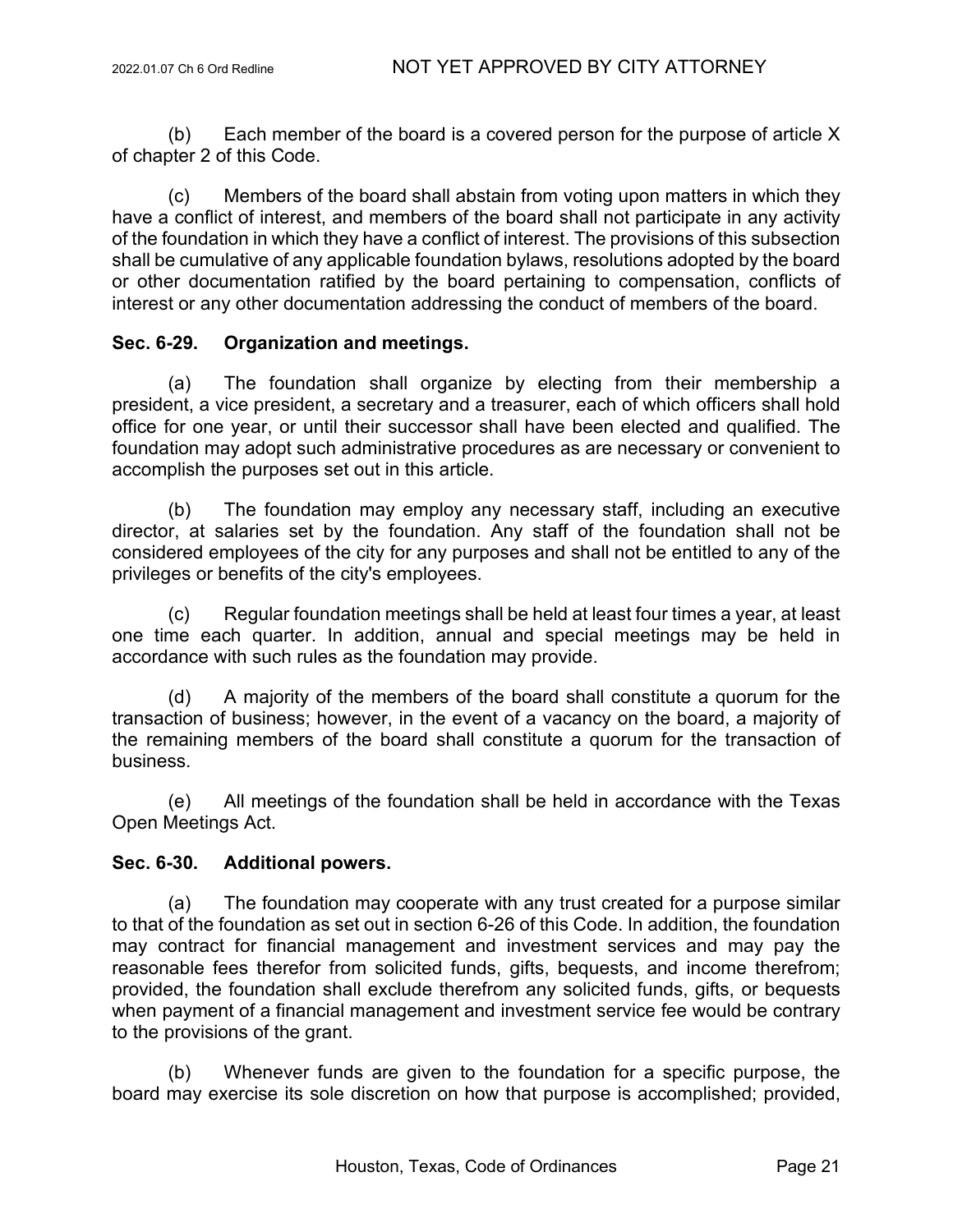however, if the purchase of any services is involved, such purchases shall be executed in accordance with any applicable local or state laws, rules or regulations, including but not limited to, the City of Houston Procurement Code.

## **Sec. 6-30.1. Financial records and annual financial report.**

(a) The financial books and records of the board shall be open to inspection and audit during regular business hours by authorized representatives of the city, or by independent certified public accountants employed by the city, or by board members themselves. Similarly, the financial books and records of any trust created for the benefit of or to cooperate with the foundation shall be open to inspection and audit.

(b) The foundation shall file, at least annually, audited financial statements with the mayor, city council, the city controller, and the director of the department of finance.

(c) All foundation financial and accounting procedures shall be approved by the director of the department of finance and comply with the city's policies, processes, and procedures for city nonprofit and local government corporations.

# **ARTICLE II. KEEPING OF FOWL, RABBITS AND GUINEA PIGS**

## **Sec. 6-31. Location restrictions for fowl.**

(a) It is unlawful, except as provided in sections 6-33 and 6-34 of this Code, for any person to keep, possess or maintain in the city any chickens, turkeys, geese, ducks, pea-fowls, or any other bird or fowl, except parakeets, canaries, parrots, cockatoos, macaws or similar birds, or any pens, enclosures, or other structures in which any such fowl are kept or possessed within 100 feet of any actual residence or habitation of human beings, or within 100 feet of any church, school or hospital, other than the residence of the possessor or owner of the fowl, the distance to be measured in a straight line from the nearest point of any pen, enclosure, or other such structure in which the fowl are kept to the nearest point of the actual residence or place of human habitation, or church, school or hospital.

(b) Any enclosure or structure located outside of a residence that is used to contain fowl and satisfies the distance requirement set forth in subsection (a) of this section shall be constructed in accordance with any applicable standards and requirements set forth in the Building Code.

## **Sec. 6-32. Location restrictions for rabbits and guinea pigs.**

(a) It is unlawful, except as provided in section 6-33, for any person to keep, possess or maintain in the city any rabbits or guinea pigs, or any pens, enclosures, hutches, cages or other structures in which any rabbits or guinea pigs are kept, possessed or maintained, within 100 feet of any actual residence or habitation of human beings, or within 100 feet of any church, school or hospital, other than the residence of the possessor or owner of the rabbits or guinea pigs, the distance to be measured in a straight line from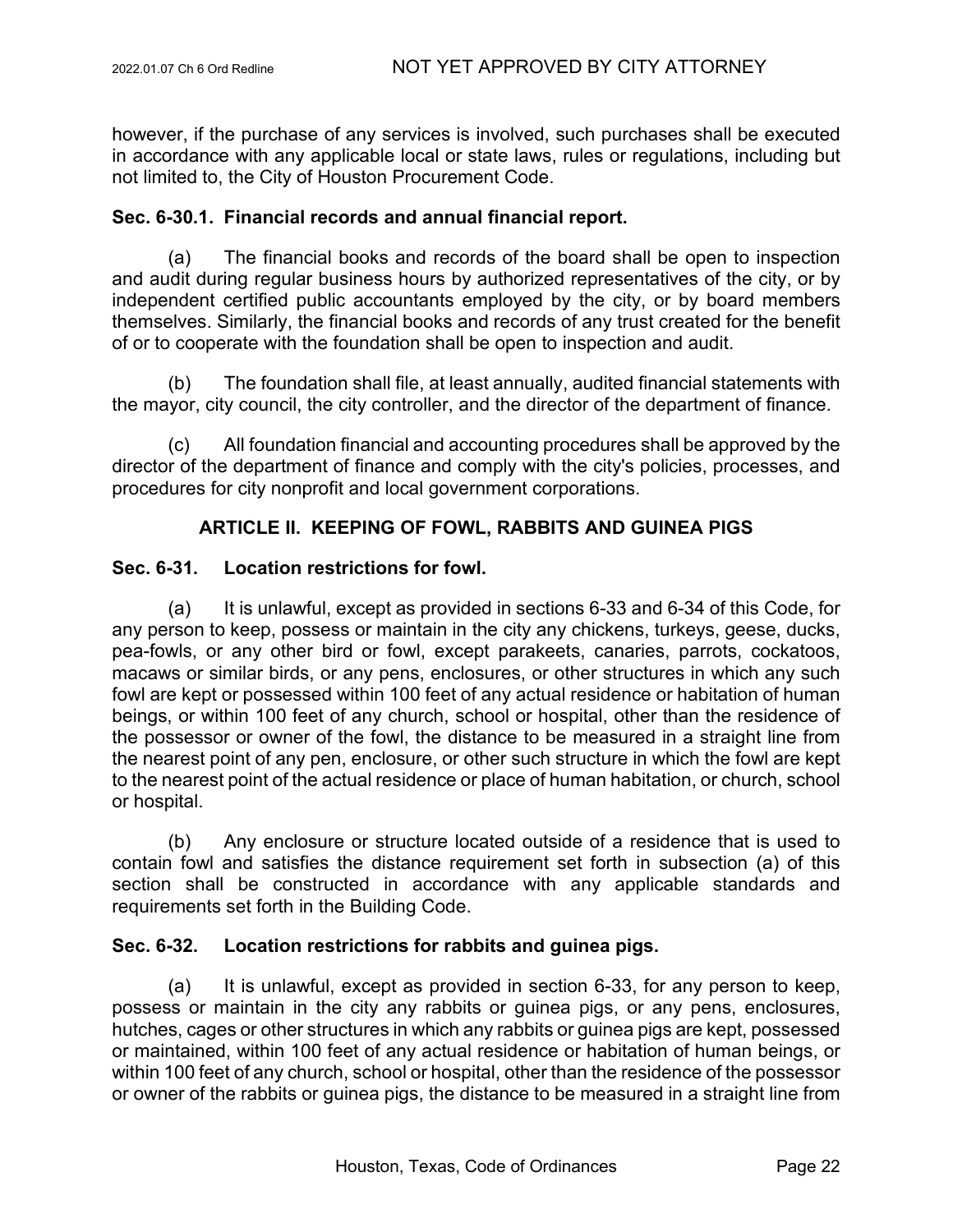the nearest point of any pen, enclosure, hutch, cage or other such structure in which such rabbits or guinea pigs are kept to the nearest point of the actual residence or place of human habitation, or church, school or hospital.

(b) It is an affirmative defense to prosecution under subsection (a) of this section that rabbits or guinea pigs are kept inside the residence of the owner at all times and that the conditions within the residence are not unsanitary to the extent that the conditions create a possible medium for the transmission of disease to the animals kept there or to human beings.

(c) Any enclosure or structure located outside of a residence that is used to contain rabbits or guinea pigs and satisfies the distance requirement set forth in subsection (a) of this section shall be constructed in accordance with any applicable standards and requirements set forth in the Building Code.

## **Sec. 6-33. Keeping for commercial purposes.**

It is unlawful for the owner of any geese, ducks, turkeys, chickens or other domestic fowl or rabbits or guinea pigs, where the fowl or animals are kept for sale or commercial purposes, to allow the fowl or animals to roam in open pens on the ground; but the owner may keep the fowl or animals for sale or commercial purposes, provided he keeps the fowl or animals in batteries or coops arranged inside of buildings in a sanitary condition, and he shall remove all droppings from the buildings, batteries or coops at least once each day, and disinfect and deodorize the buildings, batteries or coops at least once each day.

# **Sec. 6-34. Keeping for public showing.**

Notwithstanding anything in this article, it shall be lawful for any person to keep, possess and maintain chickens, turkeys, geese, ducks, pea-fowls, guineas, rabbits and guinea pigs for the purpose of a legitimate showing of the fowl and animals for purely public exhibition, provided the conditions set forth in this article are observed.

## **Sec. 6-35. Limitation on number to be kept.**

Any person keeping, possessing, or maintaining chickens, turkeys, geese, ducks, pea-fowls, rabbits, or guinea pigs in the city at least 100 feet from any actual residence or habitation of human beings, church, school or hospital, other than the residence of the possessor or owner of such animals, shall keep no more than 30 chickens, turkeys, geese, ducks, pea-fowls, rabbits, or guinea pigs. Additionally, no more than 40 of any combination of chickens, turkeys, geese, ducks, pea-fowls, rabbits and guinea pigs shall be kept upon any lot or enclosure of the size of 65 by 125 feet or less. In the event that the fowl or animals are kept in a larger enclosure, the number so kept and maintained may be increased only in the ratio that the above figures of 30 and 40 bear to the increase in the square footage of the larger enclosure.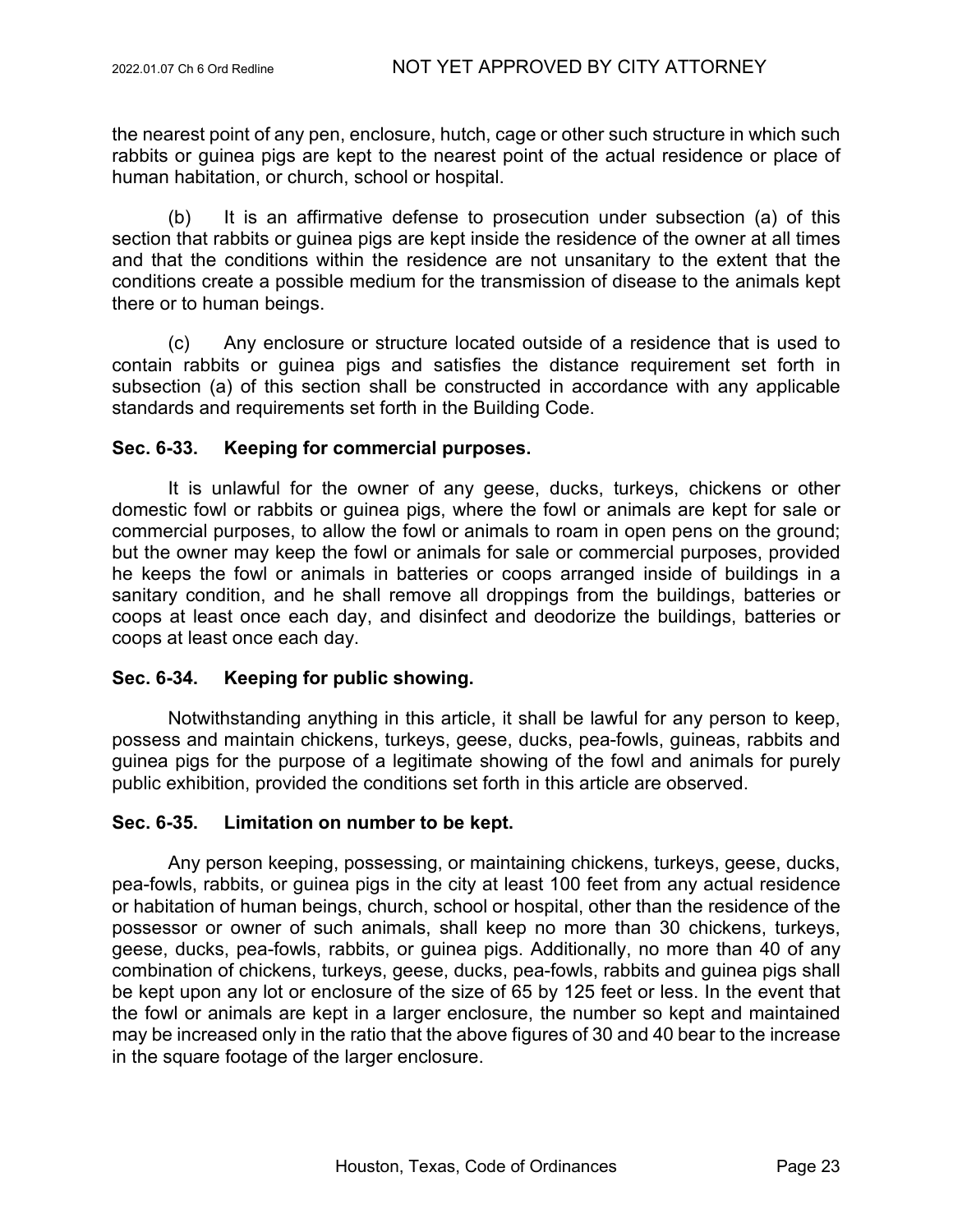## **Sec. 6-36. Maintenance of premises where kept.**

(a) Any person keeping pens, hutches, or houses or any enclosure in which fowl, rabbits or guinea pigs are kept must clean and disinfect the premises daily, lime the premises every two days and must keep the premises in a clean and sanitary condition at all times.

(b) Litter and droppings from such fowl, rabbits and guinea pigs must be collected daily and stored in a flytight container and hauled away at intervals not to exceed seven calendar days. Rabbit and guinea pig hutches must have traps or floors to keep droppings or urine from such animals off the ground.

## **Sec. 6-37. Keeping guineas prohibited.**

It is unlawful to keep or maintain any guinea fowl or guinea hens.

#### **Sec. 6-38. Possession or sale of rooster prohibited.**

(a) It is unlawful for any person to be in possession or engaged in the sale of roosters or male chickens.

(b) The director may seize any rooster possessed in violation of this section and impound the animal at the BARC animal shelter. The director, any animal-control enforcement officer or any police officer may enter any building or property to seize a rooster that is possessed in violation of this section upon consent of an adult occupant of the building or property or one having the right of possession thereof, or under a warrant issued by a municipal judge.

(c) The director shall impose a fee for the impoundment and daily boarding of a rooster and the amount of such fees shall be stated in the city fee schedule. All fees are payable by the owner of the rooster upon either redemption of the rooster from the BARC animal shelter or disposition of the rooster by BARC animal services.

(d) The owner of an impounded rooster may redeem the rooster within 24 hours upon payment of all impoundment and daily boarding fees and the provision of a sworn statement stating that the owner will immediately remove the rooster from the city and will keep the rooster at an identified place where its possession is not unlawful.

(e) An impounded rooster that is not claimed within 24 hours by its owner shall become the property of BARC animal services for disposition as BARC animal services deems appropriate.

 $(f)$  It shall be a defense to prosecution under subsection (a) of this section that the rooster is:

> (1) Owned by a governmental entity or participating in a health, research, educational or similar program conducted by a governmental entity; or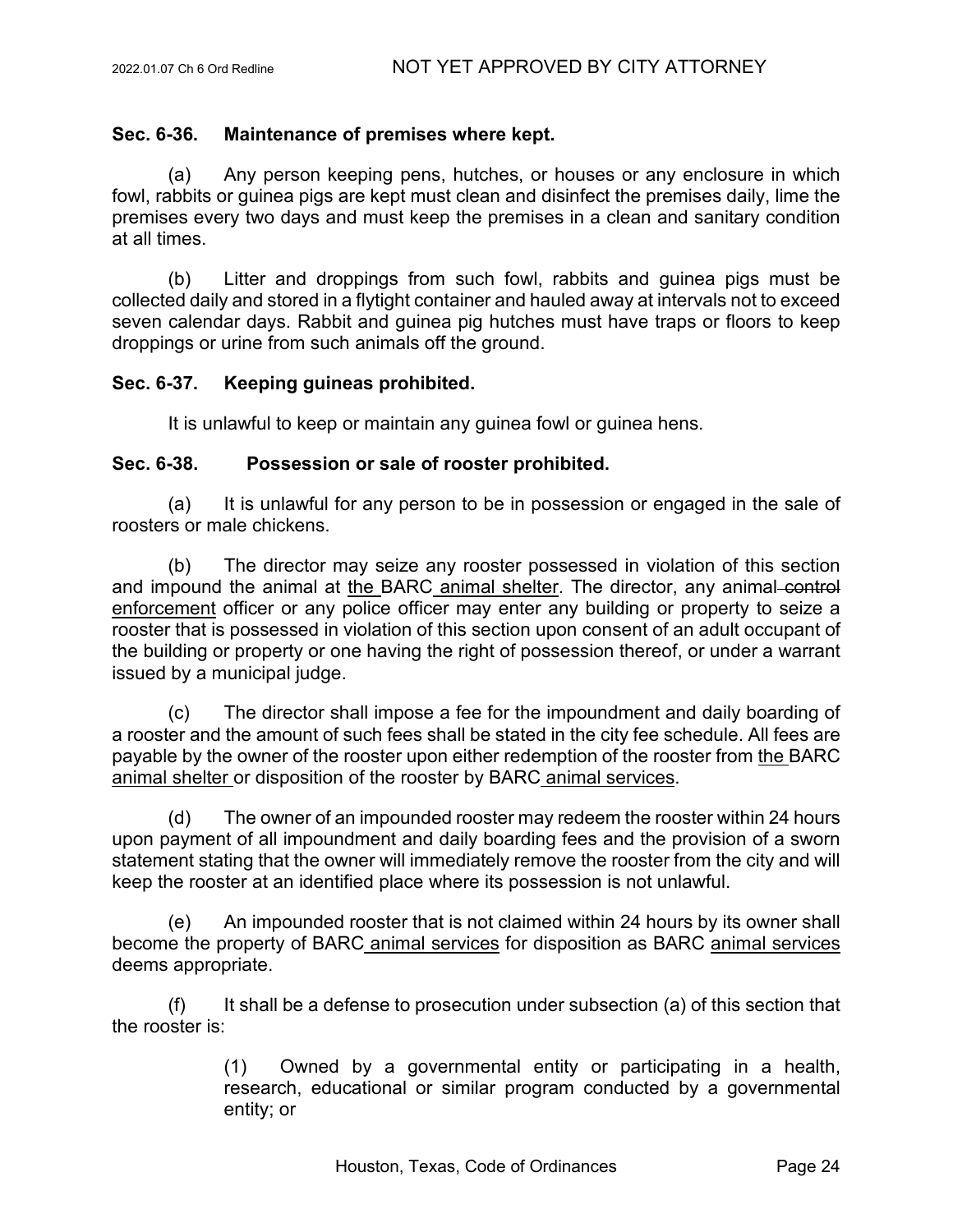(2) Owned by a medical, educational, or research institution operating in compliance with all applicable federal, state, and local laws.

## **Sec. 6-39. Permit to keep chicken hens.**

(a) Notwithstanding anything in this article, it shall be lawful for any person who has obtained a permit from the director to keep, possess and maintain no more than seven chicken hens for the purpose of providing the person with fresh unfertilized eggs. A revocable permit may be issued by the director for the keeping of seven or less chicken hens under the following conditions:

- (1) The applicant has furnished to the director written certification from a licensed physician that, in the opinion of the physician, the applicant has need of fresh unfertilized chicken eggs for serious reasons pertaining to the applicant's health; and
- (2) The structure or fenced enclosure in which the chicken hens will be kept is at least 100 feet from any other building used for human habitation. The distance shall be measured in a straight line from the nearest point of the structure or fenced enclosure where the chicken hens are contained to the nearest point of the other building used for human habitation; and
- (3) The director, after inspection, has determined that the premises where the applicant proposes to keep the chicken hens is adequate for the number of chicken hens for which a permit is sought, the coop for the chicken hens meets the construction, maintenance, and sanitation standards established by BARC and posted on the BARC website, and that if properly maintained, the keeping of the chicken hens will not create a health hazard or nuisance.

(b) The permit, if granted, may be revoked upon a finding pursuant to a hearing conducted by a hearing officer that the permittee:

- (1) Cannot or will not maintain the premises in a sanitary condition resulting in a health hazard or nuisance;
- $(2)$  Has failed to permit inspection by the director of the place where the chicken hens are kept;
- (3) Has failed to maintain the chicken hen coop in accordance with the construction, maintenance, and sanitation standards established by BARC;
- (4) Has allowed the chicken hens to be at large in violation of section 6-4 of this Code;
- (5) Has received one or more convictions for violations of section 6-38 of this Code; or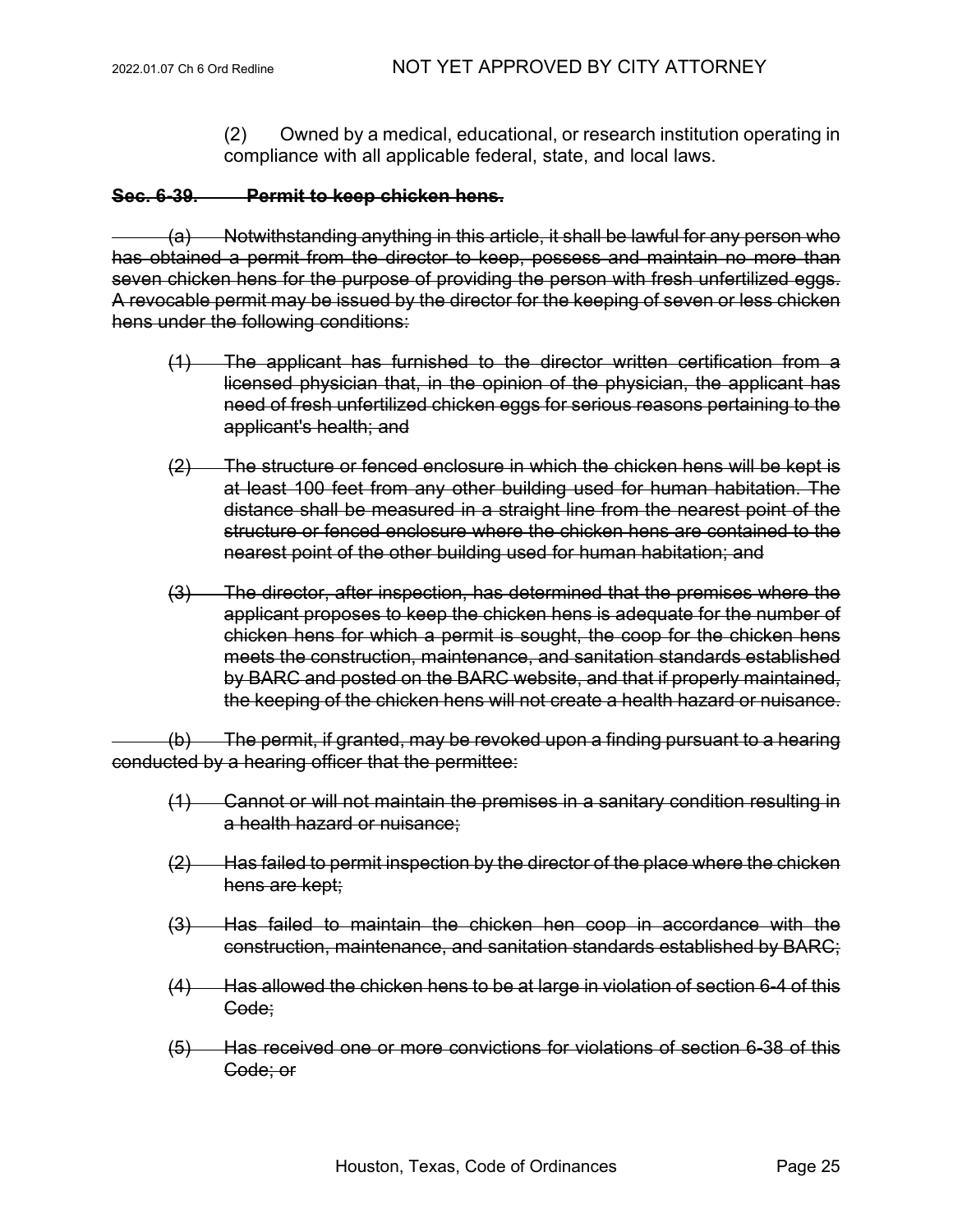(6) Has received one or more convictions for violations of section 30-3 of this Code in a 12-month period.

The permittee shall be given prior notice of the date, time and place of the hearing setting forth the grounds upon which the revocation is based. The permittee shall have the opportunity to appear in person or through counsel, present evidence and cross examine witnesses appearing at the hearing. The hearing shall be conducted under rules consistent with the informal nature of the proceedings. The hearing officer may affirm or reverse the permit revocation. The decision of the hearing officer shall be final and shall be delivered in person or by certified mail, return receipt requested, addressed to the permit holder.

## **Sec. 6-4039. Coloring of baby fowl and rabbits.**

(a) It is unlawful for any person to dye, stain or otherwise alter the natural color of any chicken, duckling, gosling or rabbit.

(b) It shall be a defense to prosecution under subsection (a) of this section that the animal was dyed or stained for commercial use or breeding purposes, for scientific, educational or governmental purposes or any other purpose not related to its being furnished or kept as a pet.

## **Secs. 6-4140—6-50. Reserved.**

# **ARTICLE III. KEEPING OF WILD ANIMALS**

## **Sec. 6-51. Wild animal defined.**

As used in this article, the term *'wild animal'* shall mean any mammal, amphibian, reptile or fowl of a species that is wild by nature and that, because of its size, vicious nature or other characteristics, is dangerous to human beings. Wild animals shall include, but not be limited to, lions, tigers, leopards, panthers, wild cat-domestic cat hybrids up to the third generation, bears, wolves, wolf-dog hybrids, cougars, coyotes, coyote-dog hybrids, raccoons, skunks (whether deodorized or not), apes, gorillas, monkeys of a species whose average adult weight is 20 pounds or more, foxes, elephants, rhinoceroses, alligators, crocodiles, caymans, fowl larger than a macaw, all forms of venomous reptiles and any snake that will grow to a length greater than eight feet. The term shall also include any animal listed as an 'endangered species' under the Federal Endangered Species Act of 1973, as amended, or any fowl protected by the Federal Migratory Bird Treaty Act. The term wild animal shall not include gerbils, hamsters, guinea pigs, mice and domesticated rabbits.

## **Sec. 6-52. Possession prohibited.**

(a) It is unlawful for any person to be in possession of a wild animal.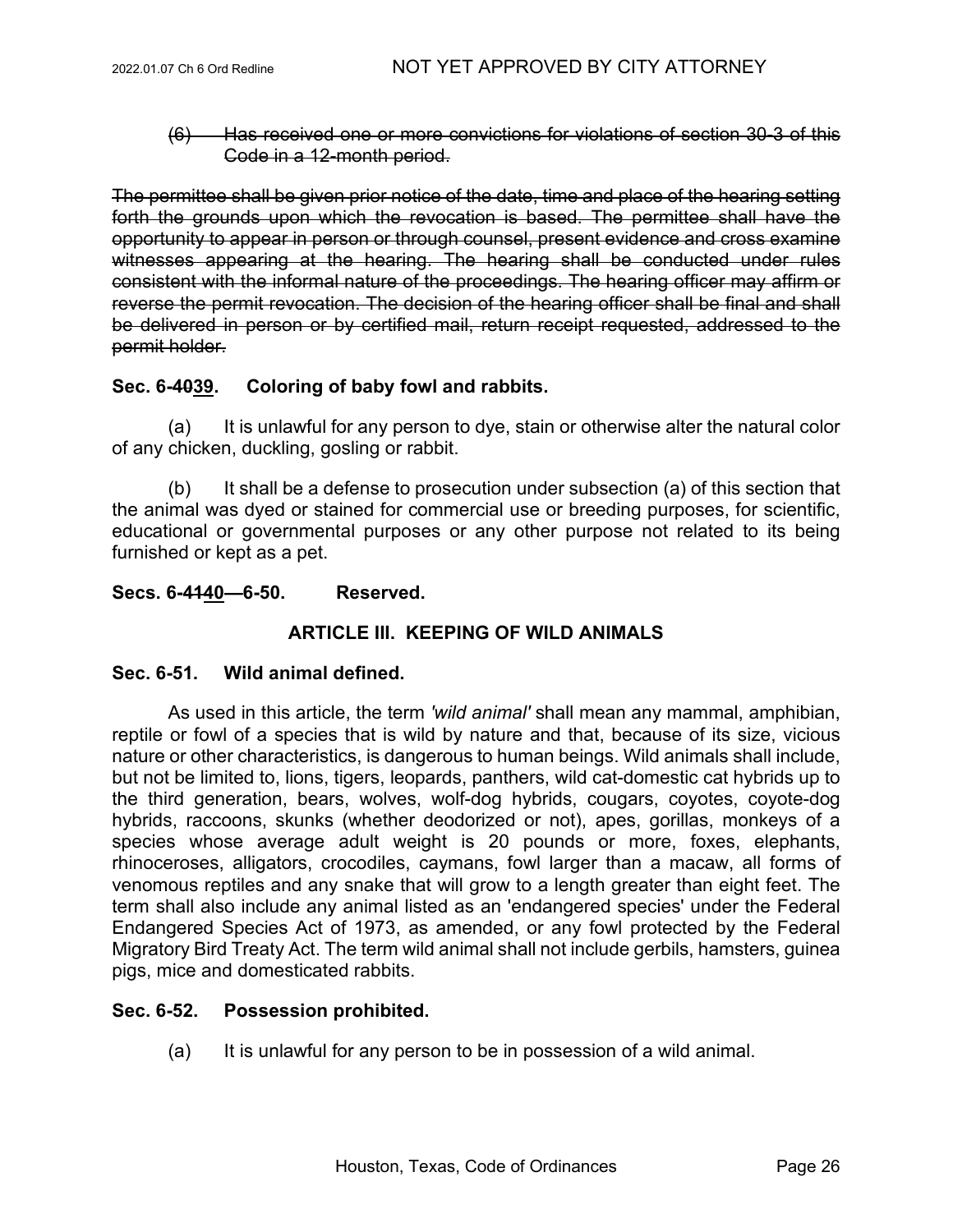(b) It is unlawful for the owner or other person in possession or control of any property, residence or business premises to knowingly permit any other person to be in possession of a wild animal upon the property, residence or business premises.

(c) As used in this section, the term 'to be in possession' includes the harboring or keeping of any wild animal, whether on a temporary or permanent basis and includes, without limitation, holding or keeping the wild animal for the temporary and/or limited purpose of sale or transfer or offering of sale or transfer to another person.

(d) It is an affirmative defense to prosecution under this section that the wild animal is in possession in accordance with all applicable state and federal laws and that:

> (1) The wild animal is being kept for treatment in an animal hospital operated by a veterinarian;

> $(2)$  The wild animal is being kept at a public zoo an institution that is accredited by a nationally recognized zoological association;

> (3) The wild animal is being kept at a shelter operated by a state or federally recognized humane agency for the purpose of its transfer to a refuge or sanctuary;

> (4) The wild animal is being kept for medical research or teaching purposes at a medical school or licensed hospital or by a university or college offering an accredited degree program;

> (5) The wild animal is in the possession of an airline, motor freight agency, rail freight agency or other carrier, and its possession in the city is incidental to transportation, provided that the wild animal is secured within a cage or other enclosure that is adequate to prevent its escape;

> (6) The wild animal is being kept or transported temporarily for a production in accordance with a permit or registration under section 6-54 of this Code; or

> (7) The wild animal is being transported for use in film making and other productions under section 6-58 of this Code.

# **Sec. 6-53. Penalty.**

Violation of any provision of this article is a misdemeanor punishable by a fine of not less than \$500.00, nor more than \$2,000.00. Each wild animal possessed in violation of this article and each day on which it is possessed shall constitute and be punishable as a separate offense.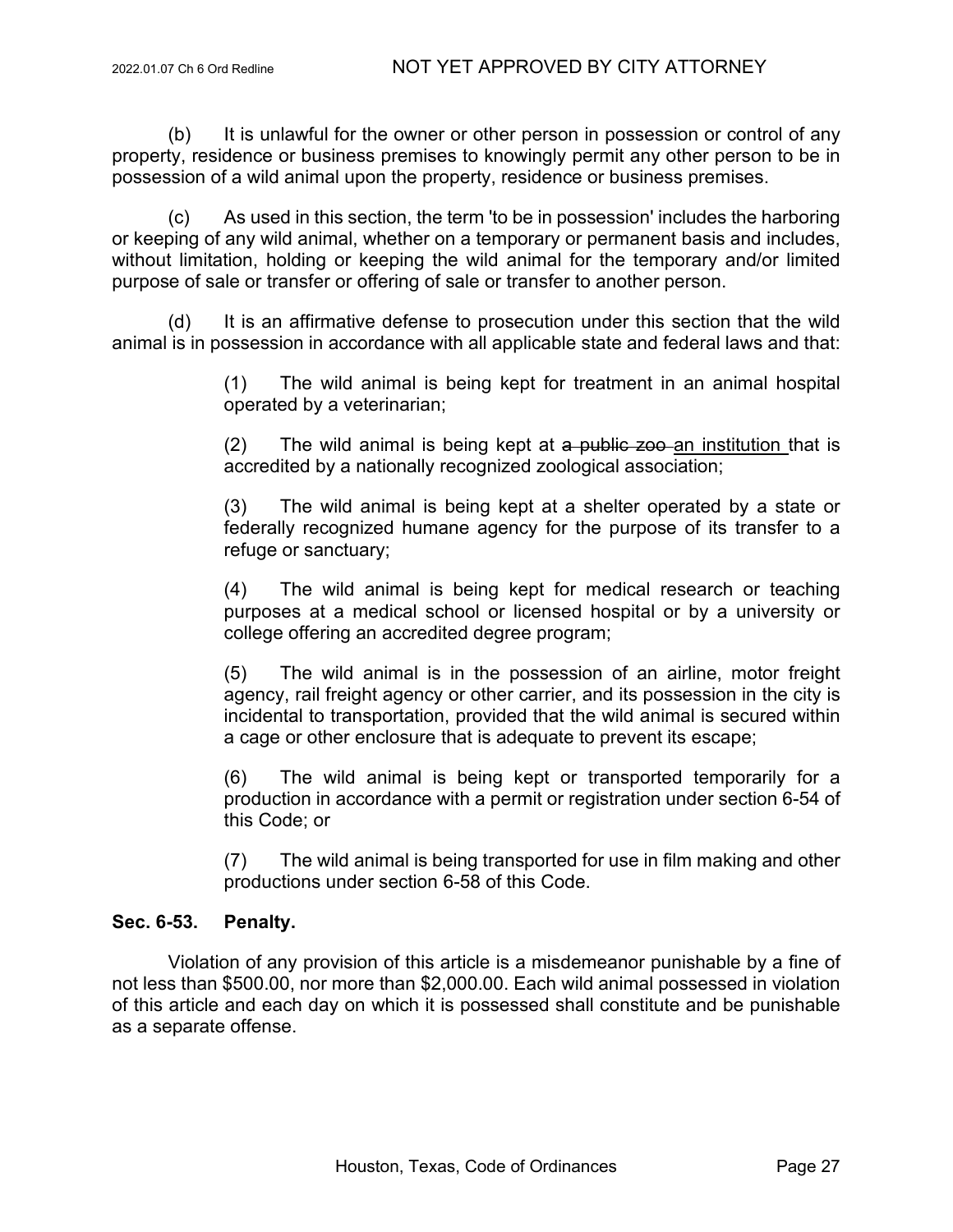## **Sec. 6-54. Temporary permit; registration for productions.**

(a) In this section, the term 'production' means any temporary exhibition or use of a wild animal for purposes of a television, movie or stage production, circus or carnival performance, traveling zoo or animal exposition or other similar use.

(b) A temporary and nonrenewable permit to possess a wild animal in the city for a period of not more than 30 calendar days may be obtained from the director for the purpose of a production. The applicant for a production permit shall demonstrate to the director that:

(1) The wild animal is required for the production;

(2) The wild animal will be in the direct charge of its trainer or another person who is familiar with the wild animal and has been trained in its handling and care;

(3) The applicant will, consistent with the size and characteristics of the wild animal, have additional handlers available as required to control the wild animal at any time that it is not confined;

(4) The owner of each place where the production will take place and the owner of each place where the wild animal will be kept, if different, has consented in writing to its presence;

(5) The applicant holds a policy of public liability insurance issued by a carrier authorized to write the policy under Texas law in an amount of not less than \$100,000.00, per occurrence, providing coverage in case of injury or death of any person or damage to any property that results from negligence in the control or handling of the wild animal; and

(6) The wild animal will be kept in such manner as to prevent its escape and to prevent injury to persons not associated with the production.

(c) Applications for permits shall be made in writing to the director upon forms promulgated for that purpose and shall be submitted to the director at least 20 calendar days before the commencement of the production. Each application shall be accompanied by the nonrefundable fee in the amounts stated in the city fee schedule for five or fewer wild animals, for six to ten wild animals or for 11 or more wild animals.

(d) A permit issued under this section is valid only for the designated production and the keeping of a wild animal in the city for that limited purpose and shall only extend for the duration of the production.

(e) The director shall have the right to inspect a wild animal at any time while it is being kept under a permit issued under this section.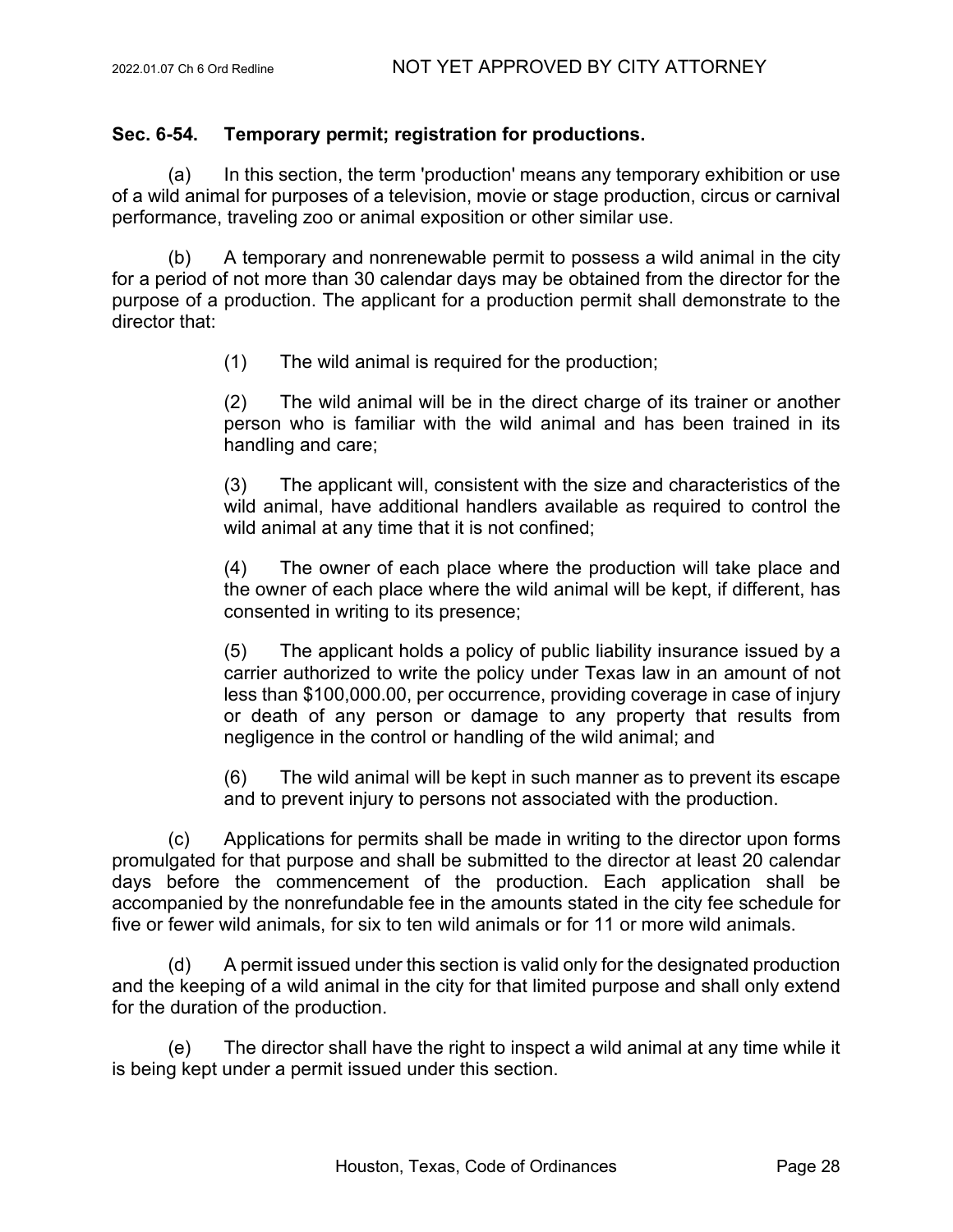(f) If the director denies a permit application, he shall give the applicant notice of the reasons for denial and an opportunity for a hearing.

Following notice, the director may revoke a permit for any violation of this article or applicable state or federal laws. The permit holder shall be afforded an opportunity for a hearing before a permit is revoked. Pending the hearing, the director may suspend the permit if the actions of the permit holder appear to constitute a substantial hazard to public health or safety. Hearings and proceedings referenced in this subsection shall be conducted in the same manner as provided in division 4 of article IV of this chapter for denials, suspensions and revocations of breeder's permits.

(g) The provisions of this section shall not be construed to require a person to obtain a city permit if the person holds a current and valid exhibitors license under the Federal Animal Welfare Act (7 U.S.C. § 2131 et seq.) or a current and valid circus, carnival or zoo operators license issued under chapter 2152 of the Texas Occupations Code and is conducting the production under authority of the state or federal license, provided that the person registers his production with the director at least 20 calendar days prior to the commencement of the production and provides the following information:

(1) A description of each wild animal to be kept;

(2) A copy of the state or federal license or other evidence that the person holds a current and valid state or federal license to keep and use the wild animals for the production;

(3) Evidence that each person on whose property the production will be presented or the wild animals will be kept has consented to the presence of the wild animals on the person's property; and

(4) The name, local address and local telephone number of a person or persons who may be contacted for inspections conducted or notices given by the director or in case of any escape, attack or other incident involving the wild animal.

The director may conduct inspections of wild animals kept pursuant to registrations filed under this section and, in cooperation with responsible state and federal regulatory authorities, may take action as appropriate to ensure that wild animals are kept and exhibited in accordance with applicable state and federal requirements. Failure to complete the registration with the director prior to 20 calendar days before the commencement of the exhibition will result in a late fee in the amount stated in the city fee schedule.

# **Sec. 6-55. Impoundment.**

(a) The director shall seize any wild animal possessed in violation of this article and impound the animal at the BARC animal shelter or other suitable place. The director, any animal control enforcement officer or any police officer may enter any building or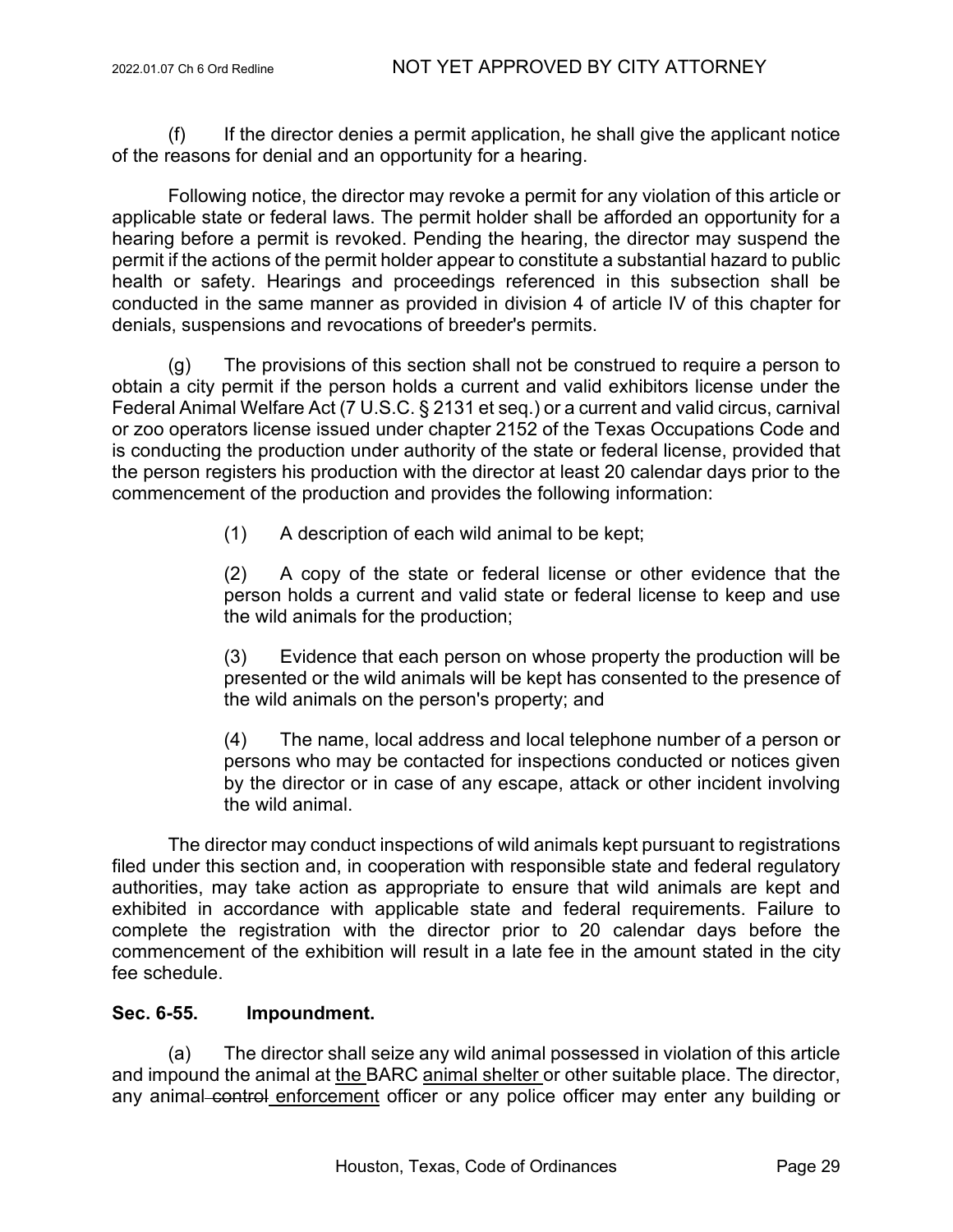property to seize a wild animal that is possessed in violation of this article upon consent of an adult occupant of the building or property or one having the right of possession of the building or property, or under a warrant issued by a municipal judge.

(b) The director shall impose a per animal fee for the impoundment of a wild animal, and a daily boarding fee, per animal. The amounts of the fees shall be predicated upon the cost of impoundment, care and feeding of the type of wild animal impounded, and are stated in the city fee schedule.

(c) A wild animal that has been impounded for the first time may be redeemed within seven calendar days by its owner if:

> (1) The owner demonstrates that he holds any state or federal license or permit required to keep the animal;

> (2) The animal is not believed to be infected with rabies or any other infectious disease; and

> (3) The owner provides a sworn affidavit setting forth that the wild animal will immediately be removed from the city and will be kept at an identified place where its possession is not unlawful.

The director may require that a wild animal that is released under this subsection be tattooed or otherwise made identifiable in the event that it is again impounded.

(d) Consistent with applicable state and federal laws and regulations, the director shall dispose of any wild animal that:

- (1) Is not timely redeemed following its first impoundment; or
- (2) Is impounded for a second time.

Disposal of a wild animal pursuant to this subsection shall occur by placing the wild animal in a public zoo or at a reserve, sanctuary or shelter operated by or under the auspices of a recognized humane organization. If a placement is not practicable and cannot be made within 30 calendar days following the date of impoundment, the wild animal may be humanely destroyed if destruction is not prohibited by state or federal law.

# **Sec. 6-56. Regulations promulgated by the director.**

Consistent with the provisions of this Code and applicable state and federal laws, the director may adopt and implement regulations for the administration of this article and the keeping of wild animals. The director shall post a copy of the regulations on BARC animal services's website and maintain a copy of the regulations for inspection in the offices of the city secretary and the director. The director shall provide copies for purchase at for fees provided by law.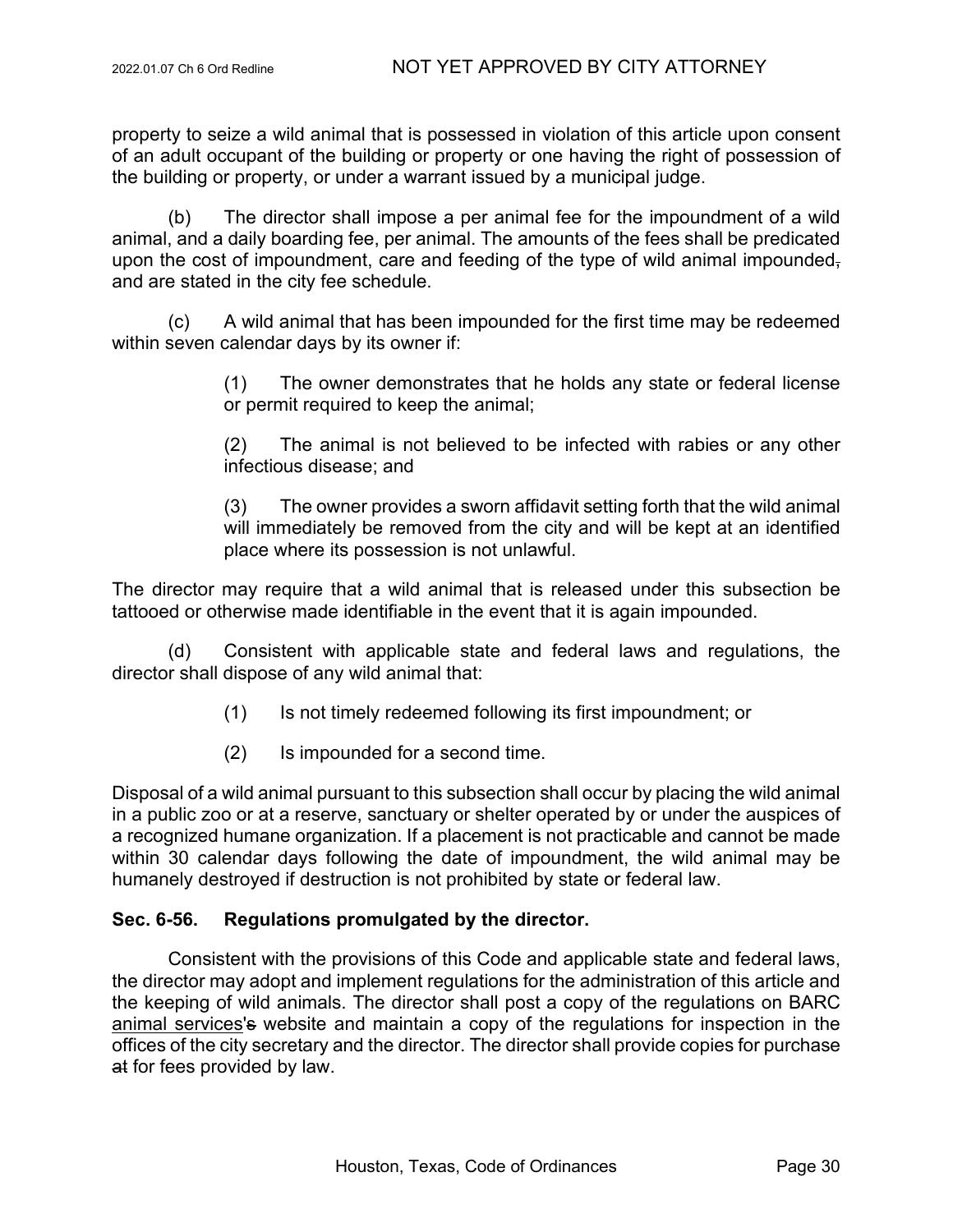## **Sec. 6-57. Vaccine; use of live vaccine prohibited; keeping of animals vaccinated by same prohibited; exception.**

(a) No person shall vaccinate, or attempt to vaccinate, any wild animal against rabies except in strict compliance with any regulations promulgated and published by the Texas Department of State Health Services and in accordance with the current protocol published by the American Veterinary Medicine Association for the vaccination of wild animals.

(b) Notwithstanding subsection (a) of this section, no person shall vaccinate, or attempt to vaccinate, any wild animal against rabies by the use of live vaccine.

(c) Except as provided in subsection (d) of this section, no person shall possess, keep, permit, or allow any wild animal if such animal has been vaccinated against rabies with the use of live vaccine.

(d) This section shall not apply to the use of live rabies vaccine for research purposes when the research is conducted by a medical school, licensed hospital or nonprofit university providing a degree program.

# **Sec. 6-58. Transport of wild animals used for film making, productions, etc.**

(a) It is an affirmative defense to prosecution under section 6-52 of this Code that the person cited was transporting the wild animal by vehicle upon the public streets and that the wild animal was secured within the vehicle being utilized for its transport in such a manner that it could not escape from the vehicle, it could not come into contact with any person who was not also within or upon the vehicle, and it could not come into contact with the driver of the vehicle while the vehicle was in motion.

 $(b)$  It is also an affirmative defense to prosecution under section 6-52 of this Code that, at the time of the alleged offense:

> (1) The person cited was actually utilizing the wild animal at a production site for the purposes of the production of a motion picture being made for viewing by the general public, or a film or tape designed for use in a television show or television advertisement and in which the use of the wild animal was specified by the script; and

> (2) The person cited had the written permission of the person having the right of possession and control of the production site to use the wild animal on the site in the production; and

> (3) The wild animal was in the immediate and direct charge of a person who had been trained in its care and handling and who was responsible to ensure that the animal could not come in contact with persons who had not affirmatively consented to be involved in the production, and who was responsible for the prevention of its escape or any injuries or damage that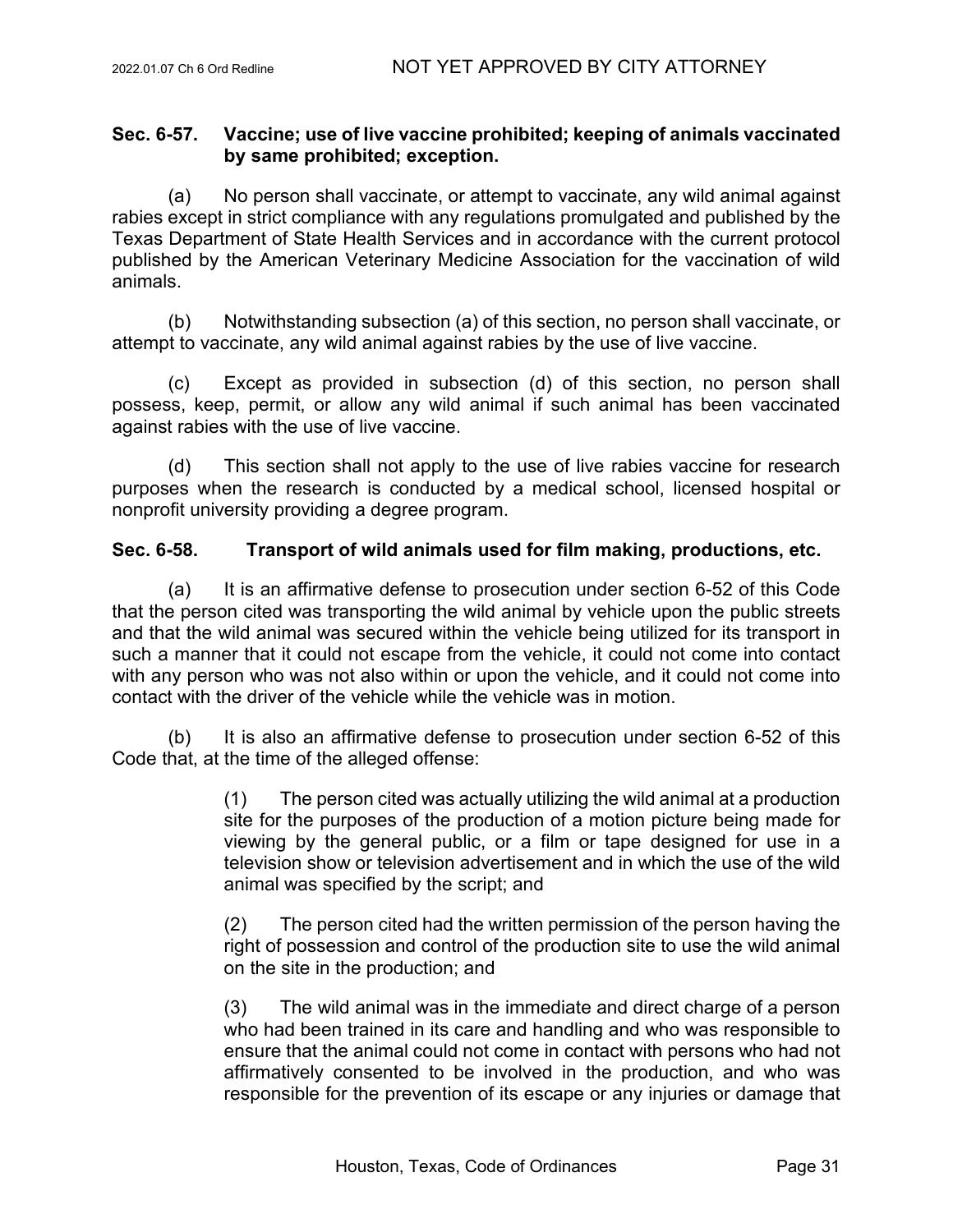the animal might cause to persons or property at all times during its utilization at the production site, and who had under his control and supervision at all times the wild animal was present no fewer than four additional persons over 18 years of age who could assist if needed in controlling the animal; and

(4) The person cited had given the director five calendar days' prior written notice of his intent to utilize the wild animal, specifying the type of wild animal and production activity, the location of the production site, the address of the place where the wild animal would be kept when not in use at the production site, dates and times that the wild animal would be present at the site, and the name and a local address and telephone number at which the handler of the wild animal could be contacted during the production activity. The notice shall be either mailed, certified mail, return receipt requested, or hand-delivered to the Director, c/o Animal Control Enforcement Manager, BARC Animal Services, 2700 Evella, Houston, Texas 77026.

(c) The provisions of section 6-52 of this Code shall be applicable to the wild animal when it is kept within the city while not being used in the production.

## **Secs. 6-59—6-75. Reserved.**

# **ARTICLE IV. DOGS AND CATS**

## DIVISION 1. GENERALLY

## **Sec. 6-76. Number to be kept.**

It is unlawful for any person to own, keep, possess or have control over four or more adult dogs, four or more adult cats, or any combination thereof exceeding three adult dogs and three adult cats on residential property within 100 feet of any other building used for human habitation. The distance shall be measured in a straight line from the nearest point of the structure or fenced enclosure where the animal is contained to the nearest point of the other building used for human habitation.

#### **Secs. 6-7677—6-854. Reserved.**

DIVISION 2. LICENSEMICROCHIPPING AND VACCINATION

#### **Sec. 6-85 Microchip Required.**

No person shall own, possess or have control over any dog or cat that is four months of age or older unless the dog or cat has been implanted with a microchip.

#### **Sec. 6-86. License Registration required.**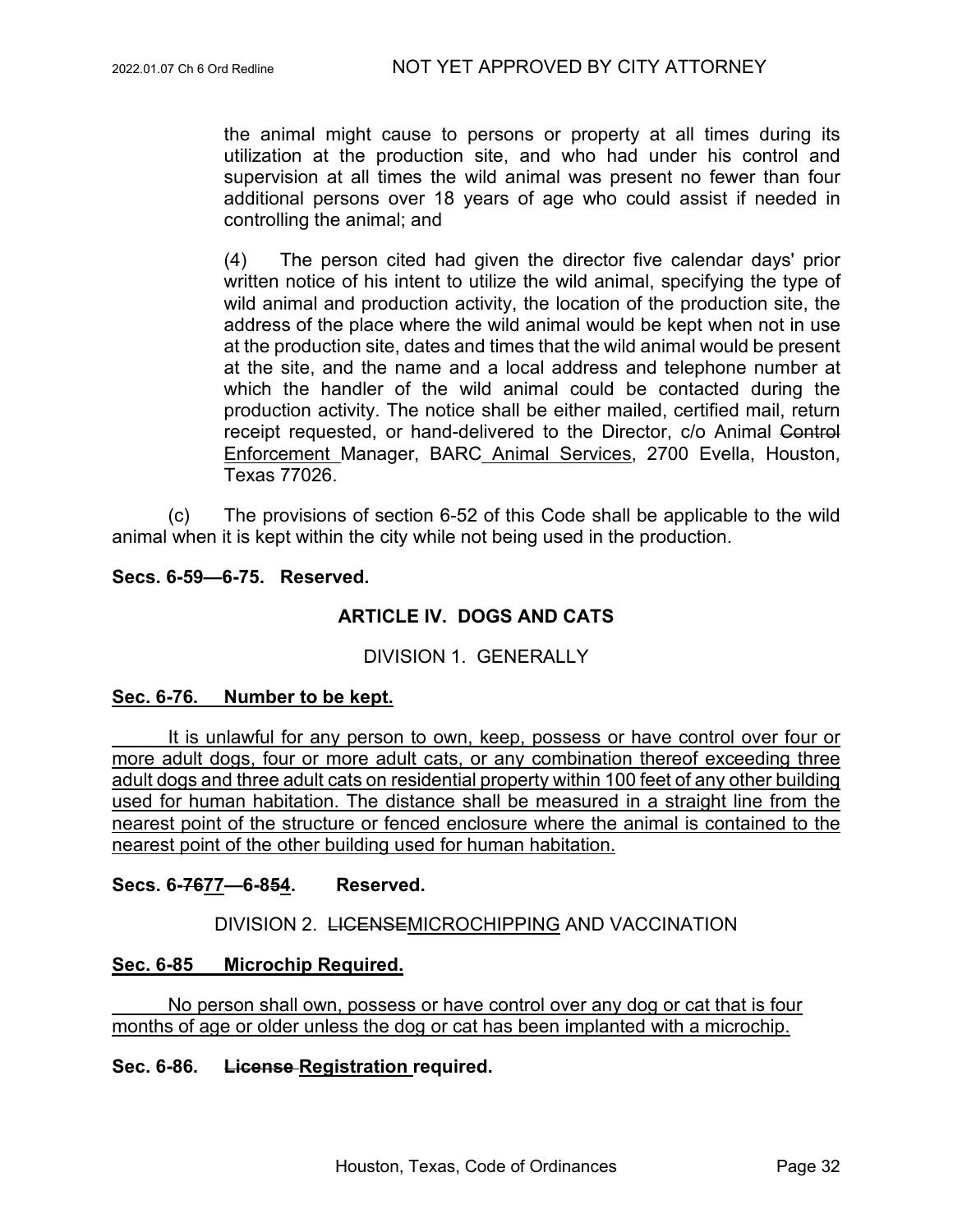(a) The owner or custodian of any dog or cat must register the animal by providing to BARC animal services the identification number of the implanted chip and a physical description of the animal before the animal attains four months of age, for an amount set in the city fee schedule. It is the duty of the owner or custodian of the animal to ensure that the animal's implanted microchip identification number is registered with the manufacturer of the microchip in addition to being registered with BARC animal services. If there is a change in contact information for the owner or custodian of the microchipped animal, the owner or custodian shall update the contact information with BARC animal services and the microchip manufacturer within 30 days after the date of the change in contact information. If there is a change in ownership of a microchipped animal, the initial owner or custodian shall be responsible for notifying BARC animal services and the microchip manufacturer of the change within 30 days after the date of change in ownership. The new owner or custodian shall be responsible for providing BARC animal services with the new owner's or custodian's name, address and telephone number within 30 days after the change in ownership.

(b) It is a defense to prosecution under this section that:

(1) The animal owner is a nonresident of this city and is keeping the subject animal in the city for fewer than 30 days;

(2) The animal owner has been a resident of this city for fewer than 30 days; or

(3) The animal had been abandoned or lost and the temporary owner has had the dog or cat for fewer than 30 days.

(a) It is unlawful for any person to own, keep, possess or have control over four or more adult dogs, four or more adult cats, or any combination thereof exceeding three adult dogs and three adult cats on residential property within 100 feet of any other building used for human habitation. The distance shall be measured in a straight line from the nearest point of the structure or fenced enclosure where the animal is contained to the nearest point of the other building used for human habitation.

(b) No person shall own, keep, possess, or have control over any dog or cat unless he has a current city license for the dog or cat, provided that a city license shall not be required for:

- (1) Dogs and cats under the age of four months that are confined in a place owned or under the possession of the person having ownership, possession or control of the dog or cat within an enclosure that is sufficient to prevent the animal's escape;
- (2) Dogs or cats owned by or in the possession or control of persons who are nonresidents of the city, traveling through the city, or temporarily sojourning in the city for a period not exceeding 30 calendar days;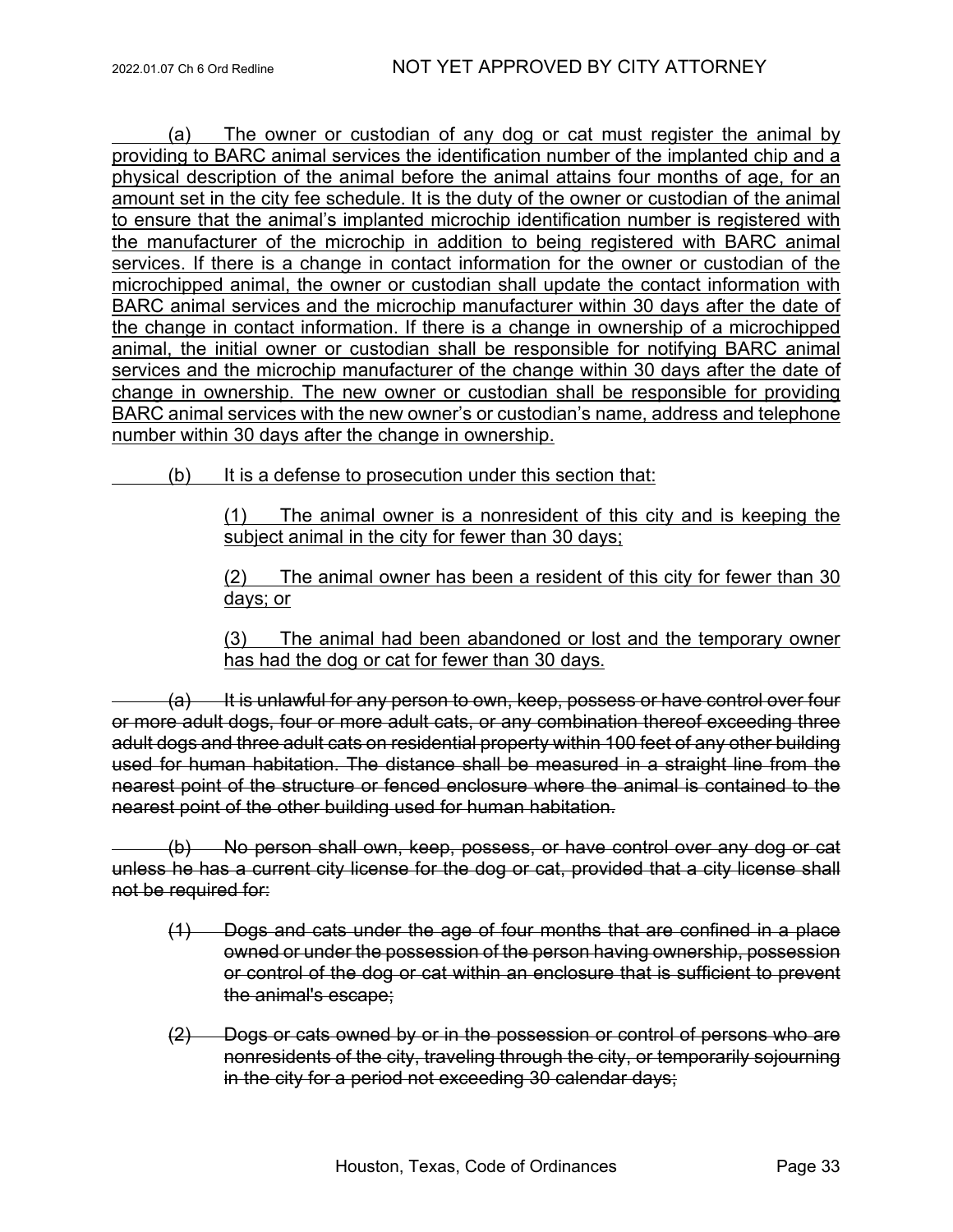- (3) Dogs or cats brought into the city exclusively for the purpose of entry in any show or exhibition, and which are actually entered in and kept at the show or exhibition;
- (4) Dogs or cats kept for teaching or research purposes by a medical school, veterinary school, licensed hospital or nonprofit university or college providing a degree program;
- (5) Dogs or cats kept for the purposes of medical observation or treatment in veterinary hospitals;
- (6) Dogs or cats kept in the shelter facilities of a humane organization;
- (7) Dogs or cats originally acquired by the person owning, keeping or having possession of the animal(s) within the preceding 30 calendar days;
- (8) Dogs or cats owned by or in custody or under control of persons who have been residents of the city for 30 calendar days or less; or
- $(9)$  A dog or cat that is owned by a person who does not reside within the city and:
	- a. The animal has a current rabies vaccination; and
	- b. The animal has a current license as issued by the city, county or other applicable licensing authority governing the licensing of animals in the place where the animal is normally kept by its owner.

In any prosecution under this section, the burden shall be upon the defendant to establish as an affirmative defense that one of the exceptions set out in subparagraph (a)(1) through (a)(9), above, is applicable.

(c) No person shall permit any dog or cat on any premises under his ownership, possession or control unless there is a current license issued for the dog or cat; provided, however, it shall be an affirmative defense that the animal is not required to have a license pursuant to any applicable exception listed in subsection (a) of this section or is part of a trap, neuter, and return program.

(d) A person may obtain a license for a cat or a dog (either sterilized or unsterilized) by completing the appropriate application, paying the prescribed license fee, and furnishing proof of vaccination against rabies or proof that a rabies vaccination is medically inadvisable. Additionally, for a sterilized pet license, proof must be provided that the animal has been sterilized. Except where the director is able to determine by external examination that the animal has been sterilized, the proof shall be provided by certificate of a veterinarian. The license must be renewed within 60 calendar days of the expiration of each vaccination against rabies by providing proof of the vaccination and the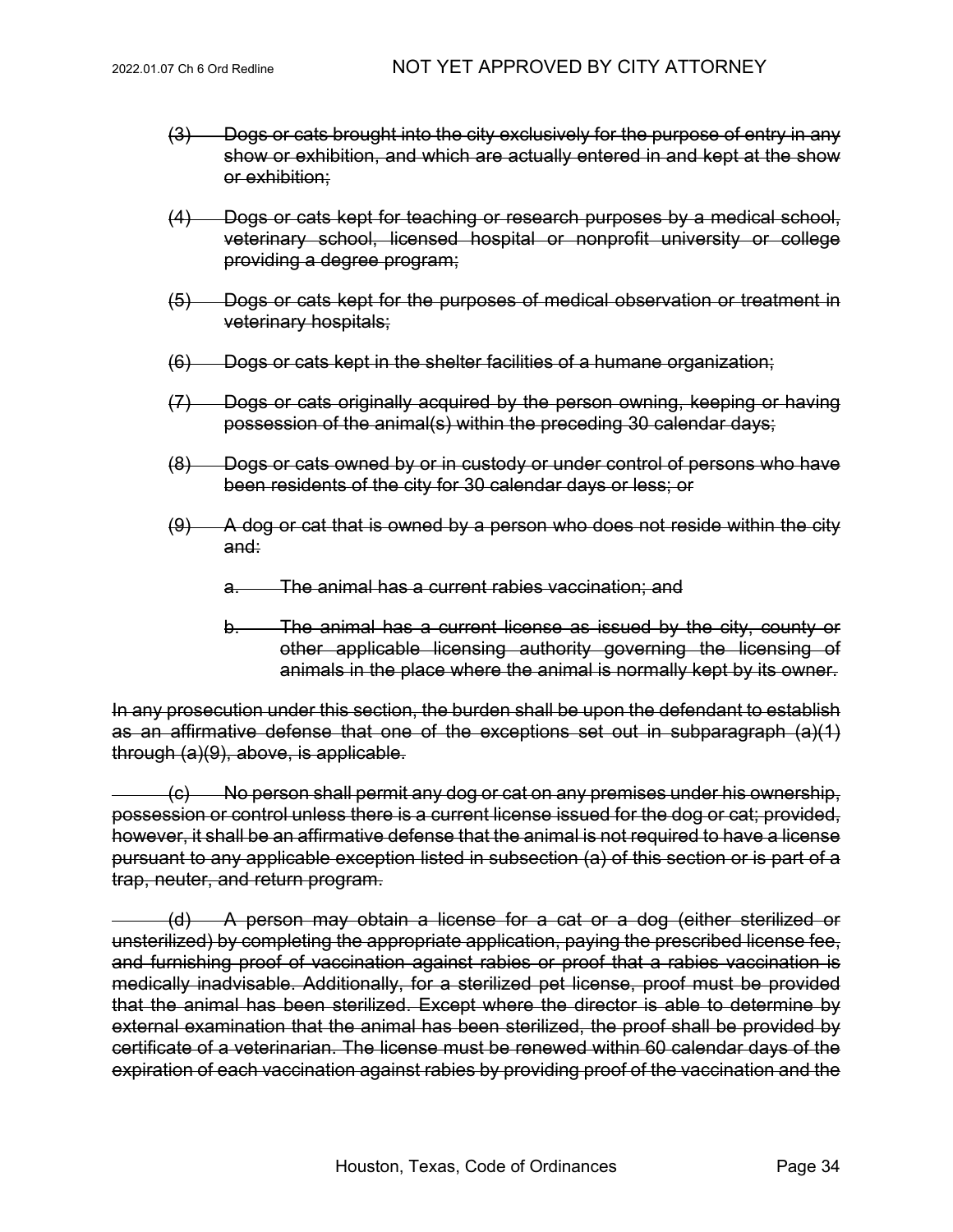payment of the renewal processing fee. If a rabies vaccination is medically inadvisable, the license must be renewed every third year.

#### **Sec. 6-87. Tag to be worn.**

(a) It shall be the duty of each person having ownership of a dog or cat for which a license is required to be issued under this article to ensure that the license tag furnished by the director in conjunction with the issuance of the animal's license is worn by the animal at all times. It is a defense to prosecution under this section that the dog or cat was confined within a building or other totally enclosed structure under the ownership, possession or control of the person having possession of the animal at the time that the animal was not wearing a license tag.

(b) In any prosecution under this article it shall be presumed that no valid license has been issued for an animal unless the animal was wearing a valid license tag furnished pursuant to section 6-91 of this Code at the time of the alleged offense.

#### **Sec. 6-8788. Fees.**

The following licensing terms shall be applicable for licenses microchip registrations for dogs and cats:

- $(a<sup>4</sup>)$  If the cat or dog has been sterilized, the owner shall obtain a sterilized pet license registration for each animal for an initial registration fee and the regular payment of a renewal fee.
- (b2) If a dog or cat has not been sterilized, the owner shall obtain an unsterilized pet license registration for the animal for an initial registration fee and the regular payment of a renewal fee.
- (c3) Senior citizens 60 years of age or older shall obtain a sterilized pet license registration for each sterilized dog or cat for an initial license registration fee and the regular payment of a renewal fee.
- (d4) A person who uses certified assistance, hearing or seeing dogs a service animal, as defined by federal or state law, that has have been sterilized may, upon application, obtain a sterilized pet license registration without paying any fee therefor except a license registration renewal fee.
- (5) A person who participates in any federal, state, or local needs-based public assistance programs and provide proof of such participation may, upon application, obtain a sterilized pet license for an initial license fee and the regular payment of a renewal processing fee.
- (6) All renewal fees for licenses are due and payable upon the expiration of the dog or cat's vaccination against rabies as shown on prior licenses issued for the animal. For all dogs or cats for which the vaccine against rabies is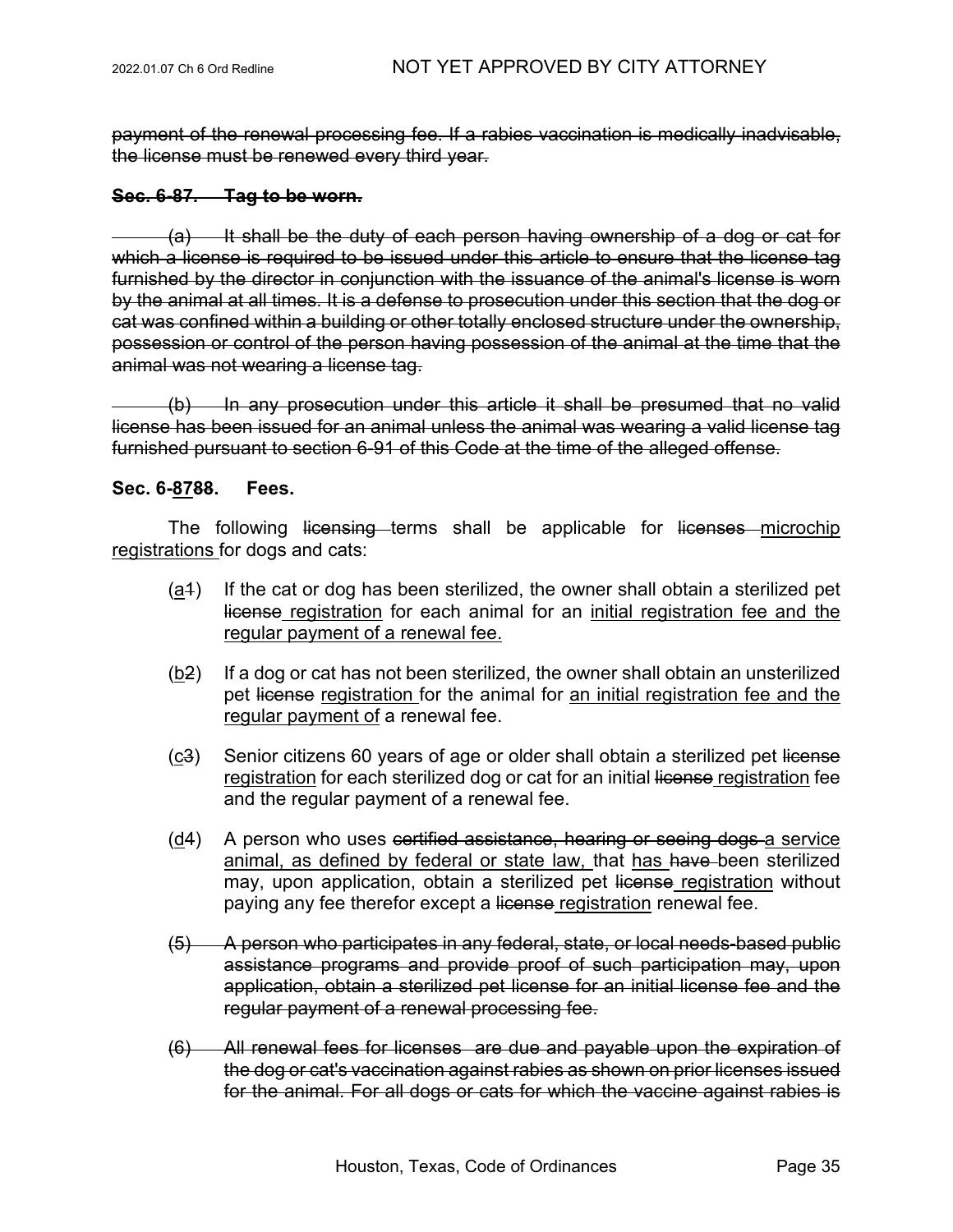medically inadvisable and for which evidence is provided to the director as set forth in section 6-94 of this Code, renewal fees for licenses are due upon the expiration of the animal's license.

- (7) In order to partially defray the city's additional costs associated with late issuance and renewal of licenses, a late processing fee shall be added to the cost of the dog or cat license fees if the applicant fails to obtain both a current rabies vaccination and a renewed license within 60 calendar days of the earliest of the following dates:
	- a. The expiration date of the dog or cat's vaccination against rabies shown on prior dog or cat licenses;
	- b. The date the dog or cat is first brought into the city;
	- c. The date the dog or cat reaches the age of four months;
	- d. The date the applicant first acquired a dog or cat over the age of four months; or
	- e. The third anniversary of the issuance of the dog or cat's license if the rabies vaccination is medically inadvisable for the dog or cat.

For purposes of avoiding the foregoing late processing fee, the date of the application shall be the date that it is actually received by the director in complete and valid form, including all required certificates; provided, however, that mailed applications shall be deemed to have been received on the postmark date, if legible.

 $(e<sub>8</sub>)$  The amounts of the fees described in this section are stated in the city fee schedule.

## **Sec. 6-88.1. Special clinics; fees.**

(a) From time to time, the department may conduct special clinics for the vaccination and licensing, microchip implantation and registration of dogs and cats in cooperation with any group or association of veterinarians at the times and places designated by the director. Prior to each special clinic, the director shall provide a notice to the city secretary to be posted in a conspicuous place in City Hall.

(b) The following provisions shall be applicable to any special clinic held pursuant to this section:

> (1) The veterinarians shall agree to reduce their charges below the usual and customary fees for vaccinating a dog or cat at the clinic; and

> (2) The city's licensing registration fee for each dog or cat vaccinated and licensed registered at the clinic shall be  $\frac{1}{2}$  the applicable fee set out in the city fee schedule, provided, however, that the director may establish a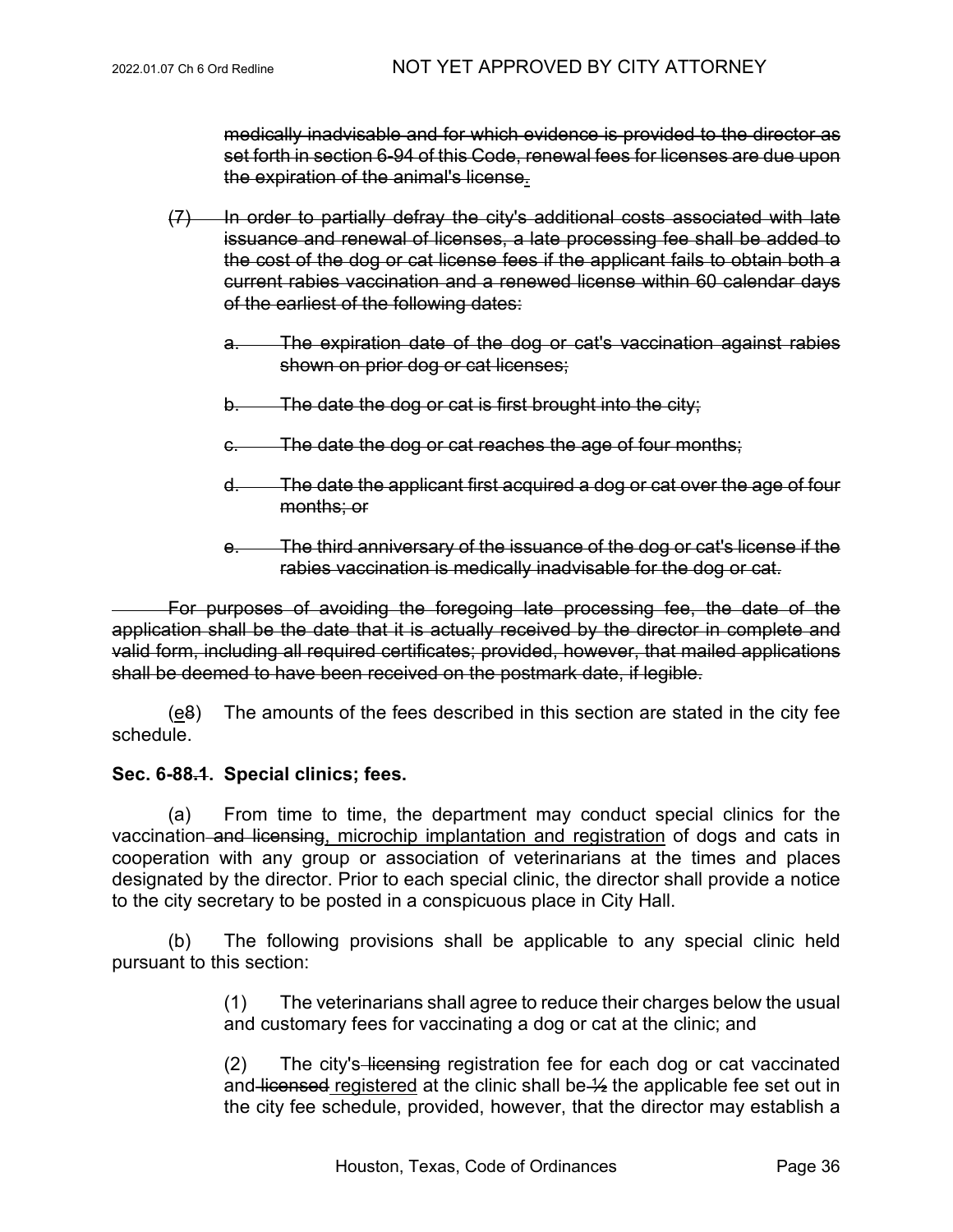lesser fee amount in connection with periodic special programs designed to promote the adoption of dogs or cats.

#### **Sec. 6-89. Duration; transfer.**

(a) Each sterilized pet–license registration and unsterilized pet–license registration shall expire upon the first occurrence of any of the following events:

> (1) The expiration of the current rabies vaccination that was evidenced in the documentation furnished to obtain the license registration;

(2) The death of the animal;

(3) The 30th calendar day following any change of ownership of the animal, unless the license registration has been amended by that date;

(4) The 30th calendar day following any change of the address of the animal's owner unless the license registration has been amended by that date;

(5) The anniversary of the issuance of the dog or cat's registration if the rabies vaccination is documented by a licensed veterinarian to be medically inadvisable for the dog or cat; or

(6) In order to partially defray the city's additional costs associated with late issuance and renewal of licenses, a late processing fee shall be added to the cost of the dog or cat license fees if the applicant fails to obtain both a current rabies vaccination and a renewed registration upon the expiration of the current vaccination and registration.

(b) In the event of a change of ownership of the licensed registered animal or in the event of a change of address of the licensed registered animal's owner, the owner must submit an application for amendment to reflect the change of owner or address within 30 calendar days following the date of the change. The director may promulgate forms and administrative rules as required for the orderly administration of license registration amendments and applications. The director shall post a copy of the administrative rules on BARC animal services's website and maintain a copy for public inspection in the offices of the director and the city secretary. No fee shall be imposed for an amendment.

(c) An expired–license registration is of no force and effect. A new–license registration must be obtained on or before expiration if the animal remains subject to licensing registration by the city hereunder.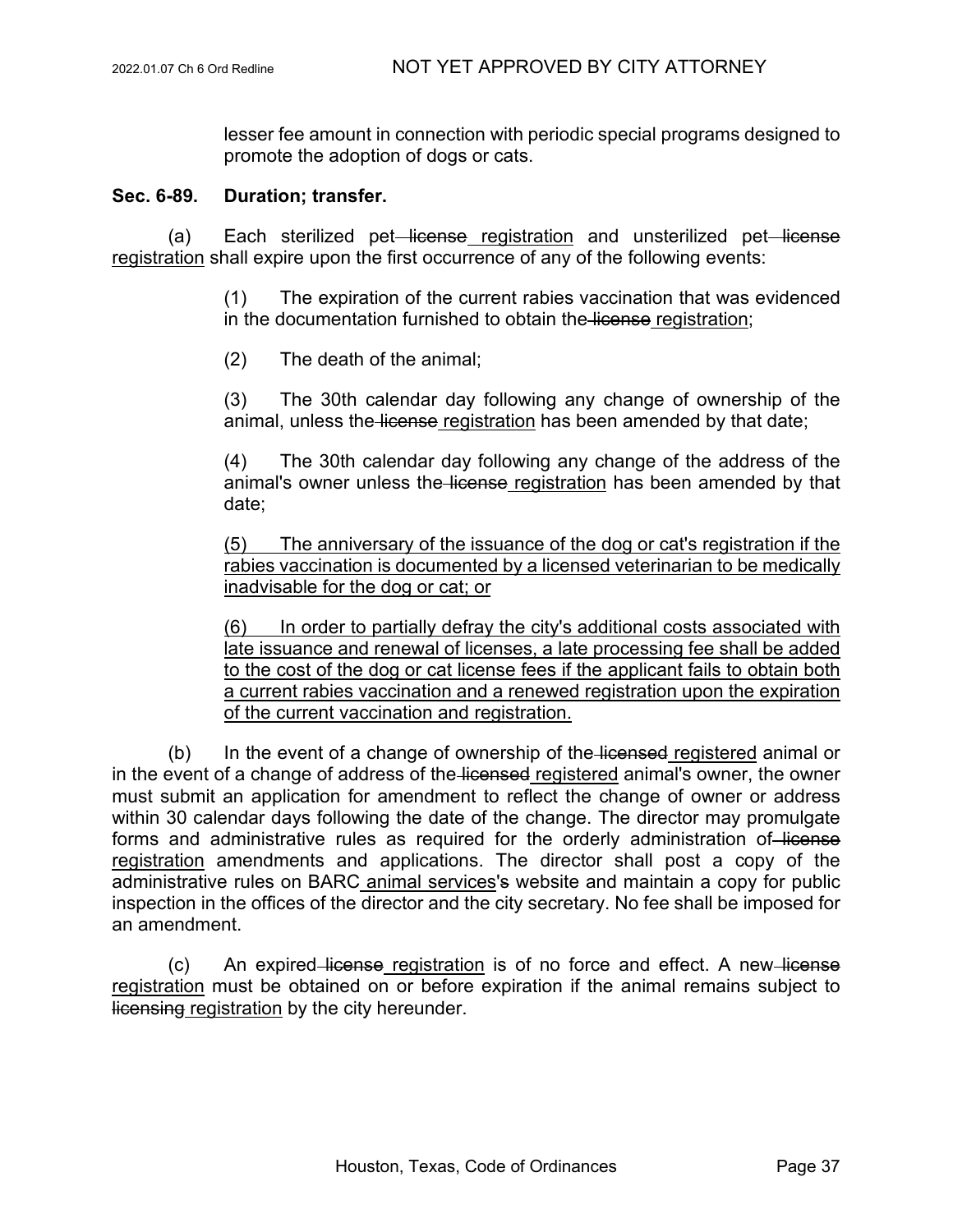# **Sec. 6-90. Rabies vaccination required prior to issuance; certification of sterilization.**

(a) Subject to the affirmative defenses provided in section 6-94 of this Code, the director shall not issue any animal license registration unless there is exhibited to him a certificate by a veterinarian showing that the animal to be licensed registered has been inoculated with a rabies vaccine approved by the U.S. Department of Agriculture's Veterinary Biologics Division in accordance with the recommendations of the manufacturer, and that the vaccination will not expire prior to the issuance of the license registration.

 $(b)$  The director shall not issue any animal-license registration for an animal as being a spayed or neutered animal unless there is also exhibited to him:

> (1) A certificate by a veterinarian indicating that the animal has been spayed or neutered; or

> (2) Other clear and convincing evidence that the animal has, in fact, been spayed or neutered.

# **Sec. 6-91. Records.**

At the time of issuance of each dog or cat license, the director shall furnish a numbered license tag. The license tag shall be valid for so long as the animal's license remains valid. The department shall maintain a record of all licenses registrations issued under this article, which shall show the name and address of each person issued a license registration, the number of the license tag furnished, a description of the dog or cat for which the license registration is issued, the date of issuance, the fee paid, the place of issuance, the type of rabies vaccine administered and the date of inoculation, if applicable.

# **Secs. 6-92, 6-93. Reserved. Replacement tags.**

In the event of loss or destruction of a license tag, replacement tags shall be available from the director for the payment of the fee stated in the city fee schedule, upon satisfactory proof that the dog or cat in question was properly licensed.

### **Sec. 6-93. Counterfeiting, destruction of licenses or tags.**

The following acts are declared to be unlawful.:

- (1) The counterfeiting of dog or cat licenses or tags; and
- (2) The willful and malicious destruction of dog or cat license tags.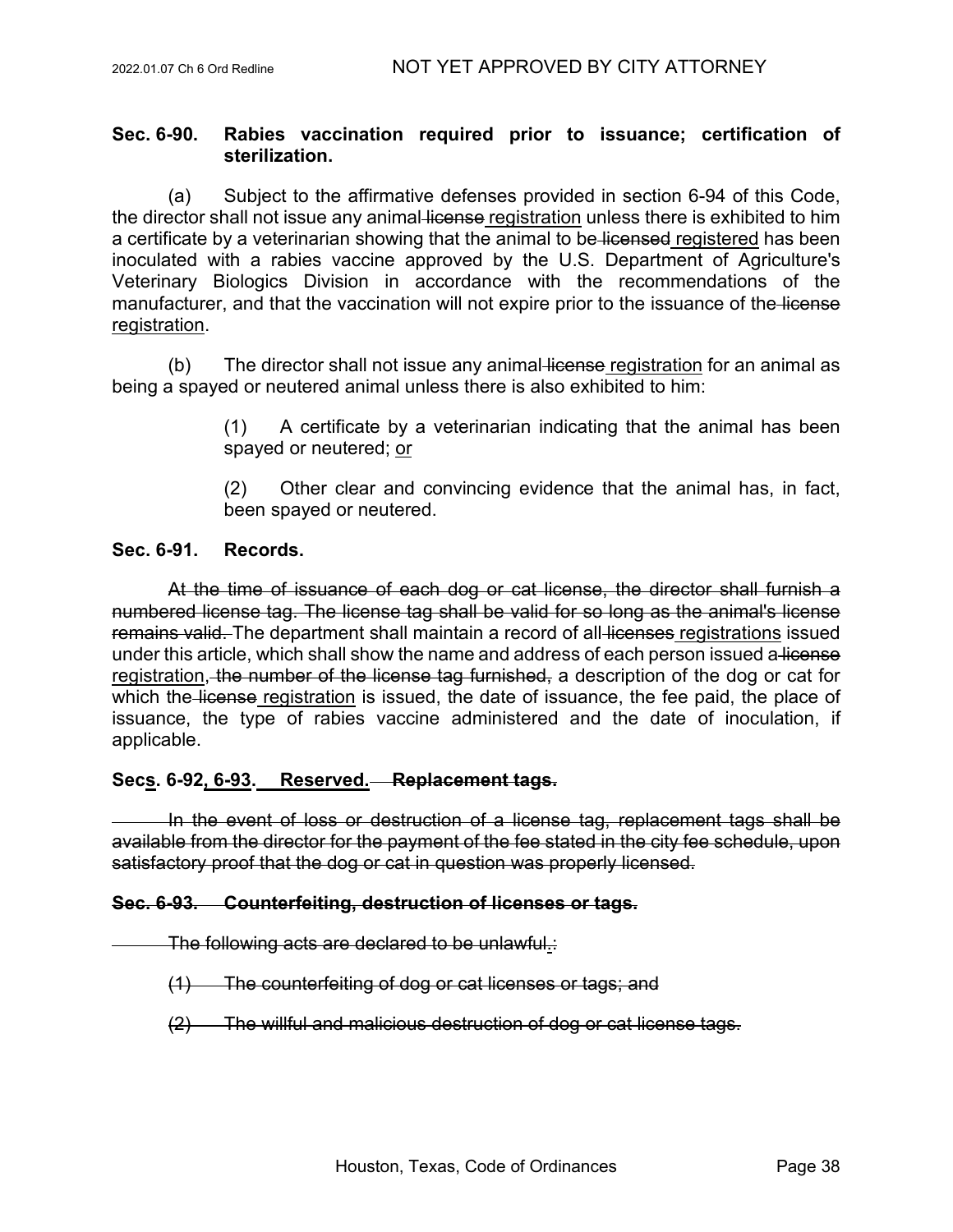## **Sec. 6-94. When rabies vaccination required; evidence.**

(a) No person shall own, possess or have control over any dog or cat that is four months of age or older unless the dog or cat has a current rabies vaccination.

(b) In any prosecution under this section, the burden shall be upon the defendant to prove that the animal is not required to be vaccinated because:

(1) The animal is less than four months of age;

(2) The animal was in fact vaccinated and such vaccination is not expired; or

(3) The vaccination against rabies is medically inadvisable for the animal.

A certificate duly signed by a veterinarian attesting either that he administered the vaccination required by this section, bearing the date and type of vaccine or that the vaccination against rabies is medically inadvisable shall be accepted as valid proof, provided that the certificate contains the identification of the dog or cat by breed, color, and sex, the vaccination tag number, if applicable, and the name and address of the owner.

### **Sec. 6-95. Duty of veterinarian.**

(a) For purposes of this section, the following terms shall have the following meanings:

(1) *Information bulletin* shall mean the informational bulletin that is described in subsection (b) of this section.

(2) *License Registration application form* shall mean the form prescribed by the city for a dog or cat-license registration application.

(3) *Vaccination tag* shall mean any tag, disk or other item designed or intended to be attached to a dog or cat as evidence that the animal has received a vaccination for rabies.

For purposes of this section, a veterinarian shall be deemed to vaccinate an animal whether he personally administers vaccine to the animal or causes or allows the vaccine to be administered under his supervision or his control.

(b) The director shall print information bulletins and license microchip registration application forms. The information bulletins shall contain any information concerning the ordinances regulating dogs and cats that the director finds will aid in enforcement of the city's requirements for licensing registering animals. The director shall make copies, without charge, of the information bulletin and the license registration application form available for distribution to veterinarians and their employees in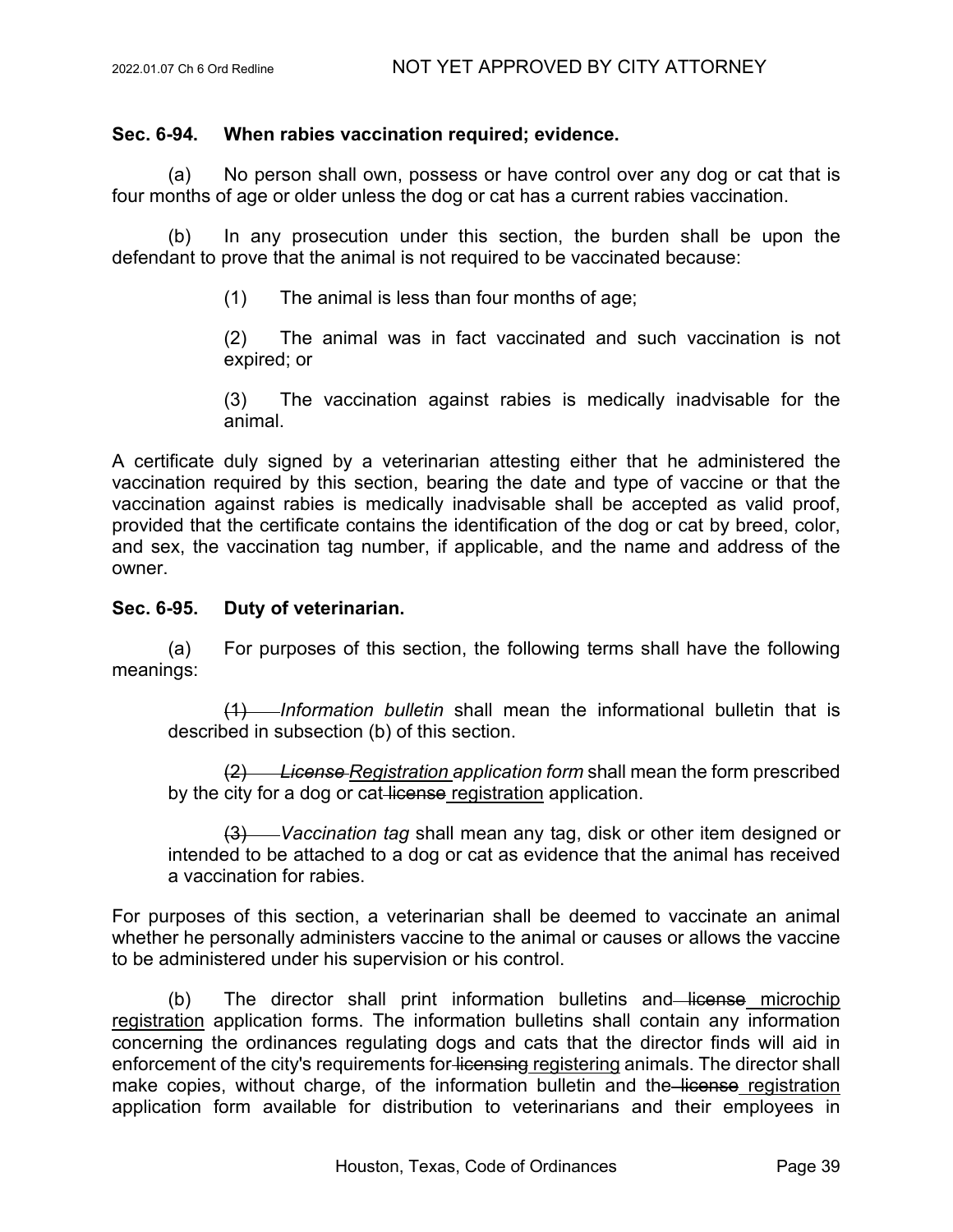quantities sufficient to meet their needs. Copies of the information bulletin and license registration application form shall also be available at the BARC animal shelter during the center's regular business hours.

(c) Each time a veterinarian vaccinates a dog or cat for rabies, the veterinarian is encouraged to furnish a copy of the information bulletin to the person presenting the animal for vaccination.

(d) It shall be the duty of each veterinarian who vaccinates any dog or cat for rabies to furnish to the director, on or before the seventh thirtieth  $(30<sup>th</sup>)$  calendar day following the administration of the vaccination, a copy of the veterinarian's fully executed vaccination certificate rabies vaccination information for the animal, setting forth:

> (1) A description of the dog or cat, including its breed, age, color and sex;

> (2) Whether the animal has been neutered (if known or determinable by the veterinarian);

(3) The rabies vaccine manufacturer name and serial number;

(4) The vaccination date and expiration (1 or 3 years);

(5) The serial number of the vaccination tag furnished; and

(46) The name and the current address of the person owning or keeping the animal: and

(5) The number of the City of Houston registration tag worn by the animal, if any.

Any information required to be provided above may be furnished to the office of the director by personal delivery, electronic transmission or by United States Mail properly addressed to the director. Mailed notices shall be deemed received upon their deposit with the United States Postal Service as evidenced by the postmark date, if legible, provided that they are in fact received by BARC animal services.

(e) Each veterinarian, or his agent or employee, shall inform each person to whom he furnishes a vaccination tag that the vaccination tag does not constitute a city license registration. The veterinarian shall provide this information in writing and in a manner that the information is clearly conspicuous to the reader of the writing.

# **Sec. 6-96. Unsterilized pet registration revocation; mandatory sterilization.**

Any owner of an animal with an unsterilized pet registration whose animal is impounded for running at large in violation of this chapter two or more times shall have the unsterilized pet registration immediately revoked and shall be required to have the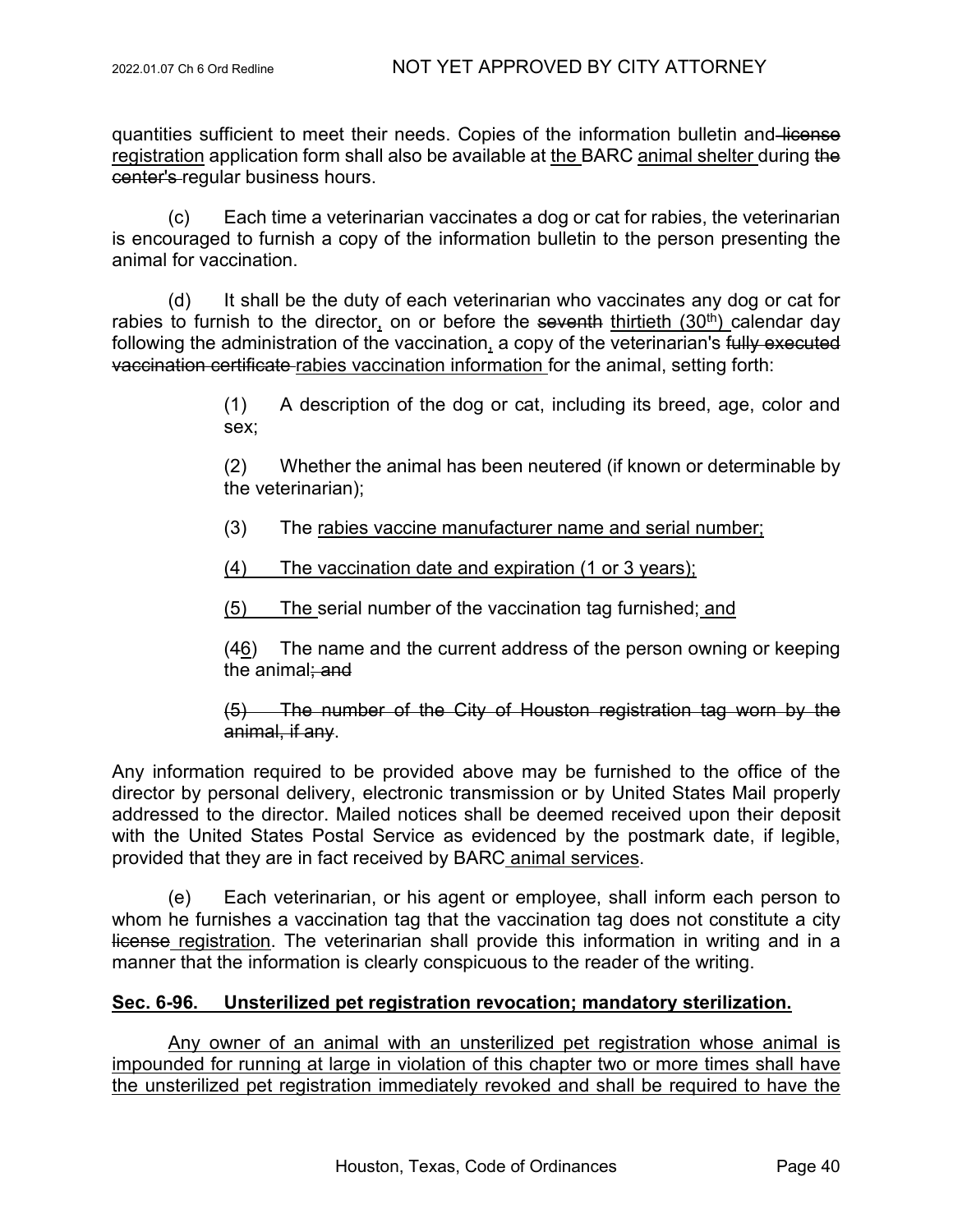animal sterilized prior to redemption of the animal from the BARC animal shelter. Upon redemption of the animal from the BARC animal shelter:

- (a) The owner shall purchase a sterilized pet registration for the animal;
- (b) The owner shall pay the fee for the performance of sterilization at the BARC animal shelter; and
- (c) The owner shall pay any other applicable fees as set forth in section 6-137 of this Code.

# **Secs. 6-9697—6-100. Reserved.**

### DIVISION 3. IMPOUNDMENT OF DOGS RUNNING AT LARGE

### **Sec. 6-101. Running at large prohibited.**

(a) It is unlawful for any person owning or having in his possession any dog to allow the dog to be at large without the owner or person in charge having direct physical control over the dog. An owner or person having in his possession a dog may allow the dog to be at large on property that does not provide the animal with access to a sidewalk, street, or common areas of apartment buildings, condominiums, retirement facilities, nursing homes, and other multiple-unit residential facilities.

(b) It is a defense to prosecution under subsection (a) of this section that the dog was in an off-leash site established under section 32-11 of this Code.

(c) It is unlawful for any person owning or having in his possession a dangerous dog, as defined in section 6-151 of this Code, to allow that dog to be at large. A person who violates this subsection shall, upon conviction, be assessed a fine of not less than \$500.00 nor more than \$2,000.00. Each day that any violation of this subsection continues shall constitute and be punishable as a separate offense.

(d) It is unlawful for any person owning or having in his possession an aggressive dog, as defined in section 6-151 of this Code, to allow that dog to be at large. A person who violates this subsection shall, upon conviction, be assessed a fine of not less than \$250.00 nor more than \$1,000.00. Each day that any violation of this subsection continues shall constitute and be punishable as a separate offense.

(e) It is unlawful for any person owning or having in his possession a public nuisance dog, as defined in section 6-151 of this Code, to allow that dog to be at large. A person who violates this subsection shall, upon conviction, be assessed a fine of not less than \$200.00 nor more than \$1,000.00. Each day that any violation of this subsection continues shall constitute and be punishable as a separate offense.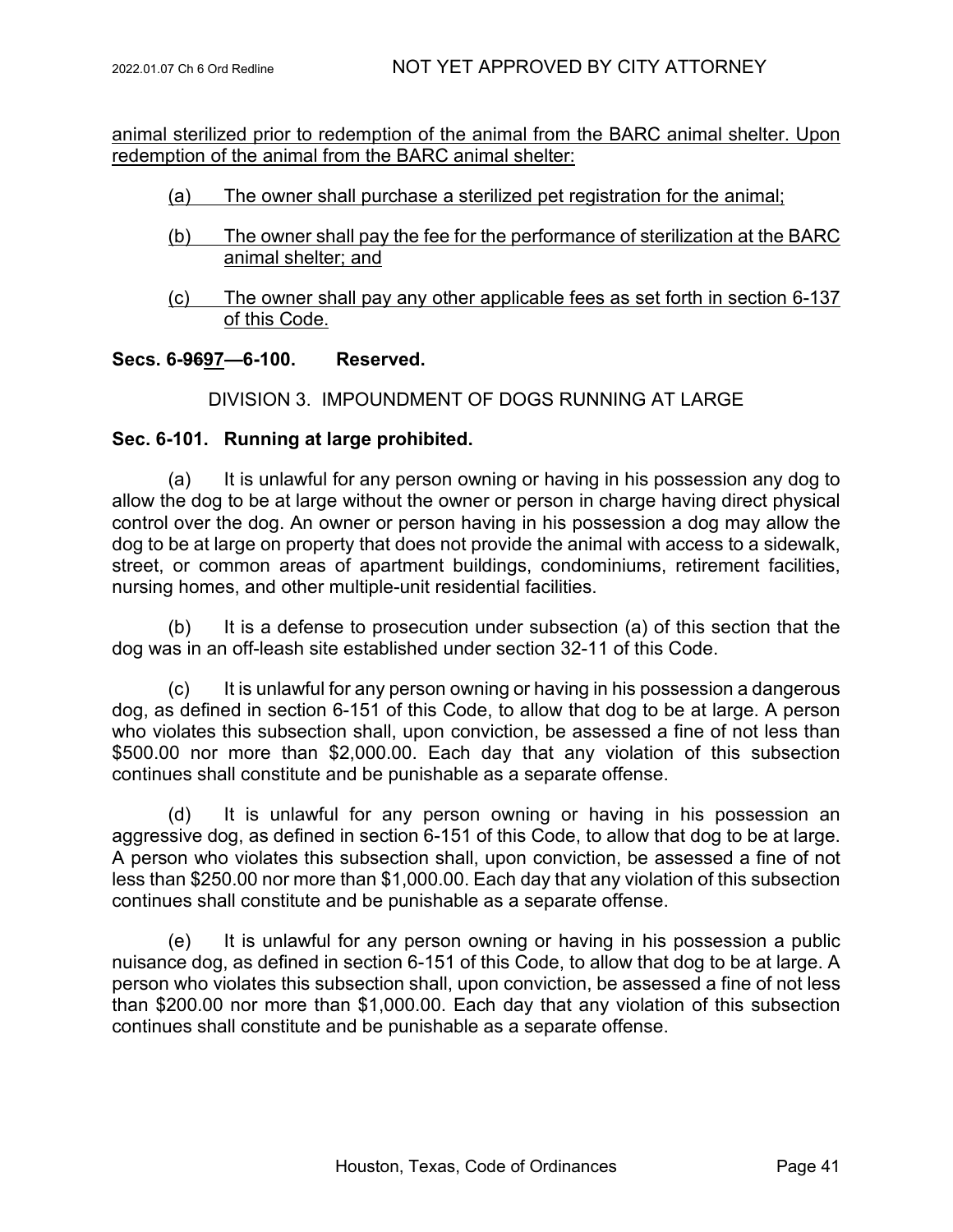# **Sec. 6-102. Impoundment generally.**

(a) It shall be the duty of the animal control enforcement officers to take up and take charge of all dogs found to be running at large in contravention of section 6-101 of this Code, and to take the dogs to the BARC animal shelter or any other suitable place to be impounded and detained for a period as provided in subsection (b) or (c) of this section.

(b) If a dog that has been delivered to the BARC animal shelter has a microchip or is wearing a city license tag not more than one year past the expiration date, a current local veterinarian's vaccination tag, or an identification tag, or has a microchip, the director Director of BARC shall notify the owner of the dog by telephone, mail, email, or hand delivery that the dog has been received by at the BARC animal shelter. The mailing or hand delivery of notice shall be deemed sufficient notice under this section if it is mailed or hand delivered to the owner at the address shown in the city's records for the license if the dog is wearing a city license tag, to the address shown in the local veterinarian's records if the animal is not wearing a city license tag but is wearing a local veterinarian's tag, or to the address provided on the identification tag or obtained from the microchip.

Dogs wearing a city license tag not more than one year past the expiration date, a current local veterinarian's tag, or an identification tag, or implanted with a microchip, shall be held in designated pens for the owner for six calendar days from the date the owner was notified by telephone, mail, email, or hand delivery. If the notice is delivered by mail, the six calendar days will begin on the date that the notice is delivered to the owner. A notice delivered by mail shall be deemed to be received on the earlier of the date it is actually received, or the third day following the date upon which the notice was deposited, properly addressed and with proper postage attached, in custody of the U.S. Postal Service. On the seventh calendar day following notice, title and sole ownership of the dog transfers to BARC animal services, the dog becomes the sole property of BARC animal services, and becomes subject to disposition as BARC animal services deems appropriate.

(c) Except as provided in section 6-138(6) of this Code, any dog without an identification tag, a microchip, or a current local veterinarian's vaccination tag, or any dog with a city license tag more than one year past the expiration date shall be held at a BARC animal shelter facility for a period of 7248 hours, after which title and sole ownership of the dog transfers to BARC animal services, the dog becomes the sole property of BARC animal services, and becomes subject to disposition as BARC the director deems appropriate.

(d) The director is authorized to negotiate with other local government agencies for the handling of animals under the provisions of this Code. Any contract that is the subject of negotiations must be approved and its execution authorized by city council as in other contracts entered into by the city.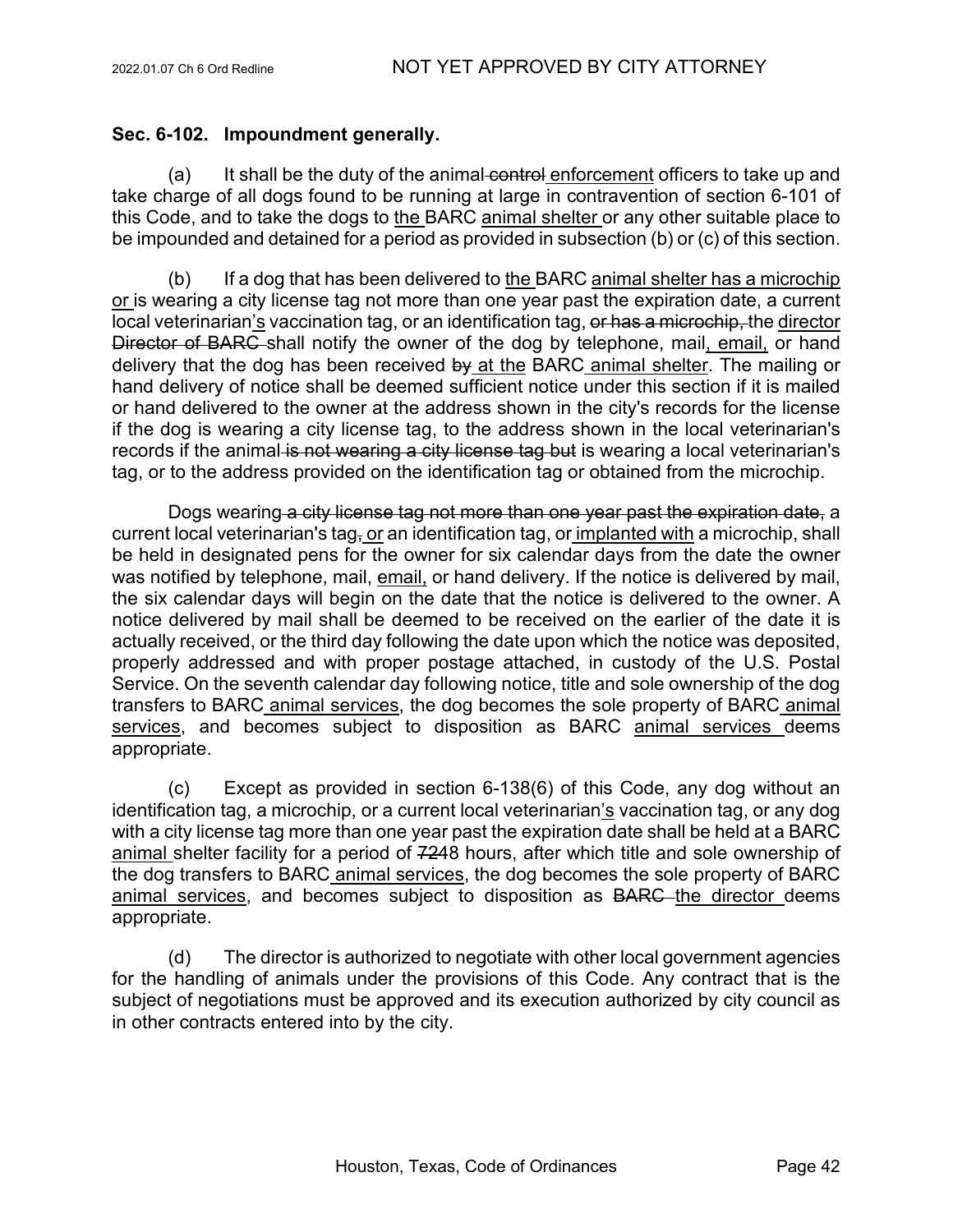# **Secs. 6-103—6-110. Reserved.**

#### DIVISION 4. BREEDING AND SELLING

#### **Sec. 6-111. Permit required.**

(a) It is unlawful for any person to operate as any of the following types of breeders without a valid breeder's permit:

- (1) Commercial breeder;
- (2) Hobby/conformation breeder; or
- (3) Non-commercial breeder.

# **Sec. 6-112. Application for breeder's permit.**

(a) A person who wishes to operate as a commercial breeder shall apply to the director for a commercial breeder's permit. An application for a commercial breeder's permit shall include:

(1) The name, address, and telephone number of the applicant;

(2) The name, address, and telephone number of the location where the breeding will be conducted;

- (3) A description of the types of animals to be bred; and
- (4) Any other information deemed necessary by the director.

(b) A person who wishes to operate as a hobby/conformation breeder shall apply to the director for a hobby/conformation breeder's permit. An application for a hobby/conformation breeder's permit shall include the information contained in subsection (a) of this section. Additionally, the applicant shall submit the following documentation must be submitted with the permit application:

> $(1)$  Ownership papers or a current pet-license(s) registration issued pursuant to this chapter;

> (2) Membership card or receipt for current dues being paid to an organized national, regional, or local club established for the purpose of improving a breed, showing in a competitive venue, use in a sporting activity or work purposes, or other personal reasons; and

- (3) One of the following items:
	- a. Breed standard, if breeding is for the purposes of conforming or strengthening the lineage of a particular breed; or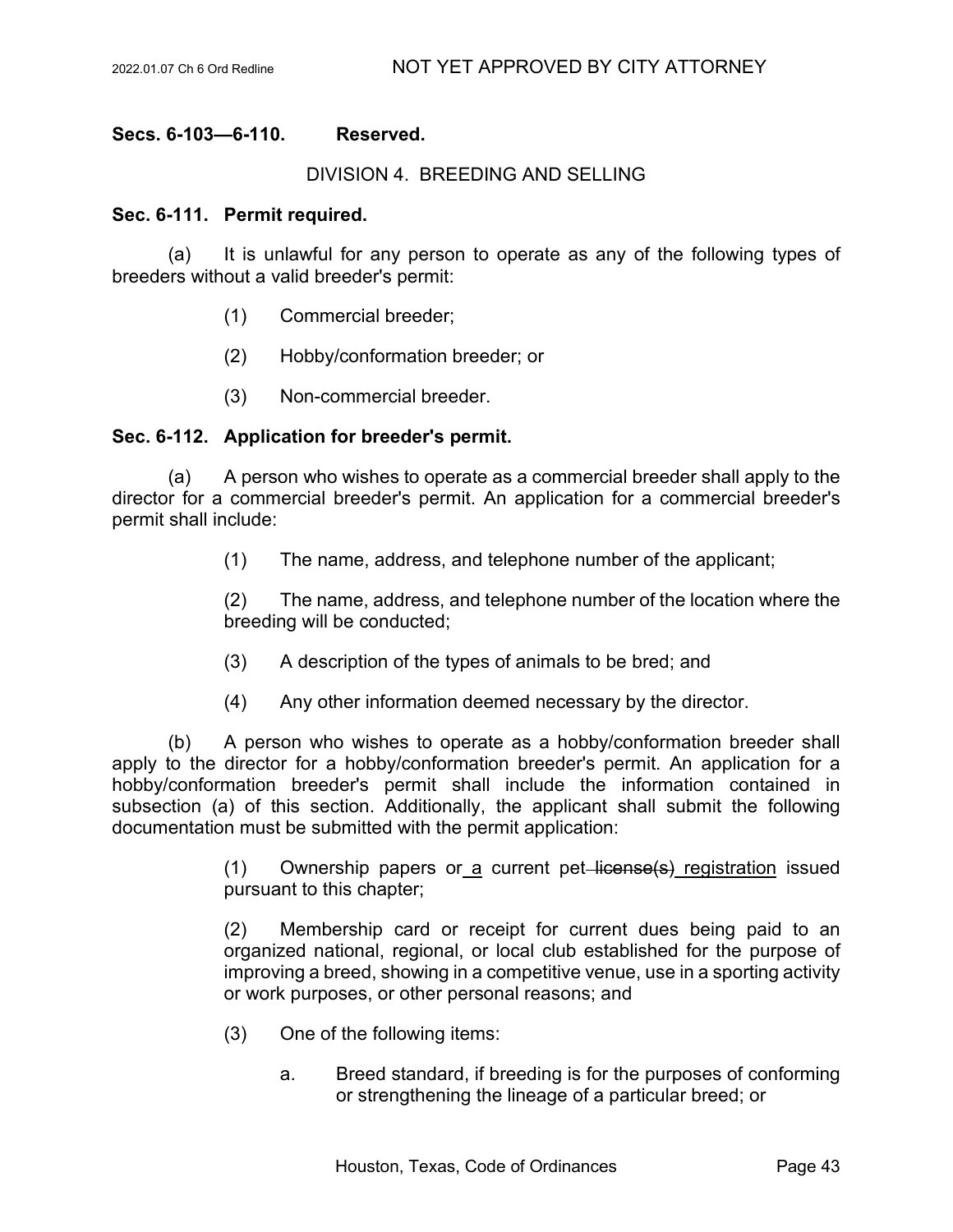b. A completed entry form for a competitive, sporting, or working event.

(c) A person who wishes to operate as a non-commercial breeder shall apply to the director for a non-commercial breeder's permit. An application for a non-commercial breeder's permit shall include the information contained in subsection (a) of this section.

(d) The director shall issue the commercial, hobby/conformation or noncommercial breeder's permit if the applicant meets the qualifications to obtain the permit. The director shall deny a commercial, hobby/conformation, or non-commercial breeder's permit if the applicant fails to:

> (1) Complete the application for a commercial, hobby/conformation or non-commercial breeders permit;

(2) Properly restrain the dogs and cats in his care and custody;

(3) Adequately care for and protect the dogs and cats in his care and custody;

(4) Meet all requirements specified on the commercial, hobby/conformation or non-commercial breeder's permit; or

(5) Pay all required fees pertaining to the commercial, hobby/conformation or non-commercial breeder's permit.

### **Sec. 6-113. Grounds for revocation.**

The director shall revoke a commercial, hobby/conformation, or non-commercial breeder's permit if the permit holder fails to comply with the provisions set forth in subsection (d) of section 6-112 of this Code.

### **Sec. 6-114. Fees.**

The annual fee for a commercial, hobby/conformation and non-commercial breeder's permit is stated in the city fee schedule. A permit shall expire one year from the date of issuance and must be renewed prior to its expiration. Failure to timely renew a permit will result in the assessment of the late fee stated in the city fee schedule against the permit holder.

# **Sec. 6-115. Notice of denial or revocation.**

If the director denies an application or a request for renewal, or revokes an existing permit, he shall provide notice of the denial or revocation to the applicant or permit holder in writing not later than the tenth business day after his determination to deny an application or renewal or to revoke a permit. The notice of denial or revocation shall be sent to the permit holder or applicant by certified mail, return receipt requested, addressed to the permit holder or applicant.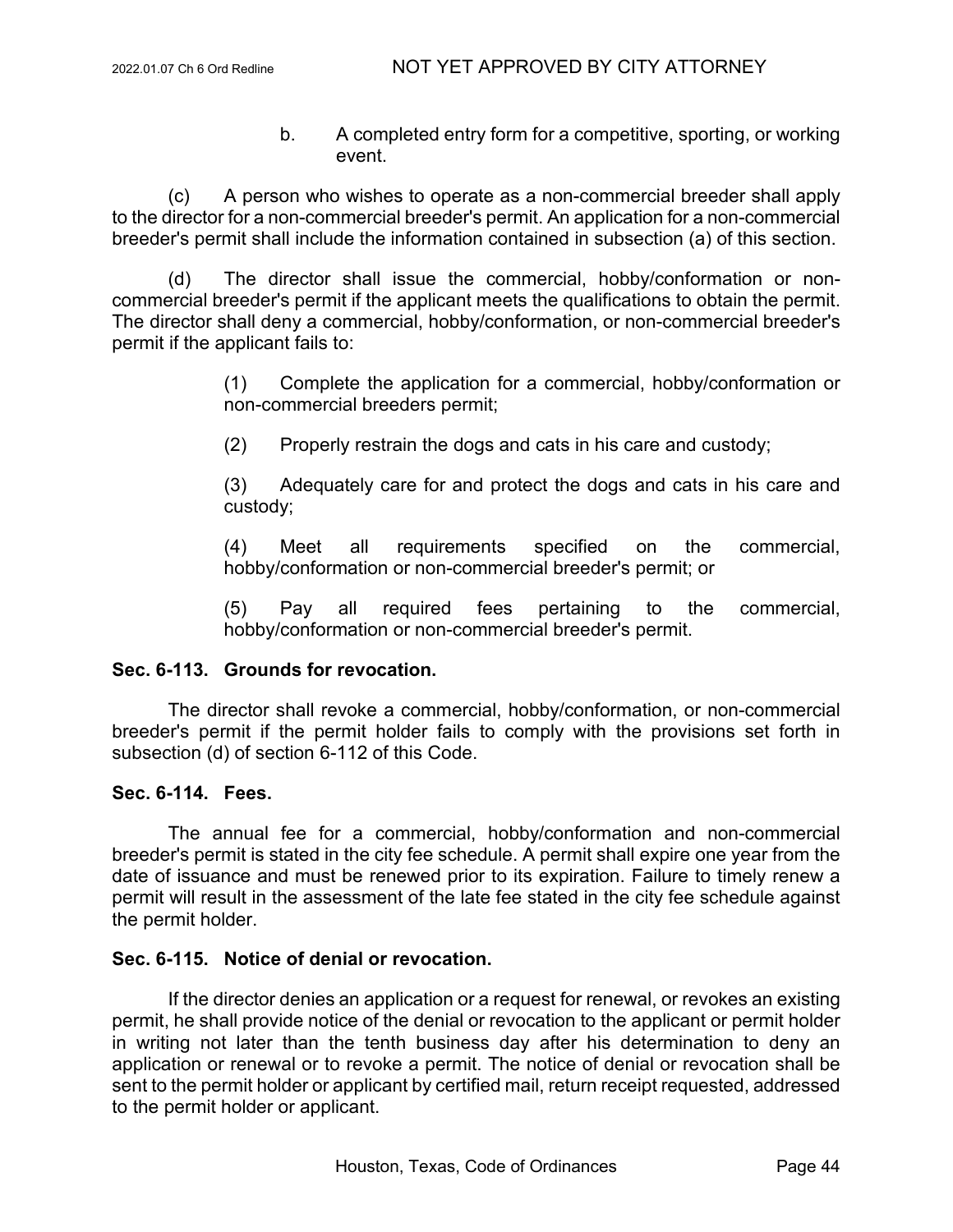# **Sec. 6-116. Appeal.**

A person may appeal the denial or revocation of a permit by delivering a written request for an appeal to the director not more than ten calendar days after the first date of mailing written notice of denial or revocation.

# **Sec. 6-117. Hearing.**

(a) The director shall cause written notice to be given to the applicant or permit holder that a hearing on his appeal will be conducted. The notice shall include the following:

(1) The place where the hearing will be conducted; and

(2) The date and time of the hearing, which shall be not later than the tenth business day after the date the notice was sent to the applicant or permit holder; provided that the hearing officer may continue the hearing upon the written request of the applicant or permit holder.

(b) All hearings shall be held by a hearing officer, who may, prior to the hearing, receive a copy of the notice given to the applicant or permit holder.

(c) An assistant city attorney may be present at the hearing to advise the hearing officer as to procedural matters; however, the attorney shall not participate in any determination of the facts.

(d) All hearings shall be conducted under rules consistent with the informal nature of the proceedings; provided, however, the following rules shall apply to all hearings:

> (1) All parties shall have the right to representation by a licensed attorney, though an attorney is not required;

(2) Each party may present witnesses in his own behalf;

(3) Each party has the right to cross examine all witnesses; and

(4) Only evidence presented before the hearing officer at the hearing shall be considered in rendering the decision.

(e) The hearing officer may affirm or reverse a permit denial or a permit revocation. The decision of the hearing officer shall be final and shall be delivered in writing to the applicant or permit holder in the same manner as a notice under section 6- 115 of this Code.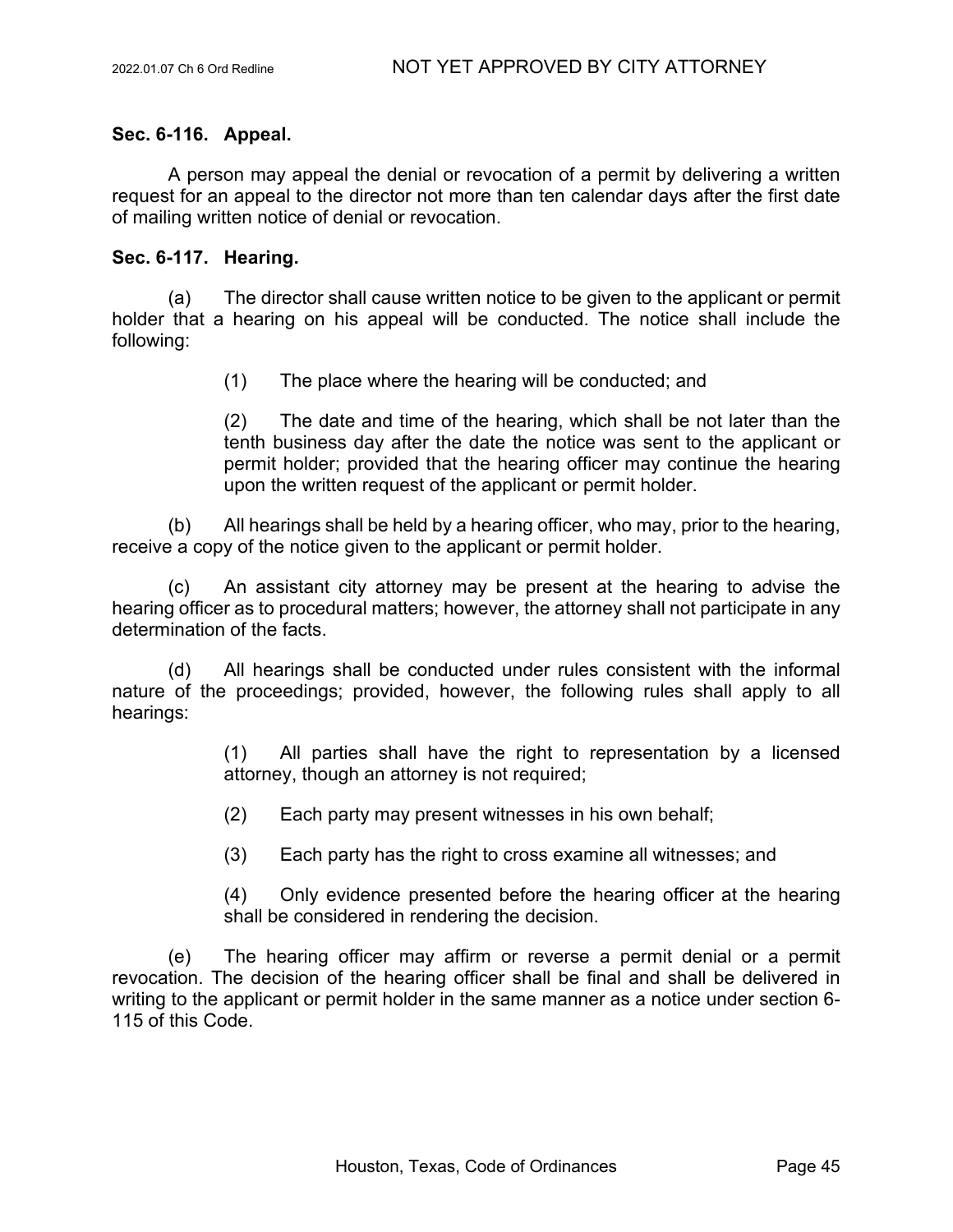## **Sec. 6-118. Roadside and flea market sales.Pet and live animal sales**

(a) It is unlawful for any person to sell, trade, barter, lease, rent, give away, or display for a commercial purpose a live animal on a roadside, public right-of-way, commercial parking lot, or at an outdoor special sale, swap meet, indoor or outdoor flea market, parking lot sale, or similar event.

(b) This section does not apply to:

(1) An agent of a business that has a valid permit for a commercial pet service facility under section 6-121 of this Code;

(2) An event primarily for the sale of agricultural livestock such as hoofed animals or animals or fowl commonly raised for food, dairy, or fiber products; or

(3) A tax-exempt non-profit organization founded for the purpose of providing humane sanctuary or shelter for abandoned or unwanted animals.

(c) Notwithstanding anything to the contrary in this section, it is unlawful for anyone to sell or offer for sale in commercial or retail pet store, feed store, or other related retail establishment, any canine or feline of any age that is not sourced from a municipal or county animal shelter, or a humane organization as defined in section 6-1.

(1) Commercial or retail establishments selling canines or felines shall keep a record of the animal shelter or humane organization that any canine or feline sold was sourced from. Such records must be kept for a minimum of one year from the date of the sale, and be available for inspection by BARC animal enforcement upon request.

(2) It shall be an affirmative defense to this section, during the period from [effective date] until [effective date +1 year], that such an establishment was fully permitted under this Division and in operation prior to [date of passage]. Thereafter, commencing on [effective date +1 year + 1 day], this affirmative defense shall no longer apply. Anytime such an establishment allows for its permit to lapse or it is no longer compliant with Sec. 6-111, it must then comply with Sec. 6-118(c).

# **Sec. 6-119. Penalty.**

A violation of this division shall constitute a Class C misdemeanor.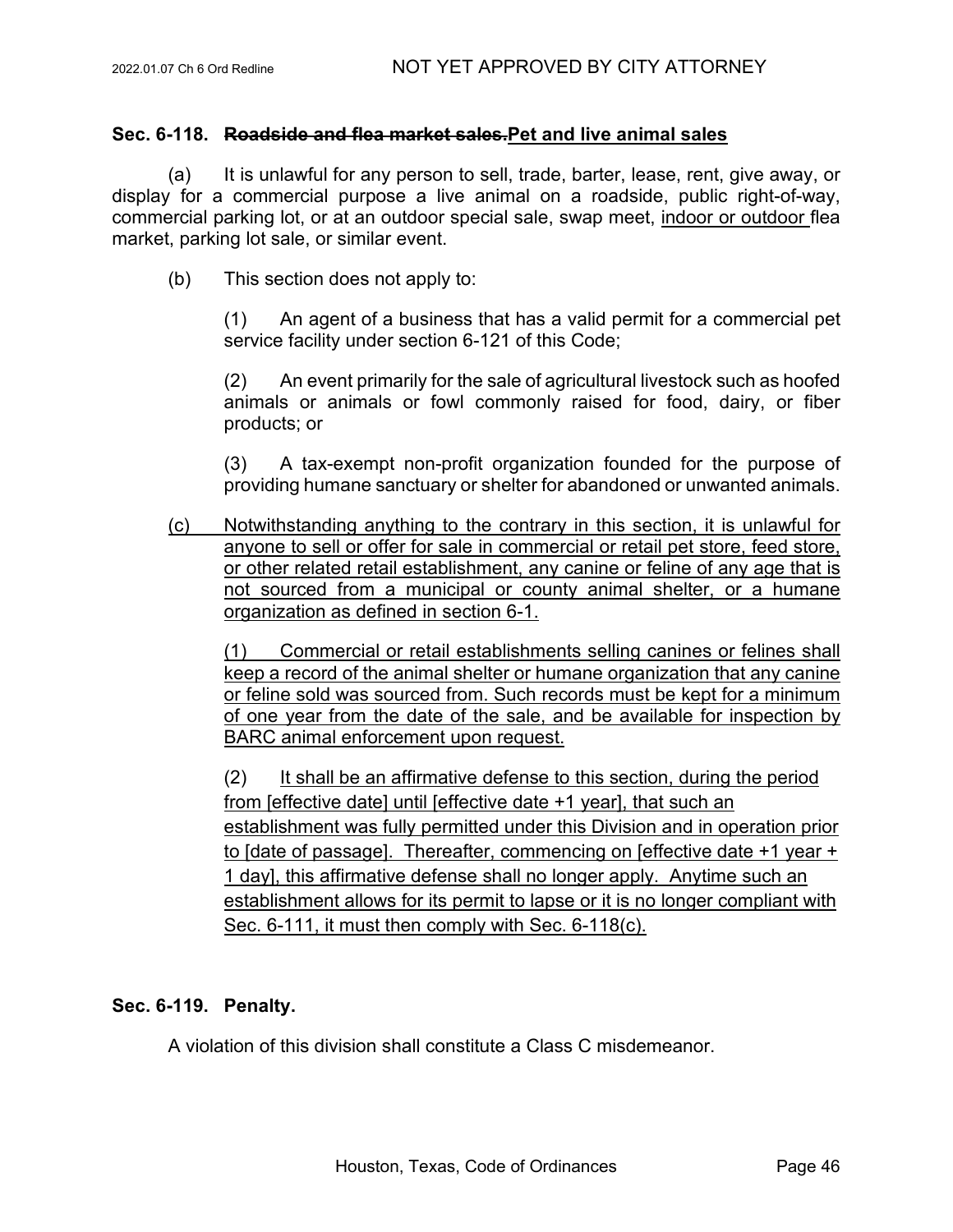## **Sec. 6-120. Reserved.**

# DIVISION 5. COMMERCIAL PET SERVICE FACILITIES

### **Sec. 6-121. Commercial pet service facility license—Required; fee; exceptions.**

(a) Any person in the city conducting, managing or maintaining a commercial pet service facility shall obtain a license to do so from the department and pay an annual license fee, regardless of the number of animals kept. The annual license fee is stated in the city fee schedule.

(b) The license fee shall be for the calendar year or any part thereof during which the commercial pet service facility is maintained, and shall be due and payable in advance on or before January first of each year.

(c) The fee imposed under subsection (a) of this section shall not be applicable to a commercial pet service facility that is operated by a humane organization as a shelter facility. The foregoing fee exemption shall not be construed to exempt the humane organization from maintaining a valid license for any commercial pet service facility which it may operate or from compliance with any applicable ordinance governing the operation or location of a commercial pet service facility.

### **Sec. 6-122. Application.**

(a) Any person desiring to obtain a license shall make application on forms provided by the director and shall include information requested by the director for implementation of this division, including the following information:

> (1) The full name of the applicant, the street address where the business is to be located, and the residence address of each owner, manager and operator of the business;

> (2) Whether any owner or operator is an individual, partnership, corporation, or other legal entity; provided, however, that the type of business organization shall include only those organizations recognized by the Texas Business Organizations Code ("BOC") and authorized to engage in the type of business covered by this article, and if the organization is a foreign entity required to register under Chapter 9 of the BOC, full and complete copies of the organization's current registration;

> (3) If any owner or operator is a corporation, the names and addresses of all officers of the corporation; and if there are fewer than five shareholders, the names of all shareholders;

> (4) If any owner or operator is a partnership, the type of partnership and names and addresses of all general partners, and for limited partnerships, the names and addresses of all members;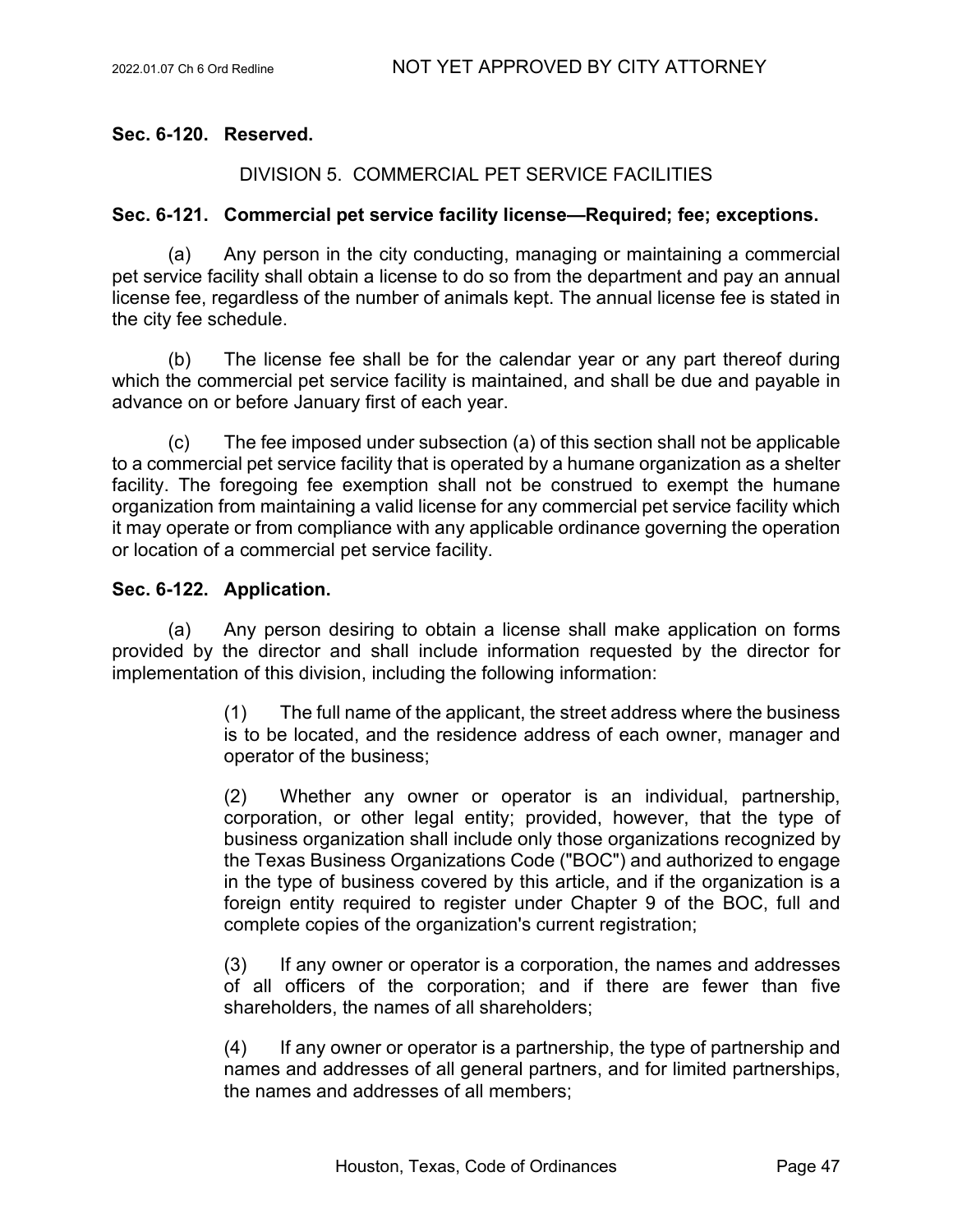(5) If any owner or operator is an unincorporated association, the names and addresses of all officers of the association;

(6) If any applicant does business under an assumed name as that term is defined in Texas Business and Commerce Code § 71.002, all assumed names used;

(7) A declaration that the operation of a commercial pet service facility at the street address where the business is to be located will not violate any applicable deed restrictions enforceable by the city pursuant to article XV of chapter 10 of this Code;

(8) A description of the types of services to be provided at the facility;

(9) A declaration that the minimum standards regarding maintenance, sanitation and prevention of nuisances as set forth in the rules and regulations established by the director pursuant to section 6-123 of this Code have been met;

(10) A declaration that the director may enter and inspect the facility at any reasonable time to ensure compliance with this division; and

(11) Any other information reasonably required by the director to ensure compliance with the requirements of this division.

(b) Upon submission of a complete application and payment of the license fee, an applicant shall be entitled to receive a license. All licenses issued pursuant to this division are made expressly subject to applicable deed restrictions enforceable by the city pursuant to article XV of chapter 10 of this Code and no license shall be construed as authorizing any violation thereof.

#### **Sec. 6-123. Minimum standards for operations.**

The director shall establish rules and regulations for the minimum standards regarding maintenance, sanitation, and prevention of nuisances for the various types of commercial pet service facilities to be issued a license under this division. He shall base the rules and regulations on the standards set forth in 9 C.F.R. part 3, subpart A (Specification for the Humane Handling, Care, Treatment, and Transportation of Dogs and Cats), and any amendment or successor thereto. The director shall maintain a copy of the rules and regulations for public inspection in his offices and on the BARC animal services website. Each licensee shall maintain a commercial pet service facility in accordance with the applicable minimum standards set forth in such rules and regulations.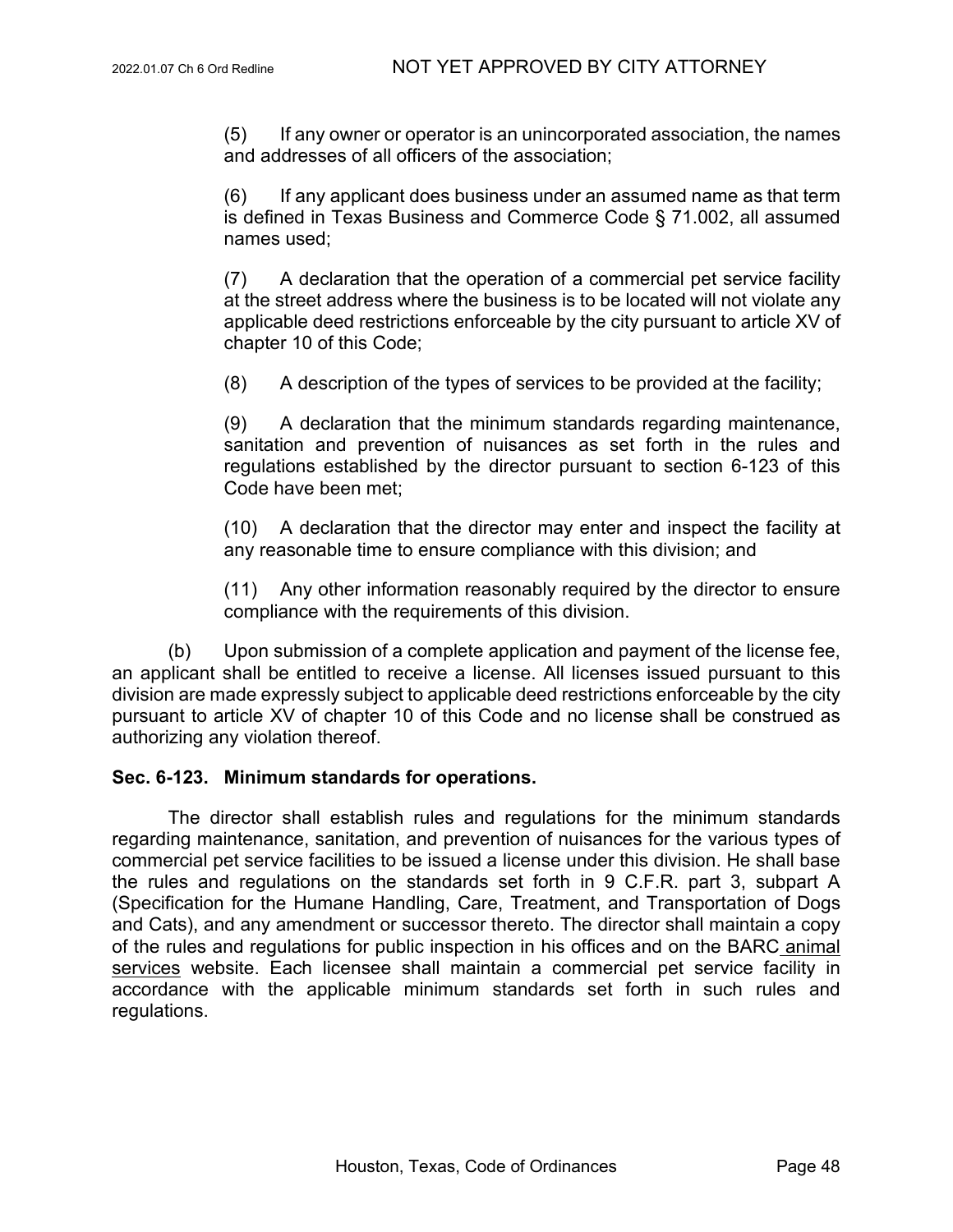# **Sec. 6-124. Issuance and display of certificate; notification of changes.**

(a) The director shall issue a certificate to the person paying for a commercial pet service facility license, which certificate shall contain the information specified in section 6-125 of this Code. The licensees shall display the certificate at all times in a prominent place in the commercial pet service facility.

(b) A licensee shall notify the director by personal delivery or certified mail of any change in the name, address, management, or substantial control or ownership of ten percent or more of the outstanding shares of stock as shown on the license application of his business or operation within ten calendar days of any such change.

(c) A license issued under this division shall be personal to the applicant and shall not be transferrable or otherwise assigned.

(d) A license issued under this division shall only be valid for the address of the facility provided in the application.

### **Sec. 6-125. Records to be kept.**

The director shall keep a permanent record of all commercial pet service facility licenses issued under the terms of this chapter, which record shall show the following information:

> (1) The name and address of all persons being issued a commercial pet service facility license;

- (2) The name and address of the commercial pet service facility;
- (3) The number of the commercial pet service facility license,
- (4) The date the license was issued; and
- (5) The amount paid for the license.

### **Sec. 6-126. Suspension, revocation.**

(a) *Grounds for suspension.* The director may suspend any commercial pet service facility license if any of the following conditions occur:

> (1) Animals at the commercial pet service facility are being deprived of necessary food, water, care or shelter;

> (2) Animals at the commercial pet service facility are being cruelly confined or are otherwise being cruelly treated;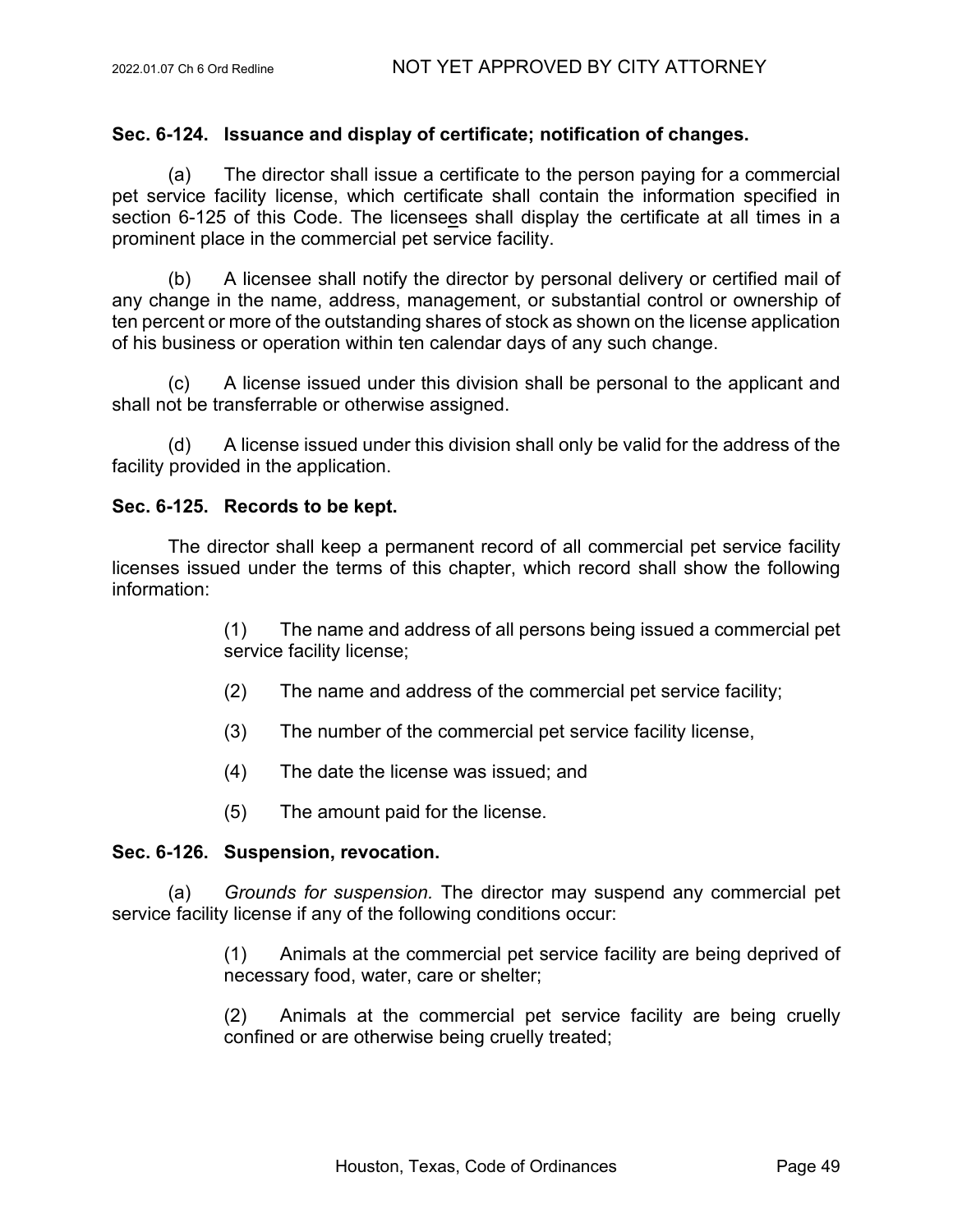(3) Unsanitary conditions exist at the commercial pet service facility to such an extent that those conditions create a possible medium for the transmission of disease to the animals kept there or to human beings; or

(4) The licensee or any agent or employee of the licensee responsible for the oversight or operation of the commercial pet service facility receives three or more convictions for violations of section 30-3 of this Code in relation to the operation of the commercial pet service facility in a 12-month period.

(b) *Written notice of suspension.* Prior to suspension, written notice shall be given to the licensee, the person in charge of the commercial pet service facility, or any employee or agent of the licensee. The notice shall set forth:

> (1) The specific conditions existing at the commercial pet service facility that are grounds for suspension of the license pursuant to subsection (a) of this section;

- (2) That a hearing will be held by a hearing officer;
- (3) The date, time and place of the hearing; and

(4) That the licensee may appear in person and/or be represented by counsel and may present testimony and cross-examine all witnesses.

The hearing shall be held not later than seven business days after the date the licensee received notice of the suspension.

(c) *Conduct of hearing.* All hearings shall be held by a hearing officer and shall be conducted under rules consistent with the nature of the proceedings; provided, however, the following rules shall apply to each hearing:

> (1) All parties shall have the right to representation by a licensed attorney though an attorney is not required;

- (2) Each party may present witnesses in his own behalf;
- (3) Each party has the right to cross-examine all witnesses; and

(4) Only evidence presented before the hearing officer at the hearing may be considered in rendering the order.

If the licensee fails to appear at the hearing at the time, place and date specified, the city shall present sufficient evidence to establish a prima facie case showing that conditions exist at the commercial pet service facility that are grounds for suspension of the license pursuant to subsection (a) of this section.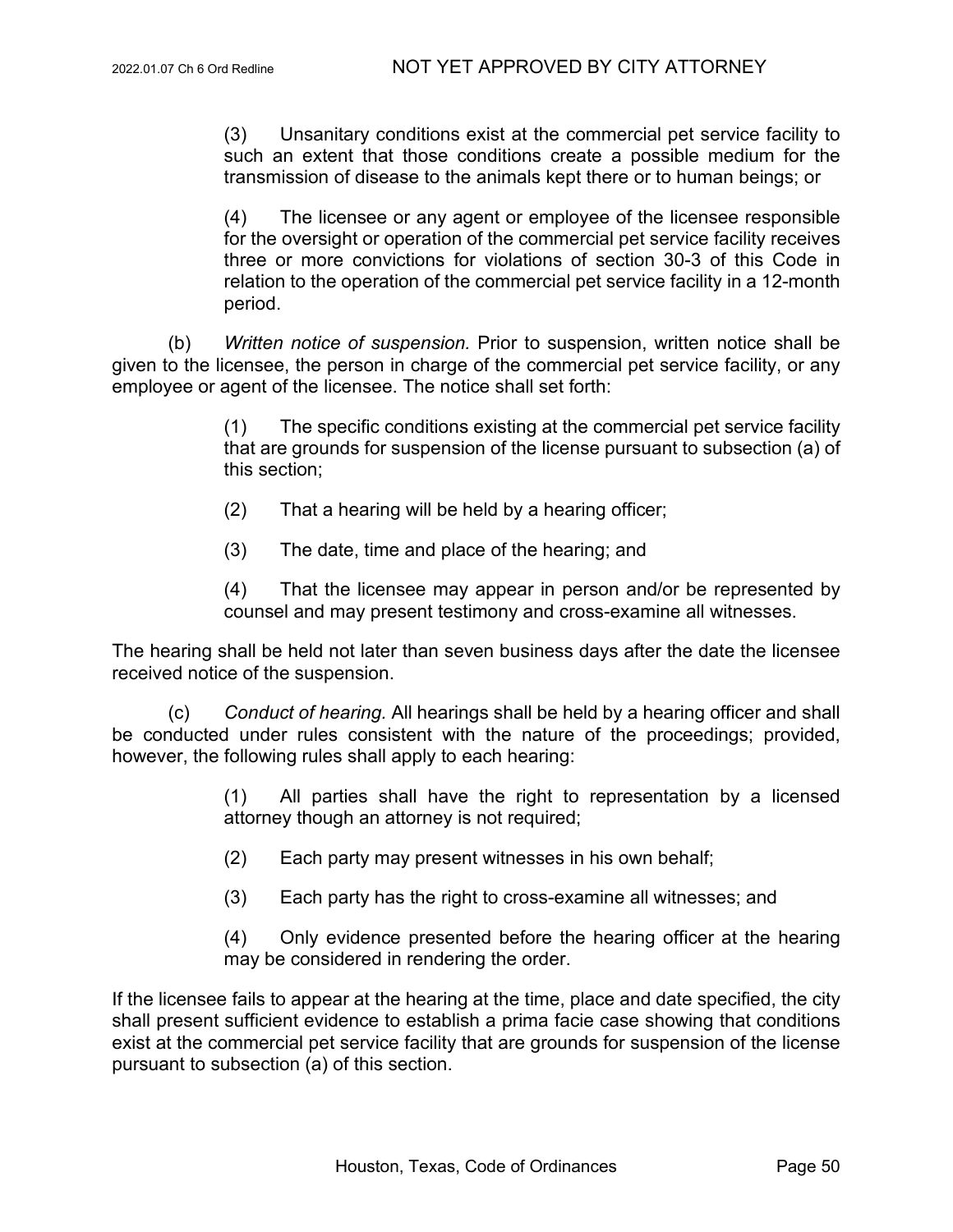(d) *Findings of hearing officer.* After completion of the hearing, the hearing officer shall make written findings as to whether grounds exist for suspension of the license. If the hearing officer finds that no grounds exist for suspension of the license, the hearing officer shall deny the request for suspension. If the hearing officer finds that grounds do exist for suspension of the license, he shall order the suspension of the license; provided, however, if the hearing officer finds that the needs of the animals and the public interest will be adequately protected by a warning, he may issue a warning and deny the request for suspension. A denial of a request for suspension of a license shall not preclude the director from seeking a revocation of the license as set forth below.

A copy of the written findings and order of the hearing officer shall be served on the licensee. If the address of the licensee is unknown or the notice has been sent certified mail, return receipt requested and has been returned undelivered, such notice shall be served on the person in charge of the commercial pet service facility or on any employee or agent of the licensee.

(e) *Removal of animals upon suspension of license.* If the license is suspended, no one shall accept or place any animal in the commercial pet service facility and all animals at the commercial pet service facility on the date the license is suspended shall be removed by the licensee as soon as possible, but in no case no later than ten calendar days after receipt by the licensee, his agent or his employee of the order of suspension from the hearing officer unless the license has been reinstated prior to that time.

(f) *Correction of conditions; inspection; reinstatement of license*. Whenever the reason for a suspension no longer exists, the licensee or person in charge of the commercial pet service facility shall notify BARC animal enforcement that the conditions under which the license was suspended have been corrected and that an inspection is requested; provided, however, if the license was suspended under subsection (a)(4) of this section, the licensee or person in charge of the commercial pet service facility shall notify BARC animal enforcement that the conditions under which the convictions were received have been corrected and an inspection is requested. The director shall conduct the inspection as soon as possible after receiving the request and in no event later than three business days after the receipt of the request for an inspection. If the inspection shows that the conditions have been corrected, the director shall reinstate the license unless the director has given notice that he is seeking revocation of the license.

(g) *Conditions for revocation*. The director may revoke a license to operate a commercial pet service facility if any of the following conditions occur:

> (1) Animals at the commercial pet service facility are being deprived of necessary food, water, care or shelter;

> (2) Animals at the commercial pet service facility are being cruelly treated;

> (3) Unsanitary conditions exist at the commercial pet service facility to such an extent that those conditions create a possible medium for the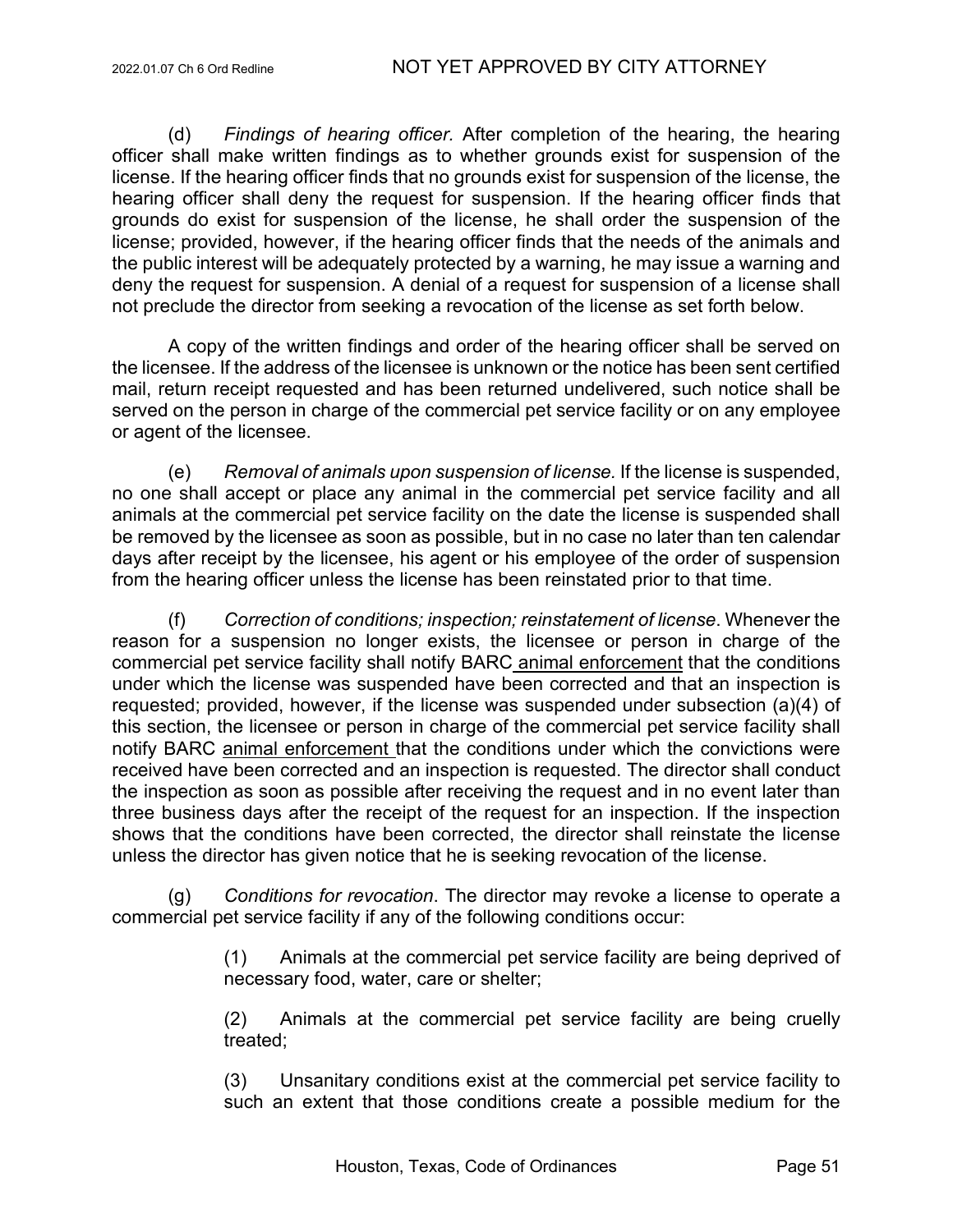transmission of the disease to the animals kept at the commercial pet service facility or to human beings;

(4) Conditions stated in subsection  $(g)(2)$  and/or  $(g)(3)$  of this section have existed on two or more occasions at the commercial pet service facility after the officials of BARC animal enforcement have warned the commercial pet service facility of the conditions;

(5) The commercial pet service facility license has been suspended two or more times;

(6) The licensee is shown to have committed any offense involving cruelty to animals; or

(7) The licensee has knowingly employed any person at the commercial pet service facility or allowed any person to work at the commercial pet service facility who has been convicted of any offense involving cruelty to animals.

(h) *Written notice of grounds for revocation.* Prior to revocation, the director shall give written notice to the licensee or person in charge. The notice shall set forth:

> (1) The specific conditions existing at the commercial pet service facility which are grounds for revocation of the license pursuant to subsection (g) of this section;

- (2) That a hearing will be held by a hearing officer;
- (3) The date, time and place of the hearing; and

(4) That the licensee may appear in person and/or be represented by counsel, may present testimony and may cross-examine all witnesses.

Each hearing shall be held in accordance with subsection (c) of this section not later than seven business days after the date the notice of revocation is received by the licensee. If the licensee fails to appear at the hearing at the time, place and date specified, the city shall present sufficient evidence to establish a prima facie case showing that grounds in fact do exist for the revocation of the license.

(i) *Findings of hearing officer.* After completion of the hearing, the hearing officer shall make written findings as to whether grounds exist for revocation of the license. If the hearing officer finds that no grounds exist for revocation of the license, the hearing officer shall deny the request for revocation. If the hearing officer finds that grounds do exist for revocation of the license, he shall order the revocation of the license; provided, however, if the city sought revocation for reasons under subsection (g)(1), (2) or (3) of this section and no grounds exist for revocation under  $(g)(4)$ ,  $(5)$ ,  $(6)$  or  $(7)$  of this section, the hearing officer may deny the request for revocation and either order the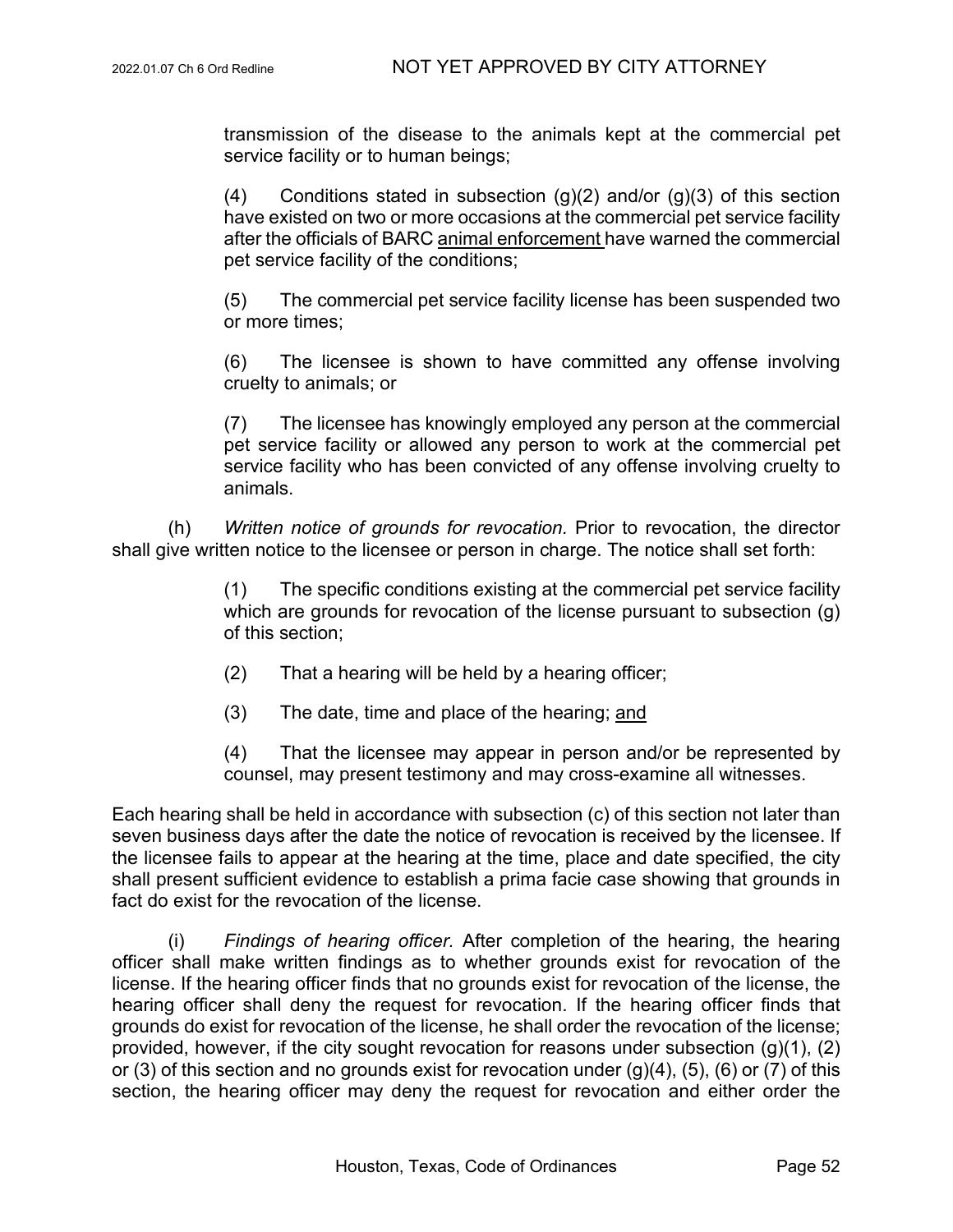suspension of the license or issue a warning if he finds that the needs of the animals and the public interest will be adequately protected by a warning. The licensee of any license that is suspended under this subsection must comply with subsection (e) of this section regarding the removal of animals from the property. The license may be reinstated in accordance with subsection (f) of this section.

A copy of the written findings and order of the hearing officer shall be served on the licensee. If the address of the licensee is unknown or if the findings and order have been sent certified mail, returned receipt requested, and returned undelivered, the findings and order shall be served on the person in charge of the commercial pet service facility or on an agent or employee of the licensee.

(j) *Removal of animals upon revocation of license.* If the license is revoked, no one shall accept or place any animal in the commercial pet service facility and all animals at the commercial pet service facility on the date the license is revoked shall be removed by the licensee as soon as possible, but in no case no later than ten calendar days after receipt by the licensee, his agent or his employee of the order of revocation from the hearing officer.

(k) *Service of notices.* Any notice provided for in this section may be served by personal delivery or by certified mail, return receipt requested.

(l) *Nonrefundability of license fee; reinstatement of license.* In the event a license is revoked, the city shall not be liable to the licensee for any refund of any part of the license fee. Reinstatement of a license that has been revoked shall require application and payment of a license fee as if it were an initial application; provided, however, no license shall be issued to the same licensee if the licensee has been convicted of any offense involving cruelty to animals; no license shall be issued to the same licensee within one year of the date a license has been revoked; and no license shall be issued for the same location unless it is shown that adequate precautions have been taken so that the conditions under which the license was revoked shall not reoccur. If there is a dispute between the inspector and a person applying for a license for a place for which a license was revoked as to whether adequate precautions have been taken so that the conditions under which the license was revoked will not reoccur, the applicant may request a hearing before a hearing officer. The hearing shall be conducted under the same procedures as a hearing for a revocation of a license; however, the burden shall be on the applicant to show that adequate precautions have been taken so that the conditions under which the license was revoked will not reoccur.

# **Secs. 6-127—6-130. Reserved.**

### DIVISION 6. ANIMAL SHELTER ADVISORY COMMITTEE

### **Sec. 6-131. Committee created.**

(a) There is hereby created the animal shelter advisory committee ("the committee").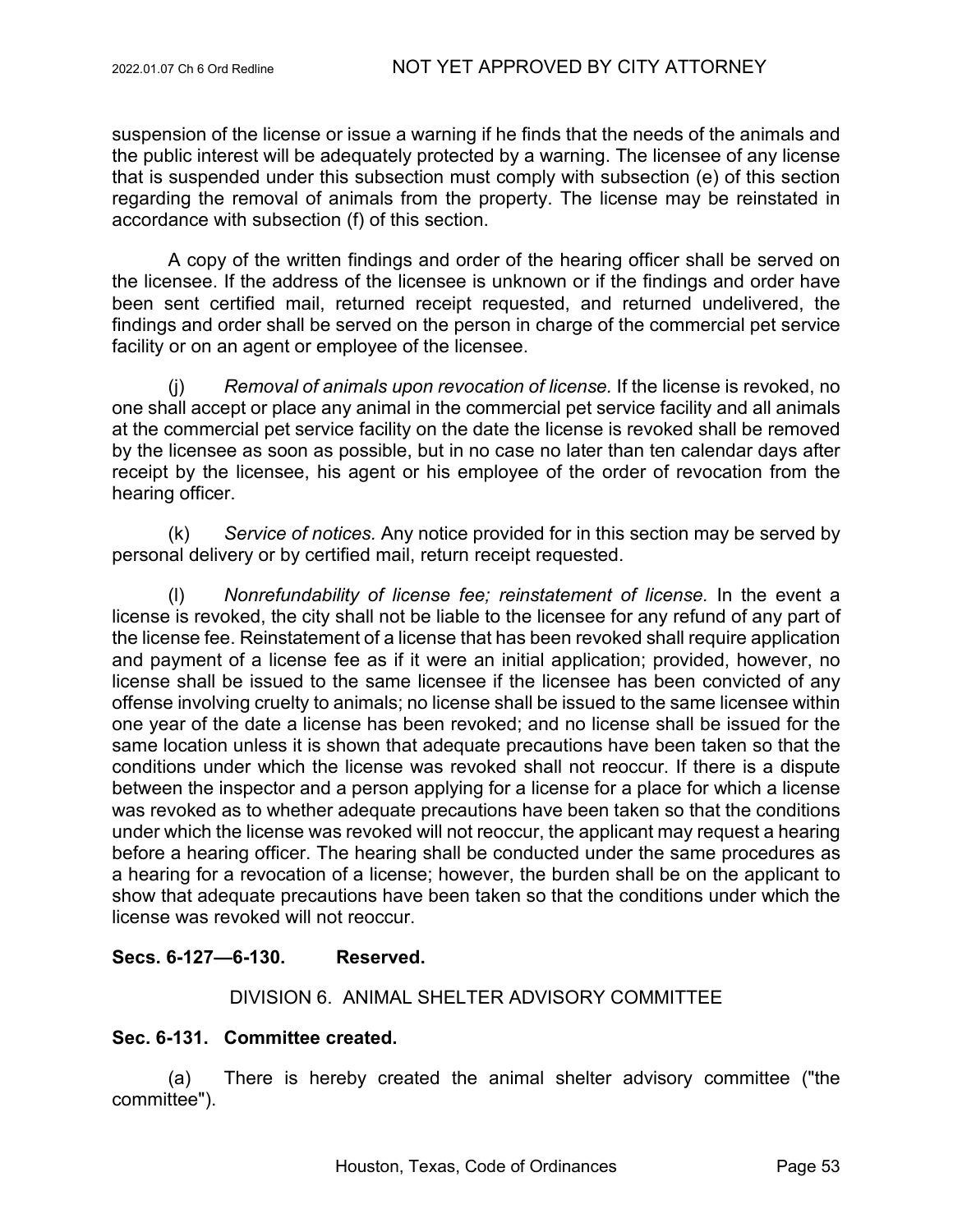(b) The committee shall perform the state law advisory committee functions contemplated in § 823.005 of the Health and Safety Code by rendering advice and assistance to the director regarding the city's compliance with the requirements of chapter 823 of the Health and Safety Code.

### **Sec. 6-132. Members; terms; offices.**

(a) The committee shall consist of six members, which membership positions shall be designated as positions one through six. The members in positions one through four shall be appointed by the city council in accordance with rule 19 of the city council's rules of procedure as codified in section 2-2 of this Code. The members in positions five and six shall be appointed by the mayor and confirmed by the city council. The following membership criteria shall apply:

- (1) Position one shall be filled by a veterinarian.
- (2) Position two shall be filled by a municipal or county official.

(3) Position three shall be filled by a person whose duties include the daily operation of an "animal shelter" as that term is defined in § 823.001 of the Health and Safety Code.

(4) Position four shall be filled by a person who is an officer or employee of an animal welfare organization.

(5) Positions five and six shall be filled by residents of the city.

(b) The members of the committee shall serve for two-year terms commencing on the first day of each even-numbered calendar year and ending on the last day of each odd-numbered calendar year, or until such time as their successors are appointed and qualified, whichever event shall occur later.

(c) At the first meeting of each calendar year, the members of the committee shall select a chairperson. The member serving in position two of the committee shall be the ex officio secretary of the committee.

### **Sec. 6-133. Meetings; corporation; quorum.**

The committee shall meet from time to time at the call of the chairperson, provided that the committee shall meet not less than three times per calendar year. A majority of the members of the committee shall constitute a quorum for the conduct of business. The director shall arrange for a city conference room to be provided for the conduct of meetings. Members shall not be compensated for service, provided that any member who is a city employee shall continue to receive his regular compensation while serving on the committee. All meetings of the committee shall be conducted in accordance with the Texas Open Meetings Act.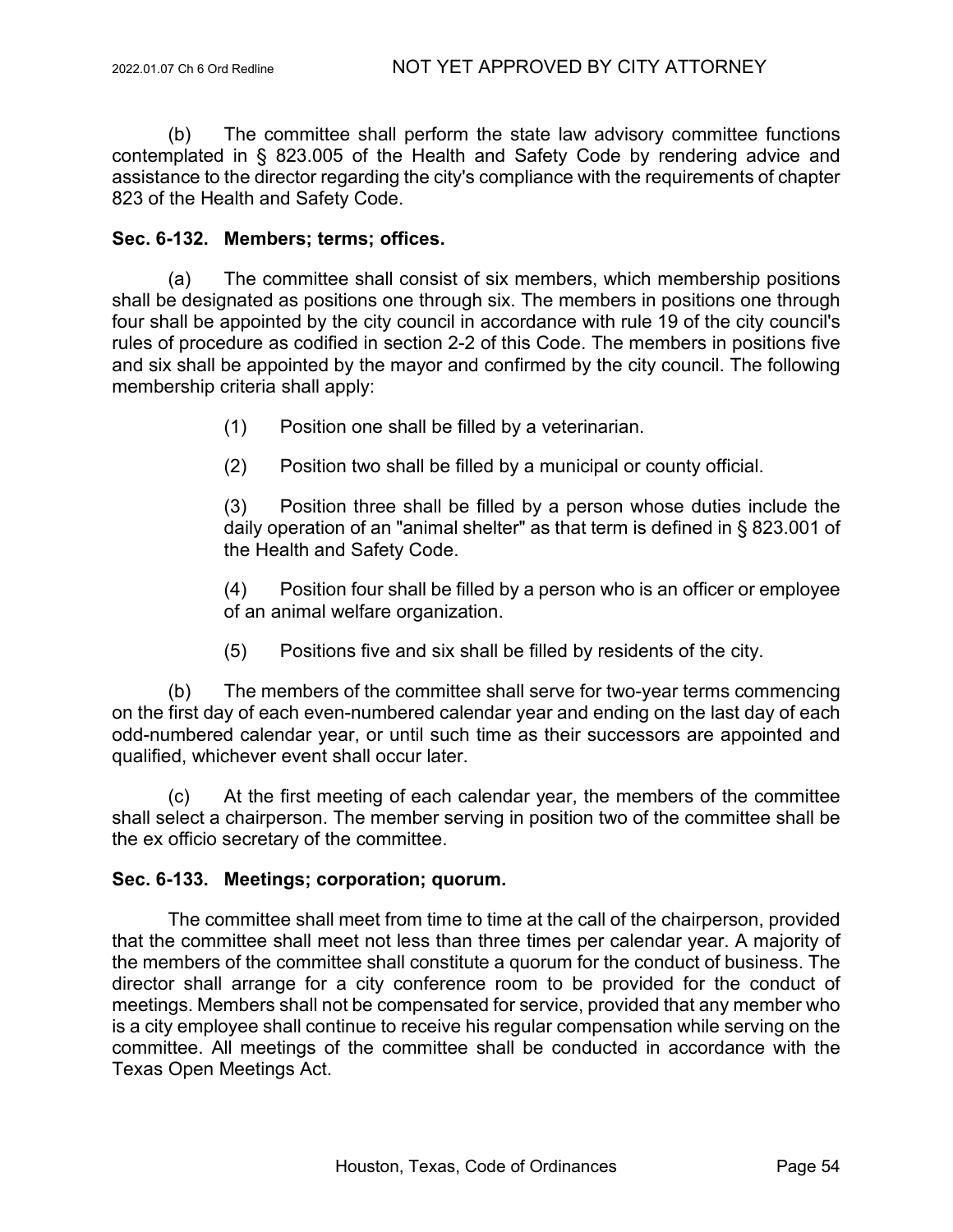**Secs. 6-134, 6-135. Reserved.**

# **ARTICLE V. DISPOSITION OF IMPOUNDED ANIMALS**

### **Sec. 6-136. Scope.**

This article shall apply to the disposition of impounded animals, and the word 'animals' as used in this article shall mean all animals other than those subject to the provisions of chapter 142 of the Texas Agriculture Code (estrays) and those subject to the provisions of article III of this chapter.

# **Sec. 6-137. Redemption rate aAfter impoundment.**

(a) *Redemption.* The person entitled to the possession of any animal delivered (the "claimant") to the BARC animal shelter shall be entitled to have the animal delivered to him at the BARC animal shelter upon presentation of shall meet the following conditions:

> (1) *Evidence of ownership.* The claimant must present satisfactory evidence of ownership, as evidenced by the following:

(1)a. A license registration issued pursuant to this chapter;

 $\frac{2}{b}$ . A microchip indicating ownership of the animal;

 $(3)$ c. Receipt for purchase or adoption of the animal;

(4)d. Records from a veterinarian showing vaccinations administered within the previous 12 months;

(5)e. Receipts for payment to a veterinarian or commercial pet service facility for services rendered to the animal; or

(6)f. Photographic or videographic records showing the animal and individual asserting ownership at home or in other environments.

 $(b)$  In addition to the requirements set forth in subsection (a) of this section, the person entitled to the possession of any animal delivered to BARC must also demonstrate proof of compliance with any other applicable ordinance or statute governing the release of an animal to the owner and shall pay the following charges and fees as applicable, provided the animal is not infected or reasonably believed to be infected with rabies or any other infectious or contagious disease:

> (12) *Compliance with law.* The claimant must also demonstrate proof of compliance with the following:

a. *Sections 6-18 and 6-85 of this Code requiring microchip implantation.* If the animal does not have a microchip implanted and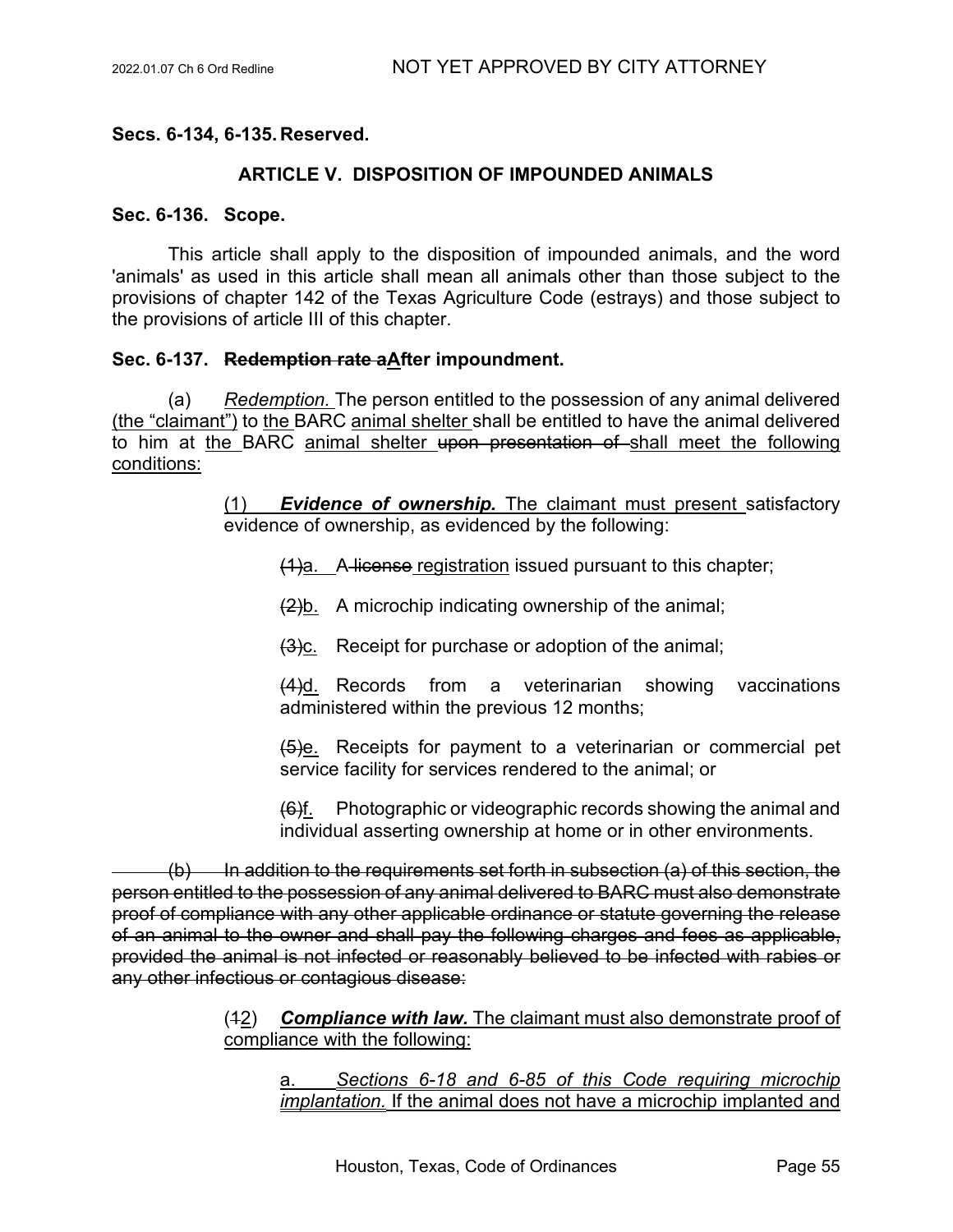the claimant cannot show proof of otherwise complying with sections 6-18 or 6-85, BARC animal services shall perform the service, for which the claimant shall pay the fee stated in the city fee schedule.

b. *Section 6-86 of this Code requiring registration of microchip identification number.* If the claimant has not registered the animal's microchip identification number with BARC animal services or the microchip manufacturer, the claimant shall register the animal's microchip identification number and pay the fee as provided in section 6-87.

c. *Section 6-90 requiring a certification of rabies vaccination.* If the claimant has not provided a certification of vaccination and cannot show proof of otherwise complying with section 6-90, BARC animal service shall vaccinate the animal and the claimant shall pay the fee stated in the city fee schedule.

d. Any other applicable ordinance or statute governing the release of an animal to the owner.

(3) *Impoundment fee***.**: Except as otherwise provided in this chapter, the following fees in the amounts stated in the city fee schedule shall be charged for each category of animal listed below for the first, second, and third and each subsequent impoundment of an the same animal in the BARC animal shelter:

a. For animals other than dogs and cats and for sterilized dogs and cats:;

1. For the first impoundment of the animal;

2. For the second impoundment of the same animal; and

3. For the third and each subsequent impoundment of the same animal.

b. For unsterilized dogs or and cats;

1. For the first impoundment of the animal and mandatory sterilization of animal;

2. For the second impoundment of the same animal; and

3. For the third and each subsequent impoundment.

c. For fowl; and

d. For other animals.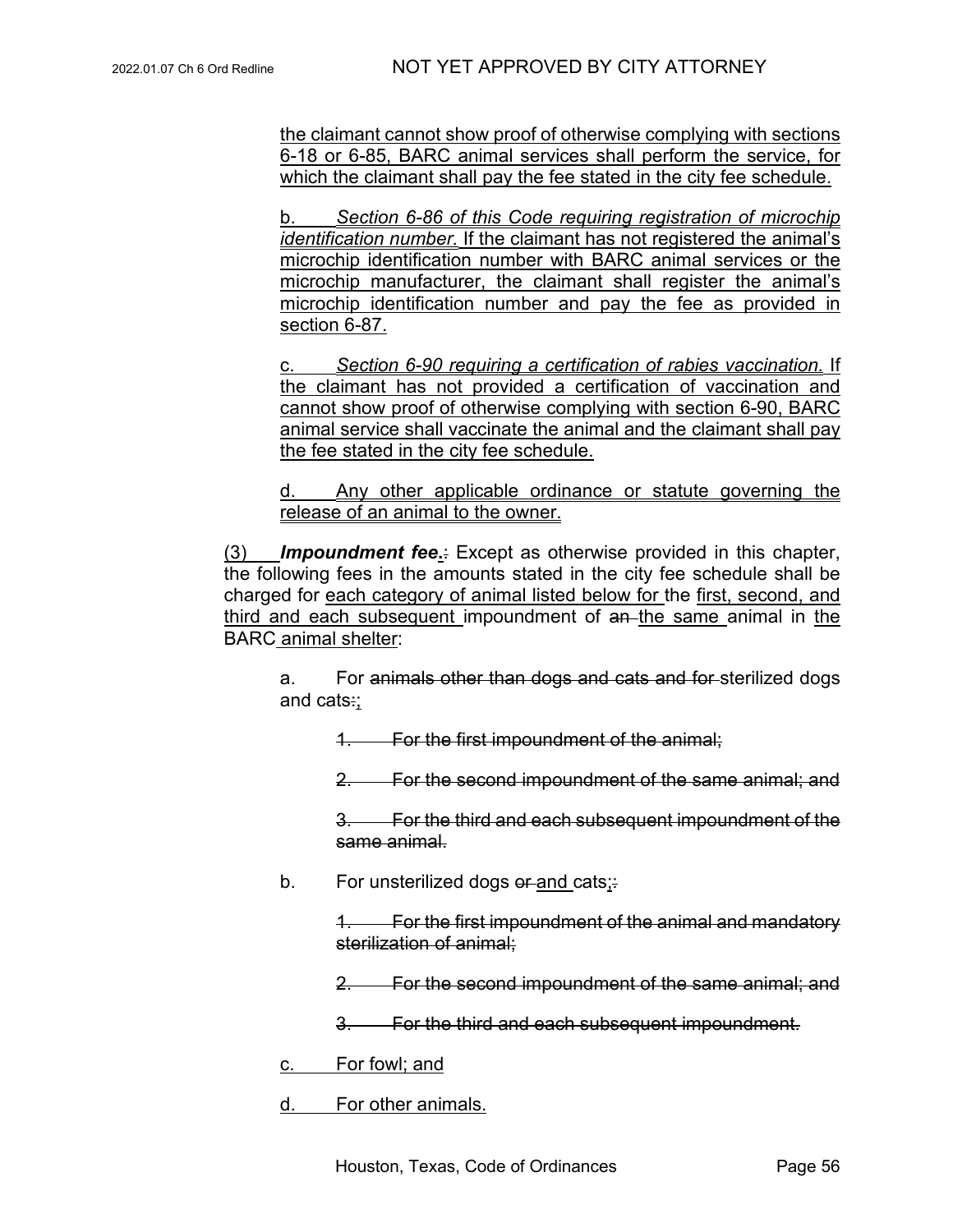(4) *Waiver of impoundment fee.* An animal implanted with a registered microchip under section 6-86 of this Code shall not be subject to the impoundment fee for the first six days of impoundment.

(5) *Sterilization.* The fees specified above for uUnsterilized dogs or cats shall be sterilized at the BARC animal shelter, for which the claimant shall pay the amount stated in the city fee schedule, plus any additional fees that may be applicable in cases of surgical complications, apply unless:

a. The animal has a valid unsterilized pet registration as of the time of the impoundment of the animal;

b. tThe officer in charge of the BARC animal shelter is able to determine by external examination that the animal has been sterilized,;

c.  $t$ The dog or cat is not yet of age to be sterilized,; or

d. tThe owner presents a certificate from a veterinarian establishing either that the animal has been sterilized or that it is has a serious medical condition that would make it medically inadvisable to sterilize the animal. A \$20.00 refund may be obtained upon proof of sterilization within 30 calendar days of the earlier of either the date of the animal's release or the date the animal is of age to be sterilized. Release of an unsterilized animal shall be conditioned as provided in subsection (h) of this section.

(2) *License fee*: Purchase of a license as provided in article IV of this chapter if a dog or cat has no valid license for an amount stated in the city fee schedule.

(36) *Boarding fee.*: Except as otherwise specifically provided in this chapter, the director shall impose and the claimant shall pay the per animal daily boarding fee stated in the city fee schedule. The director may promulgate a schedule of boarding fees for various types of animals, including but not limited to dogs and cats, fowl, and other animals. The fees of impoundment for boarding shall be based on the costs for care and feeding of the type of <del>dog or cat a</del>nimal impounded, as well as any determination of a dog to be a public nuisance, aggressive, or dangerous dog pursuant to article VI of this chapter. However, wWhen a person claimant seeks delivery of an animal on the first business day after a holiday observed by closure of city offices, no boarding fee shall be charged for the immediately preceding holiday unless the holiday was within the period of quarantine of the animal for rabies observation. No boarding fee shall be charged for the first six days for animals implanted with a registered microchip under section 6-86 of this Code.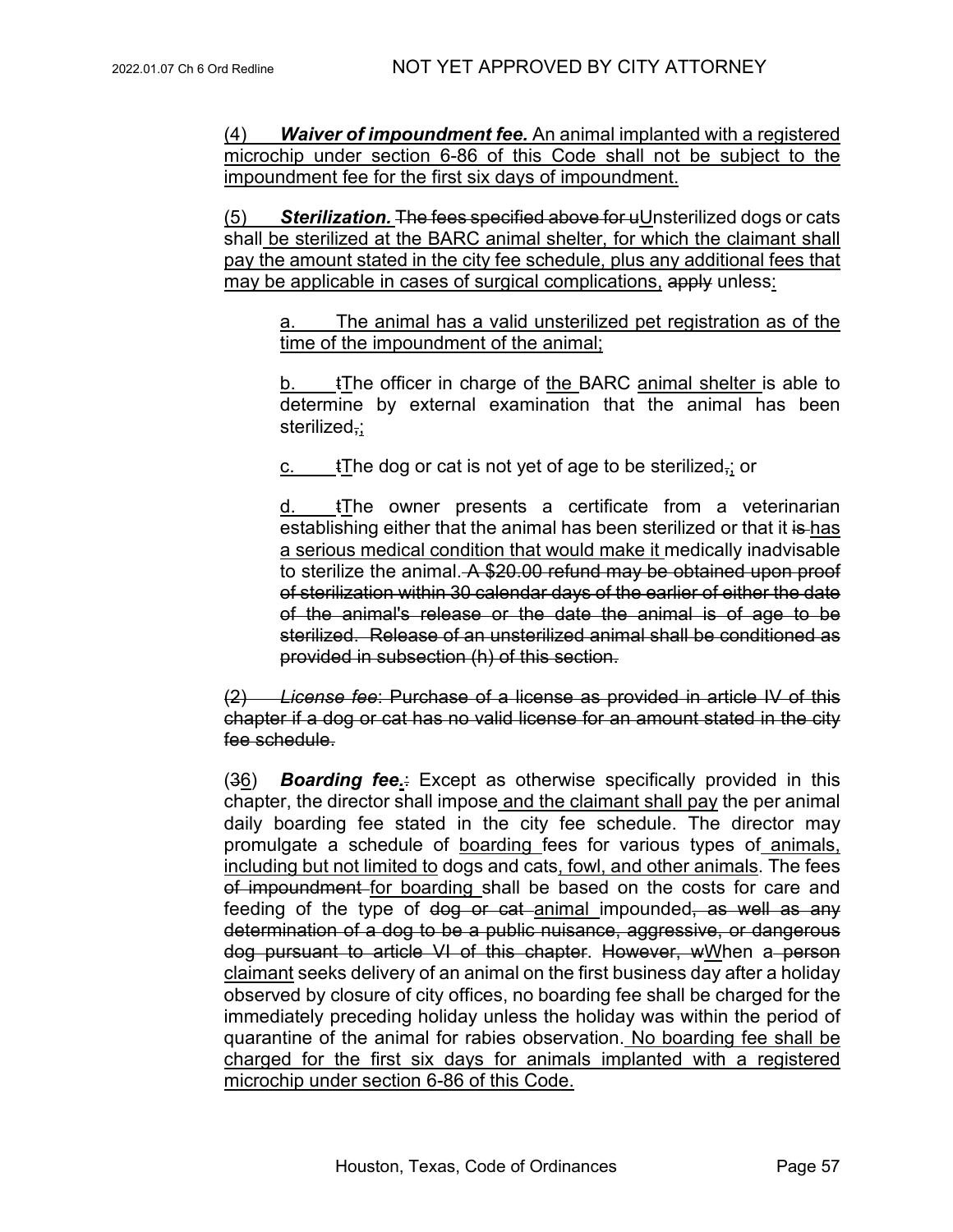(46) *Vaccination fee*: The rabies vaccination fee stated in the city fee schedule if a dog or cat has not been vaccinated in accordance with the provisions of article IV of this chapter.

(57) *Veterinarian care fee.* The claimant shall pay Reasonable reasonable expenses for the treatment of the animal for injury or illness. Any veterinarian of the BARC animal shelter is hereby specifically authorized to treat an animal for injury or illness when the treatment is found to be reasonably necessary in his judgment. The veterinarian in charge of the BARC animal shelter shall, from time to time, establish a uniform schedule of fees for treatment on the basis of the city's actual costs incurred in providing treatment. The director shall post a copy of the schedule on BARC animal service's website and maintain a copy for public inspection in the offices of the director and the city secretary. The minimum fee for veterinary services to any animal shall be not less than the minimum fee stated in the city fee schedule.

(cb) It shall be the duty of the officer in charge of the BARC animal shelter to offer for adoption any and all animals deemed medically and behaviorally appropriate by the BARC animal shelter veterinarians that have become the property of BARC animal services pursuant to section 6-102 of this Code and to offer the animals for adoption for cash or other financial consideration for the amount of the accrued fees against the animal. Upon the adoption of the animal by any individual, title and sole ownership of the animal by BARC animal services ceases and transfers to the adopting individual.

(dc) No animals that have been taken to the BARC animal shelter shall be redeemed or adopted unless they are vaccinated for rabies, except in the following instances:

> (1) The appropriate official has been furnished with satisfactory proof and evidence that the animal has been inoculated with a rabies vaccine approved by the U.S. Department of Agriculture's Veterinary Biologics Division, and that the immunization will not expire prior to the expiration of a license registration issued for the animal upon release of the animal;

(2) The animal is less than four months of age;

(3) The vaccination against rabies is medically inadvisable for the animal as evidenced by a certificate duly signed by a veterinarian attesting such and containing the identification of the dog or cat by breed, color, sex, and the name and address of the owner; or

(4) The animal cannot be inoculated for rabies due to illness, in which case, the owner must comply with subsection (g) of this section.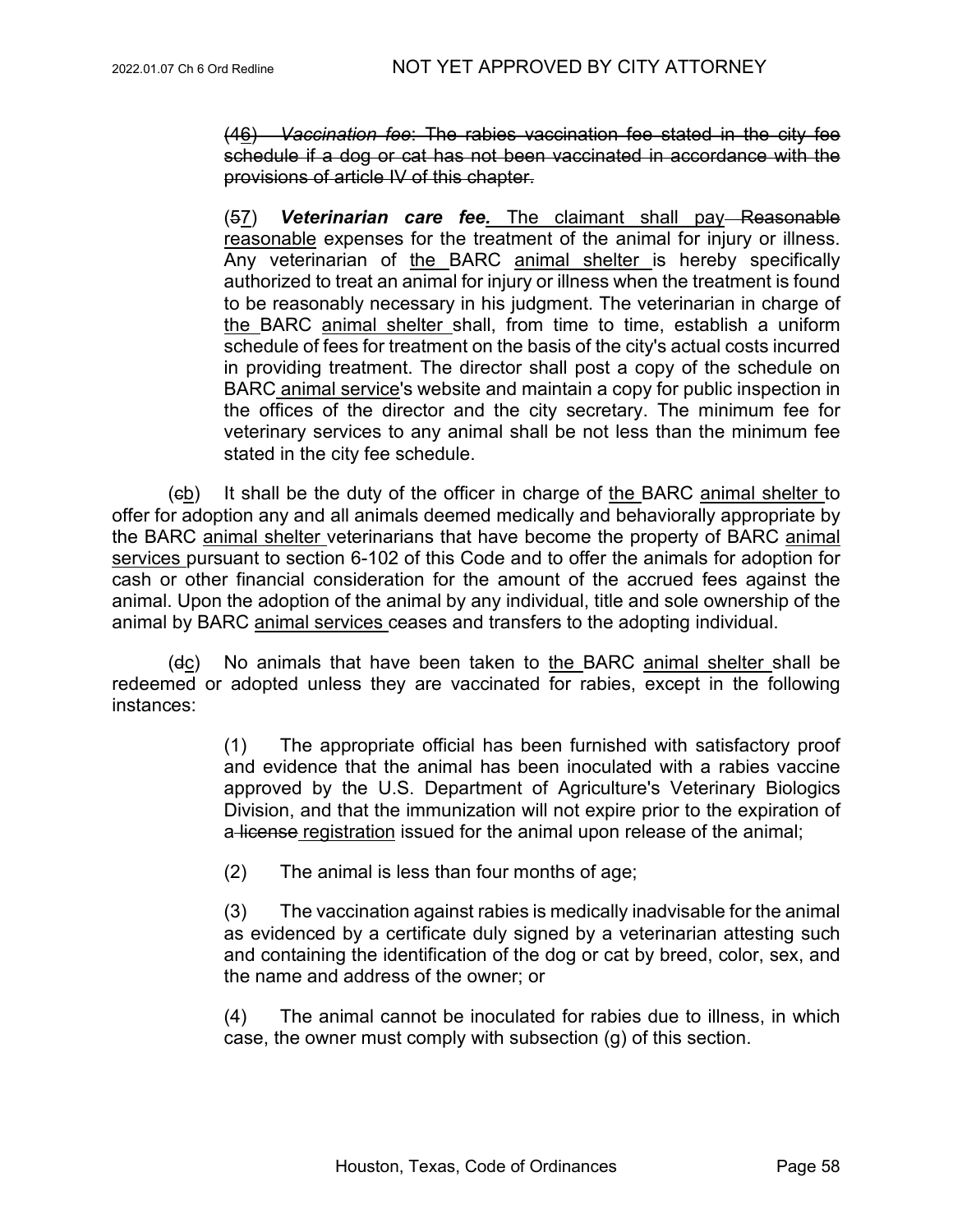(ed) The owner of any animal impounded in the BARC animal shelter shall be required to redeem the animal as provided for in subsection (a) of this section and shall not be permitted to adopt the animal in lieu of paying the redemption fee.

(fe) It is unlawful to remove animals from the BARC animal shelter except in accordance with the procedures established in this section and the regulations established by the director.

(gf) Any dog or cat impounded in the BARC animal shelter that is claimed by the owner that has not been inoculated for rabies in accordance with article IV (dogs and cats) of this chapter and cannot be inoculated due to illness will be delivered to any veterinary hospital within the city, as designated by the animal's owner, for further treatment for the fee stated in the city fee schedule. In these instances, the veterinarian operating the veterinary hospital must agree to:

> (1) Vaccinate the animal for rabies in accordance with article IV of this chapter prior to releasing the animal from the veterinary hospital; and

> (2) Furnish a certificate evidencing the vaccination to BARC animal services.

(h) Except when the officer in charge of BARC is able to determine by external examination that a dog or cat has been sterilized, the dog or cat is not yet of age to be sterilized, the owner has presented a certificate from a veterinarian establishing either that the dog or cat has been sterilized or that it is medically inadvisable to sterilize the dog or cat, the release of the animal shall be conditioned upon an owner's execution of a written agreement that he will have the animal sterilized by a veterinarian and provide written proof to the officer in charge of BARC within 30 calendar days of the earlier of:

- (1) The date of the animal's release; or
- (2) The date the animal is of age to be sterilized.

### It is unlawful for anyone to whom an animal has been conditionally released under this subsection to fail to comply with the provisions of this subsection.

Under no circumstances may an animal that has been impounded be transferred or sold to a dealer as that term is defined in 7. U.S.C. § 2132.

# **Sec. 6-138. Disposal of impounded dogs, cats, other animals not redeemed or adopted.**

Animals taken up and impounded under the terms of this chapter that are not redeemed as provided in this article shall be disposed of by the city as follows:

(a1) Any animal that is vaccinated and sterilized and is otherwise deemed suitable for adoption may be offered for adoption through a city facility. The director shall impose a per animal adoption fee within the range stated in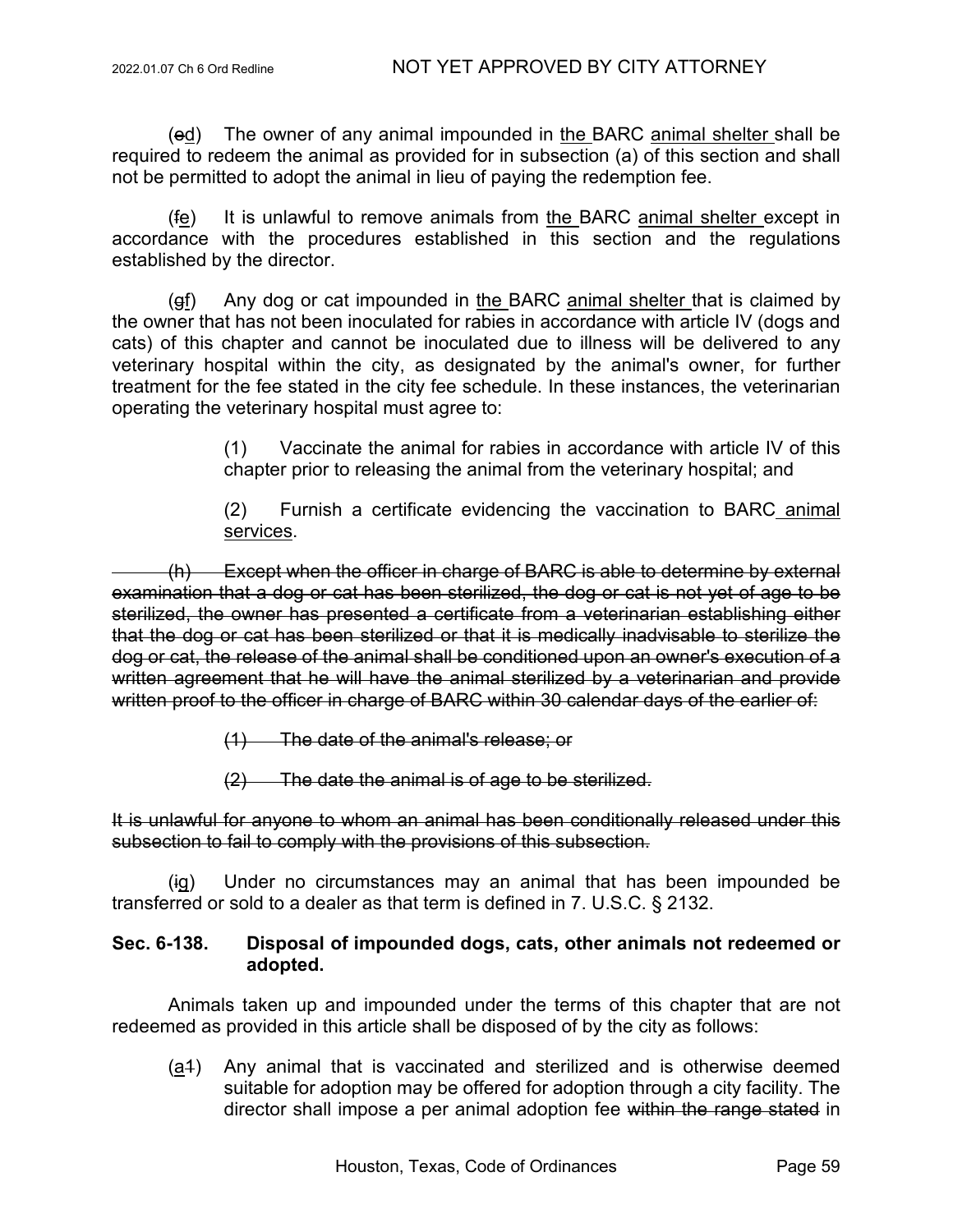accordance with the city fee schedule. The director is authorized to offer an incentive program to promote the adoption of dogs, cats or other animals for one or more periods during which the director may reduce the adoption fee. Upon the adoption of the animal by any individual, title and sole ownership of the animal by BARC animal services ceases and transfers to the individual.

- $(b2)$  Any animal that is suitable for adoption as a pet and is not placed for adoption through city facilities may be placed for adoption through a humane organization. The director shall establish uniform criteria for the placement of adoptable animals through a humane organization and shall make surplus adoptable animals available to those organizations that meet the criteria. The criteria shall include requirements that animals be vaccinated and sterilized in accordance with law and that the animals be licensed registered in the jurisdiction where they will be kept. Upon the transfer of the animal to the humane organization, title and sole ownership of the animal by BARC animal services ceases and transfers to the humane organization.
- (c3) The director may authorize a third party not regularly employed by the city to offer animals for adoption and collect the adoption fees on behalf of the city if the third party demonstrates proof of financial responsibility for the fees to be collected and remitted in a form satisfactory to the director. A third party may not impose any fee in addition to that specified by this section. Upon the adoption of the animal by any individual, title and sole ownership of the animal by BARC animal services ceases and transfers to the individual.
- (d4) All animals that are not placed for adoption shall be destroyed by use of humane euthanasia procedures as recommended by the American Veterinary Medical Association.
- $(e5)$  Under no circumstances may an animal be sold or donated for research or teaching purposes to a medical school, licensed hospital, or nonprofit university or college.
- (f6) Notwithstanding any other provisions of this chapter, any animal under four months of age that is surrendered to BARC animal services at a BARC animal shelter facility or picked up by an animal control enforcement officer shall become the sole property of BARC animal services upon delivery of the animal to a BARC animal shelter facility and shall be subject to disposition as BARC animal services deems appropriate.

#### **Sec. 6-139. Reserved. Euthanasia of animals upon owner's or citizen's request.**

The director may accept a dog or cat from its owner for disposal for no charge. No fee shall be charged to a citizen who brings an injured or ill cat or dog to BARC for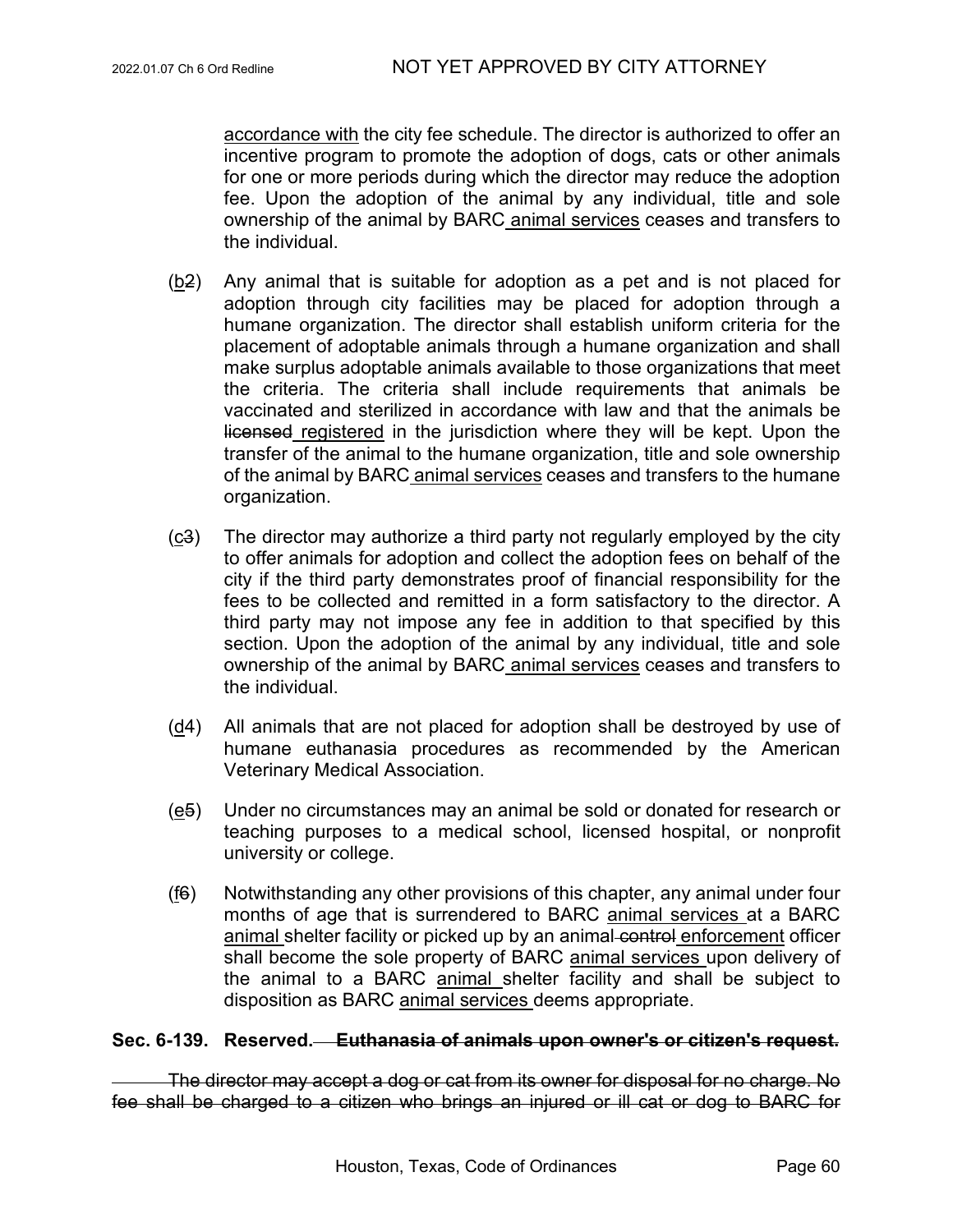euthanasia. The disposal of such animals shall be accomplished in the same manner as though the animals had been impounded and not redeemed.

### **Sec. 6-140. Sterilization of dogs and cats offered for adoption or fostering.**

(a) In accordance with applicable state law, the director shall establish procedures to ensure that no unsterilized dog or cat is released from the city's animal control enforcement facilities for adoption or fostering except under the terms of a sterilization agreement as required by chapter 828 of the Texas Health and Safety Code.

(b) It shall be unlawful for an individual that signs a sterilization agreement in subsection (a) of this section to fail to comply with the terms of the sterilization agreement, including the presentation of proof of sterilization to BARC animal services within the timeframe specified in the sterilization agreement.

# **Sec. 6-141. Adoption or fostering of animals from BARC animal services; denial; appeal.**

(a) Except as provided in subsection (b) of this section, any person of at least 18 years of age may submit an application to the director to adopt or foster an animal.

(b) No person who has been convicted of animal cruelty shall be permitted to adopt or foster animals from BARC animal services. If the director denies an application to adopt or foster an animal from BARC animal services due to the applicant's prior conviction of animal cruelty, the director shall give written notice by personal delivery or certified mail, return receipt requested, to the applicant at the address stated in the application. The decision of the director is final unless the applicant files a written appeal with the director not later than the fifth business day after the date the applicant received notice that the application was denied. If the applicant timely files a written appeal, the applicant shall be given notice of the date, time and place of the hearing for his appeal. A hearing officer shall conduct the hearing within ten business days of the director's receipt of the notice of appeal. The hearing shall be conducted informally and the hearing officer shall determine by a preponderance of the evidence whether grounds exist for the denial of the application. The hearing officer may consider city records used in the consideration of the application and affidavits, as well as any testimony or documentary evidence offered by the applicant. At the conclusion of the hearing, the hearing officer shall enter a written order with his findings as to whether or not the application should be denied. The written order shall be sent by personal delivery or certified mail, return receipt requested, to the applicant at the address stated in the application and shall be sent as soon after the conclusion of the hearing as practicable, but in no event more than 30 calendar days thereafter. The decision of the hearing officer shall be final.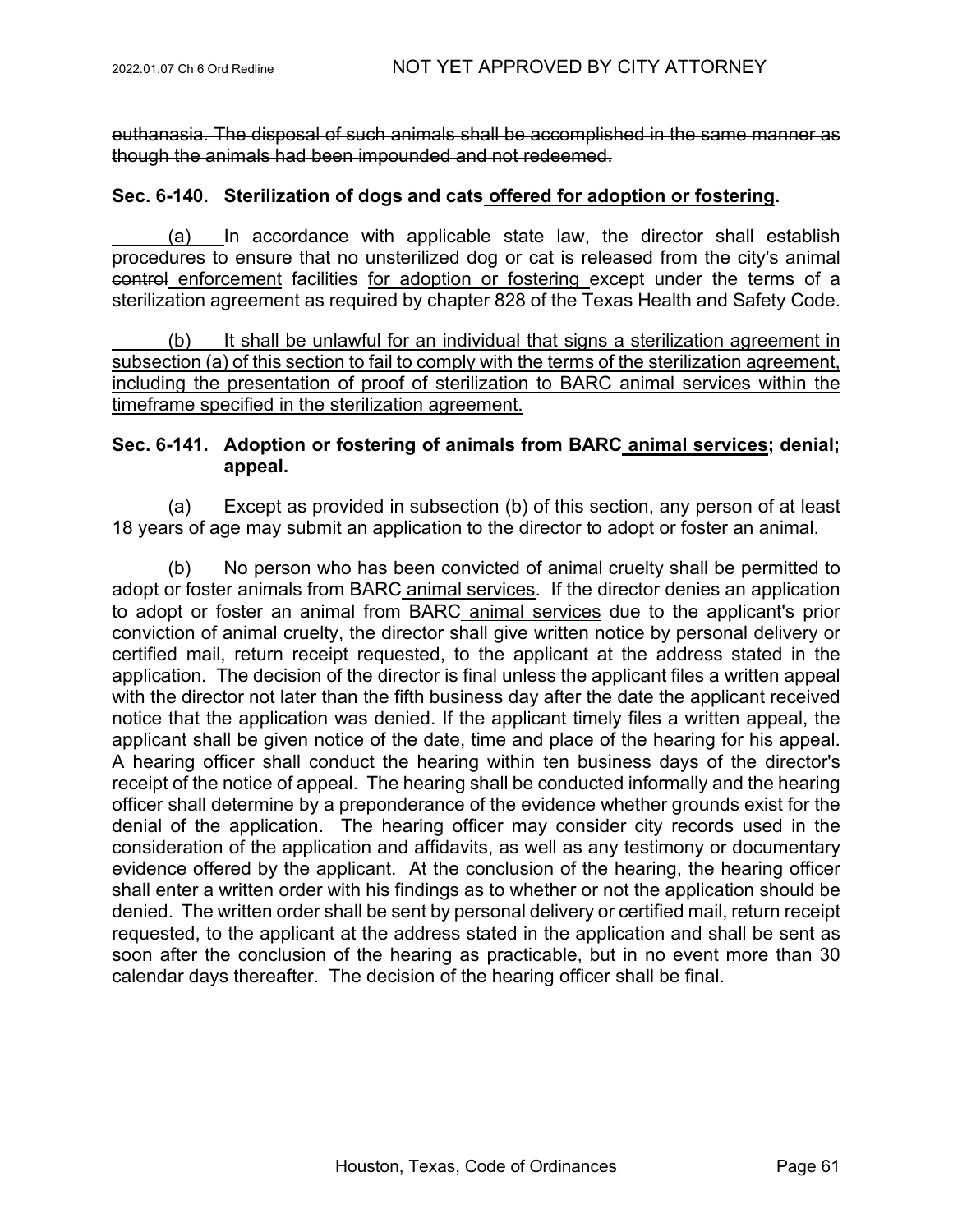# **Secs. 6-142—6-150. Reserved.**

# **ARTICLE VI. DANGEROUS, AGGRESSIVE, AND PUBLIC NUISANCE DOGS**

#### **Sec. 6-151. Definitions.**

As used in this article, the following words and phrases shall have the meanings provided below, unless the content of their usage clearly indicates another meaning:

*Aggressive dog* means a dog that meets one of the following conditions:

- (a1) Bites, assaults, or otherwise attacks a person without provocation on the property of the owner and causes serious bodily injury to the person, provided that the person is on the property of the owner with the owner's consent or invitation;
- (b) Attacks and does bodily injury to domestic animals;
- (c2) Has displayed aggressive tendencies committed acts that cause a person of normal sensibilities to fear the dog will attack that person or a domesticated animal without provocation while inside an enclosure, and such enclosure is not sufficient to ensure the safety of persons or domesticated animals on adjoining property or the public at large; or
- (d3) Has otherwise interfered with the freedom of movement of persons in a public right-of-way, regardless of whether the dog was on the property of its owner.
- (4) A peace officer or animal control officer has reason to believe the dog has a dangerous disposition and is likely to be harmful to humans or other domestic animals.

*Bodily injury* means physical pain, illness, or any impairment of physical condition that results from a bite or attack by a dog.

*Dangerous dog* has the same meaning as provided in § 822.041 of the Texas Health and Safety Code, as amended from time to time.

*Owner* has the same meaning as provided in § 822.041 of the Texas Health and Safety Code, as amended from time to time.

*Public nuisance dog* shall mean any dog that meets one of the following conditions:

(a1) Substantially interferes with the right to enjoyment of life or property by persons other than the owner by acts including, but not limited to, frequent, long, or continued barking or howling, repeated defecation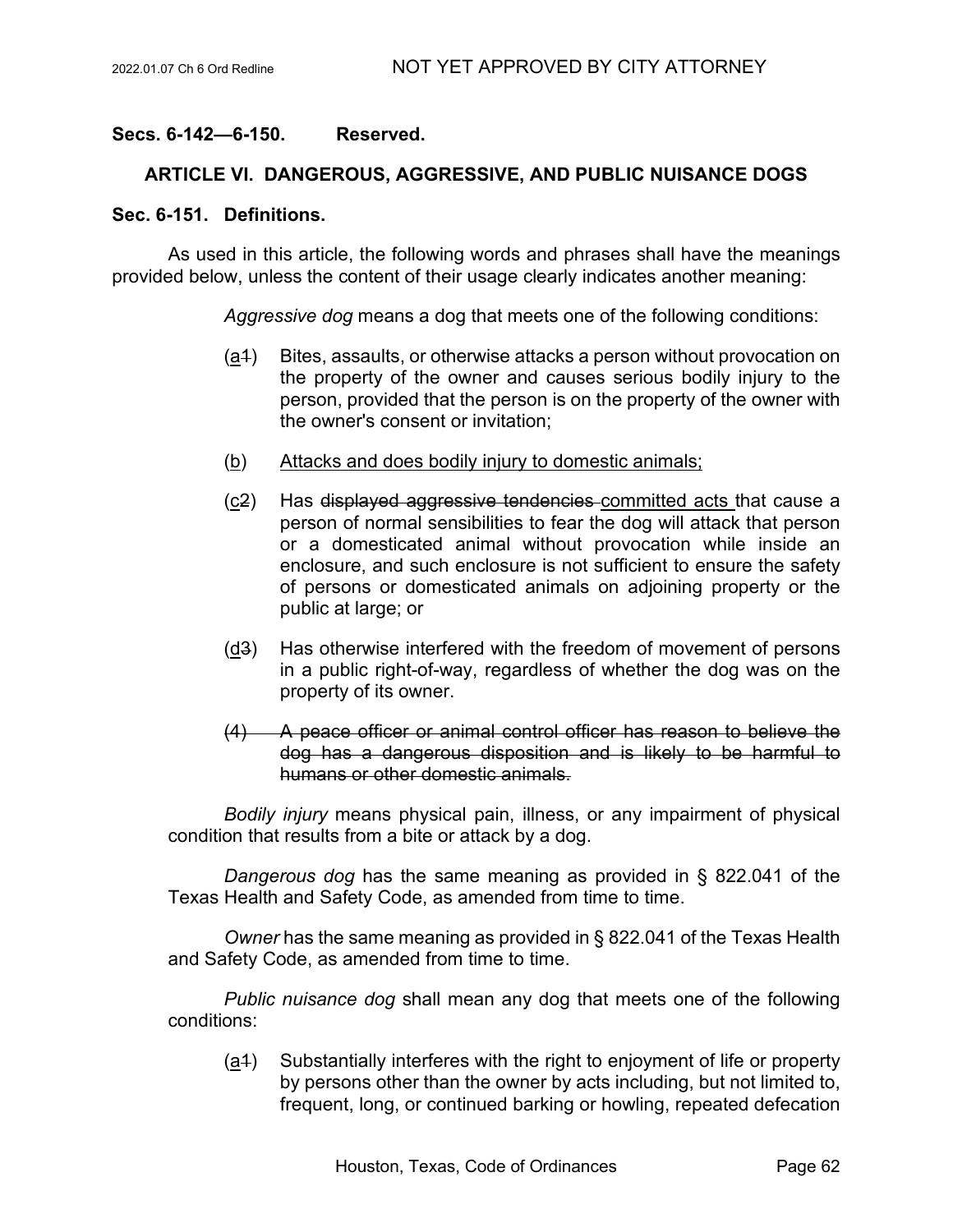on property other than that of the owner, or damaging property other than that of the owner;

- (2) Attacks domestic animals;
- $(b3)$  Is documented by BARC animal enforcement, a police officer, a neighborhood protection official or a member of the public to be running at large three or more times in a 12-month period; or
- (c4) Is one of a number of dogs or other animals maintained on the property owned or controlled by its owner so as to be dangerous to the public health, safety or welfare.

*Secure enclosure* means a fenced area or structure that is:

- $(a<sup>4</sup>)$  At least six feet in height with secure sides and a secure top; if the enclosure does not have a floor that is secured to its sides, the sides shall be embedded at least two feet into the ground;
- $(b2)$  Of sufficient size to allow the dog to move freely;
- (c3) Locked;
- $(d4)$  Capable of preventing the entry of the general public, including children;
- (e5) Capable of preventing the escape or release of a dangerous dog by any means, including digging, climbing, jumping, or chewing out of the enclosure;
- $(f6)$  Clearly marked as containing a dangerous dog; and
- (g7) Located no less than five feet from another property line or fence adjoining the premises on which the enclosure is located.

*Serious bodily injury* has the same meaning as provided in § 822.001 of the Texas Health and Safety Code, as amended from time to time.

*Unprovoked* means action by a dog that is not:

- $(a<sup>4</sup>)$  In response to being tormented, abused, or assaulted by any person;
- (b2) In response to pain or injury;
- (c3) In protection of itself or its food, kennel, or nursing offspring; or
- (d4) In response to a person trespassing or committing a crime on the owner's property.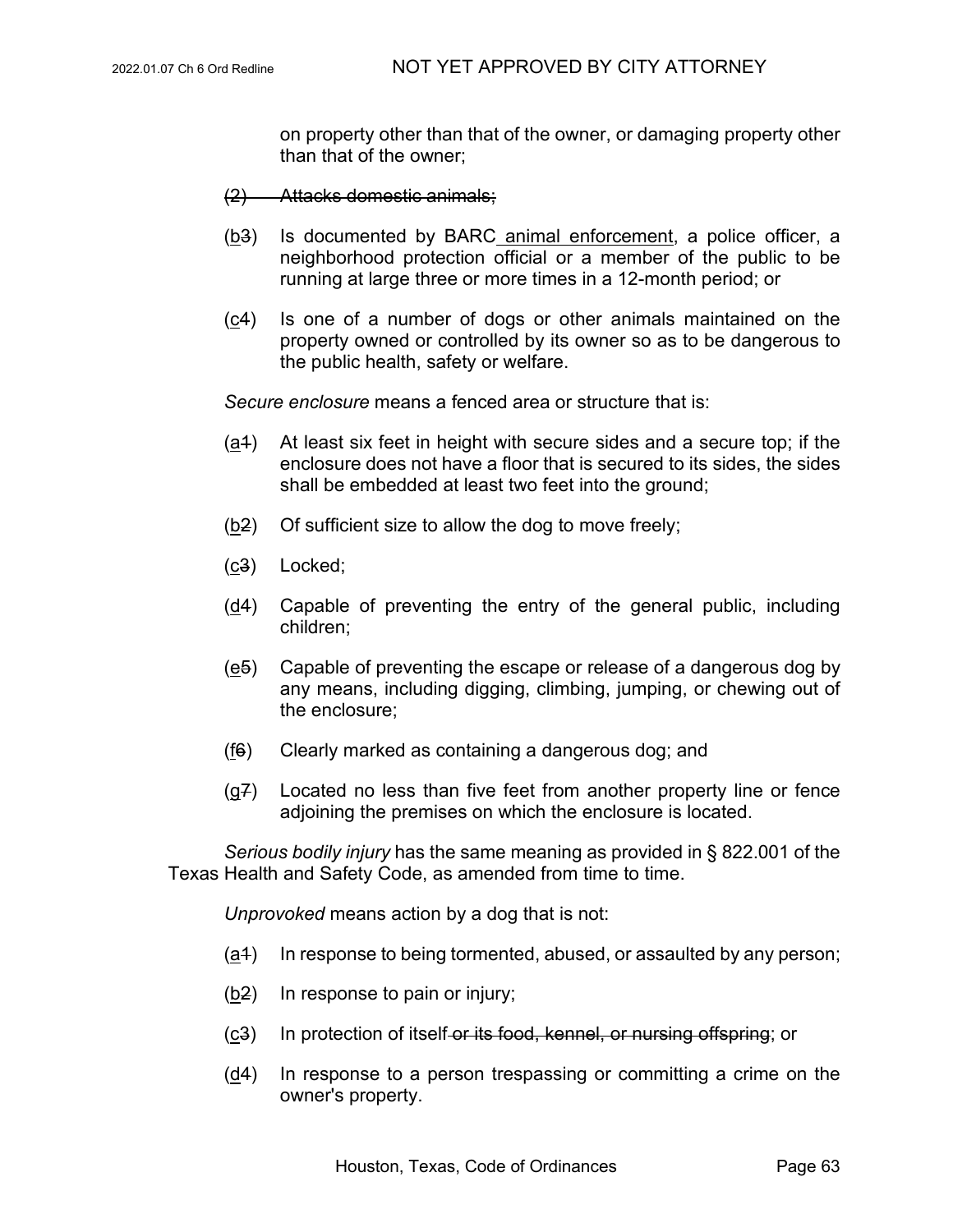### **Sec. 6-152. Impoundment order; surrender Determination that dog is dangerous.**

(a) Upon receipt of a sworn, written complaint by any person, in a form approved by the director, that a dog may constitute a dangerous dog, the director-shall may conduct an investigation. If upon investigation, the director reasonably believes that grounds exist to declare the dog a dangerous dog, he shall issue a written order containing the grounds for the order and a requirement that the dog be impounded at the city's animal impoundment facilities at the licensee's or owner's expense pending a hearing to determine whether the dog is dangerous as defined in this article. At the conclusion of the hearing investigation, the hearing officer director may:

#### (1) Determine that a dog is not dangerous; or

(2) Determine that a dog is dangerous and order the registrant or owner to comply with the requirements for ownership of a dangerous dog set forth in this article and Subchapter D, Chapter 822 of the Texas Health and Safety Code.

(b) The director shall notify the registrant or owner, either in person, by posting a determination notice on the last known residence of the owner or by certified mail, return receipt requested, of his determination. If a dog is determined to be dangerous, the notice of determination shall inform the registrant or owner of the following:

(1) That the dog is dangerous;

(2) That the registrant or owner must comply with requirements for ownership of a dangerous dog as set forth in this article and Subchapter D, Chapter 822 of the Texas Health and Safety Code; and

(3) That the registrant or owner has a right to appeal a determination of dangerousness in accordance with section 6-158 of this Code.

(b) It is unlawful for any person to refuse to surrender to any city officer or employee who has presented a true copy of the order to the person any dog for which an impoundment order has been issued.

# **Sec. 6-153. Determination hearing Dog causing death or serious bodily injury to a person.**

(a) The director shall cause written notice to be given to the licensee or owner that a hearing will be conducted to determine whether the animal is a dangerous dog. The notice shall include the following:

- (1) The place where the hearing will be conducted;
- (2) The date and time of the hearing, which shall be not later than the tenth calendar day after the impoundment of the animal; provided that the hearing officer may continue the hearing upon the written request of the licensee or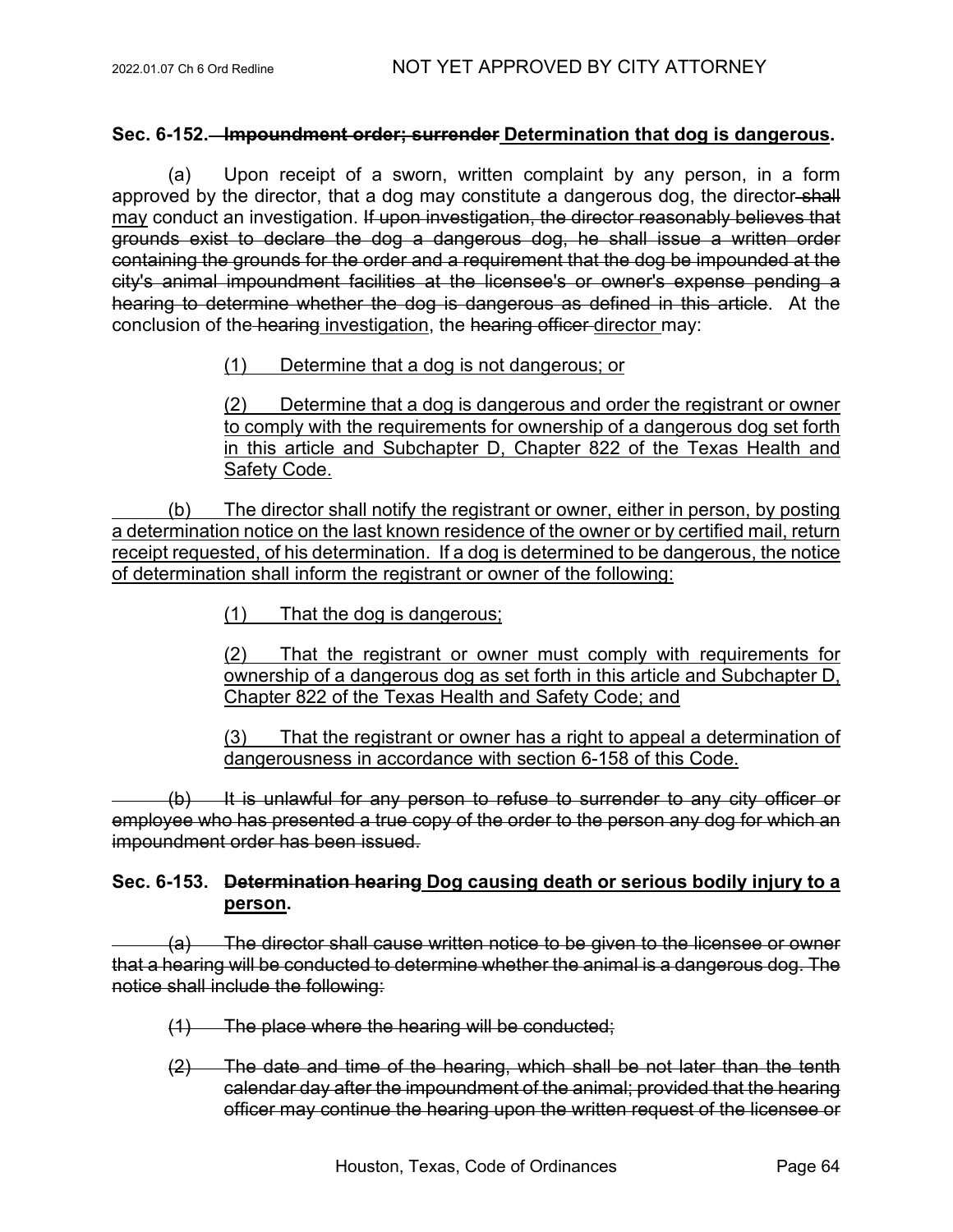owner or upon the written certification of the attending physician of a person injured by the dog that the injured person is not medically able to attend the hearing, or in the event that it is necessary to give notice of the hearing by newspaper publication;

- (3) That the licensee or owner may appear at the hearing and present evidence, cross examine witnesses and be represented by legal counsel;
- (4) That the dog may be ordered euthanized if the hearing officer finds that it is a dangerous dog; and
- (5) That the licensee or owner may request a probable cause hearing pursuant to section 6-156 of this Code.

The notice shall be given by personal delivery or sent by certified mail, return receipt requested, to the last known address of the licensee or owner. If the director is unable to effect delivery of notice by personal delivery or by mail, he shall cause the notice to be published one time in a newspaper of general circulation, to be posted in a conspicuous public place at the city's animal impoundment facility, and to be posted online on BARC's website, each of which acts shall be done at least seven business days prior to the date of the hearing.

 $(b)$  The hearing shall be conducted by the hearing officer under rules consistent with the nature of the proceeding. The burden of proof shall be upon the city to establish, by a preponderance evidence presented at the hearing, that the dog is a dangerous dog. At the conclusion of the hearing, the hearing officer shall enter a written order with factual findings as to whether the dog is a dangerous dog. At the conclusion of the hearing, the hearing officer may:

- (1) Determine that a dog is not dangerous and, if the dog is impounded, waive any impoundment fees incurred and release the dog to its licensee or owner, provided that the dog may continue to be held, if required, for the duration of any rabies quarantine period as provided by this Code;
- (2) Determine that a dog is dangerous and order the licensee or owner to comply with the requirements for ownership of a dangerous dog set forth in this article and Subchapter D, Chapter 822 of the Texas Health and Safety Code, as amended, and, if the dog is impounded, release the dog to its licensee or owner in accordance with subsection (d) of this section; or
- (3) Determine that a dog has killed or caused serious bodily injury to a person and order the dog to be seized and humanely euthanized.

(c) If a dog is determined to be dangerous, the director shall notify the licensee or owner, either in person or by certified mail, return receipt requested:

(1) That the dog is dangerous;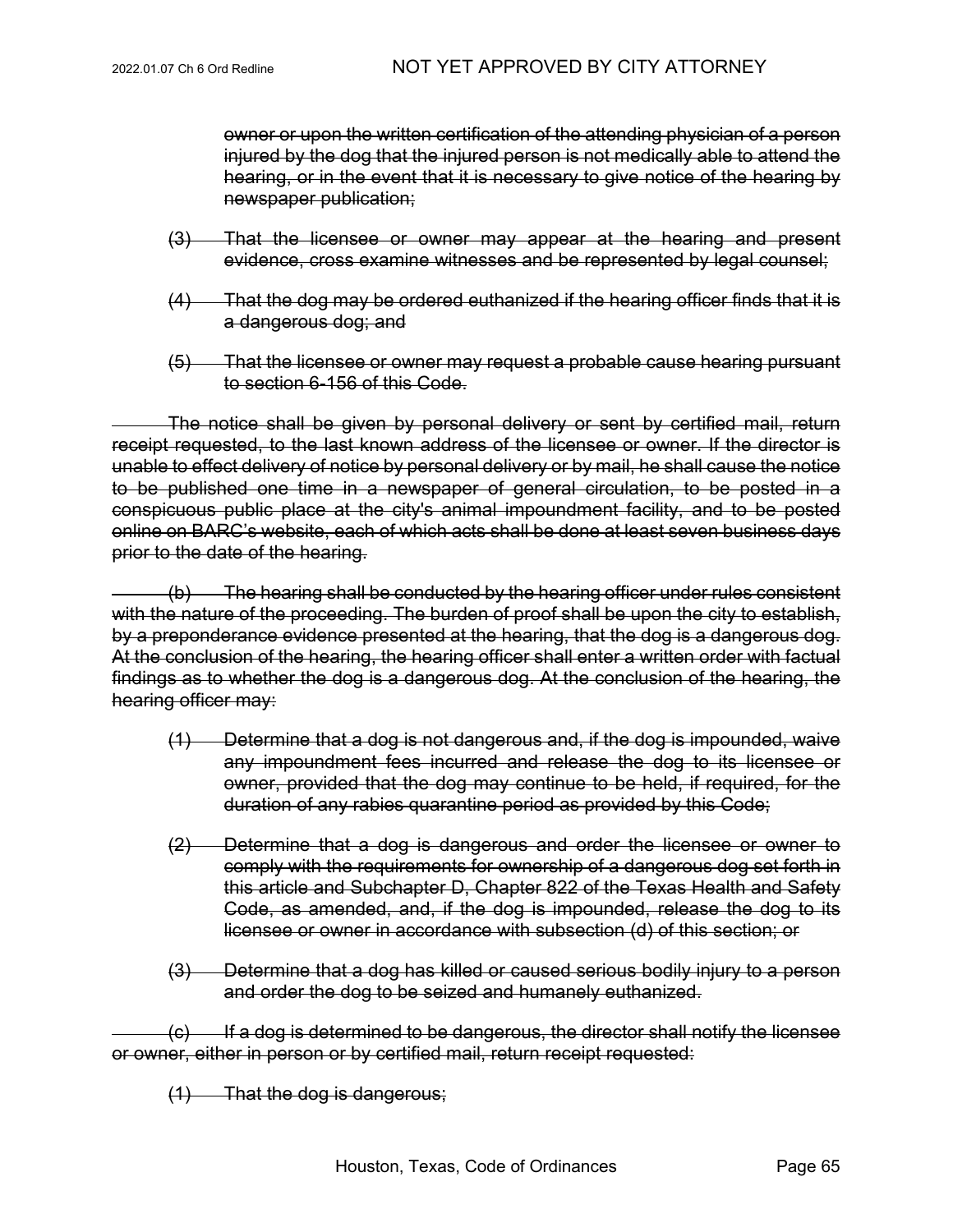- (2) Whether the dog has been ordered to be humanely euthanized;
- (3) If the dog has not been ordered to be humanely euthanized, what the licensee or owner must do to comply with requirements for ownership of a dangerous dog and to reclaim the dog, if impounded; and
- (4) That the licensee or owner has a right to appeal a determination of dangerousness or an order to euthanize.

(d) An impounded dog determined by the hearing officer to be dangerous shall remain impounded or confined at a location approved by the director and will not be released to the licensee or owner until the licensee or owner pays all fees incurred for impoundment of the dog and complies with all requirements for ownership of a dangerous dog set forth in this article and Subchapter D, Chapter 822 of the Texas Health and Safety Code, as amended. If all impoundment fees have not been paid and all requirements have not been met within 30 calendar days after a final determination that a dog is dangerous, the hearing officer may cause the dog to be humanely euthanized.

(a) The provisions of this section for the seizure of a dog and subsequent hearing shall comply with Subchapter A, Chapter 822 of the Texas Health and Safety Code.

(b) Any person may make a sworn complaint to a municipal court that a dog has caused the death of or serious bodily injury to a person by attacking, biting, or mauling the person.

(c) Upon receipt of the complaint in subsection (b) above and a showing of probable cause to believe that the dog caused the death of or serious bodily injury to the person as stated in the complaint, a municipal court shall order BARC animal enforcement to seize the dog and shall issue a warrant authorizing the seizure.

(d) BARC animal enforcement shall seize the dog or order its seizure and shall provide for the impoundment of the dog in secure and humane conditions until the court orders the disposition of the dog.

(e) The court shall set a time for a hearing to determine whether the dog caused the death of or serious bodily injury to a person by attacking, biting, or mauling the person. The hearing must be held not later than the  $10<sup>th</sup>$  day after the date on which the warrant is issued. The court shall give written notice of the time and place of the hearing to:

> (1) The owner of the dog or the person from whom the dog was seized; and

(2) The person who made the complaint.

(f) Any interested party, including the city attorney, is entitled to present evidence at the hearing.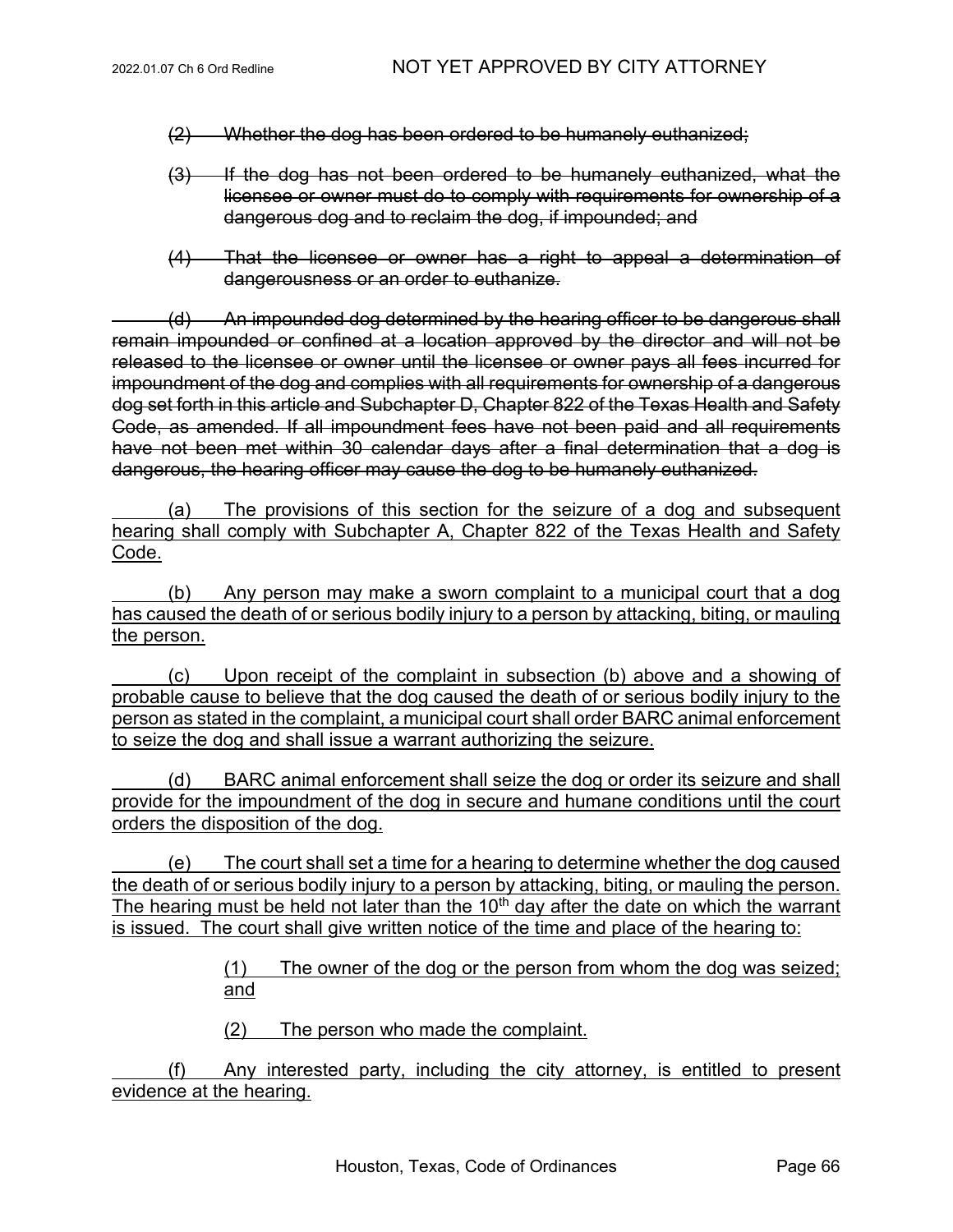(g) The court shall order the dog to be humanely destroyed if the court finds that the dog caused the death of or serious bodily injury to a person by attacking, biting, or mauling the person. The court shall also order that the owner or registrant pay all fees incurred for the impoundment of the dog.

(h) If the court does not find that the dog caused the death of or serious bodily injury to a person by attacking, biting, or mauling the person, the court shall waive any impoundment fees incurred and shall order the dog released to:

(1) Its owner;

(2) The person from whom the dog was seized; or

(3) Any other person authorized to take possession of the dog.

(i) The court may not order the dog destroyed if the court finds that the dog caused serious bodily injury to a person by attacking, biting, or mauling the person and:

> (1) The dog was being used for the protection of a person or person's property and the attack, bite, or mauling occurred in an enclosure in which the dog was being kept, and:

a. The enclosure was constructed in such a manner and of such materials as to be reasonably certain to prevent the dog from leaving the enclosure on its own and notice of the presence of a dog was posted upon the enclosure; and

b. The injured person was at least eight years of age and was trespassing in the enclosure when the attack, bite, or mauling occurred;

(2) The dog was not being used for the protection of a person or person's property, the attack, bite, or mauling occurred in an enclosure in which the dog was being kept, and the injured person was at least eight years of age and was trespassing in the enclosure when the attack, bite, or mauling occurred;

(3) The attack, bite, or mauling occurred during an arrest or other action of a peace officer while the peace officer was using the dog for law enforcement purposes;

(4) The dog was defending a person from assault or a person's property from damage or theft by the injured person; or

(5) The injured person was younger than eight years of age, the attack, bite, or mauling occurred in an enclosure in which the dog was being kept, and the enclosure was constructed in such a manner and of such materials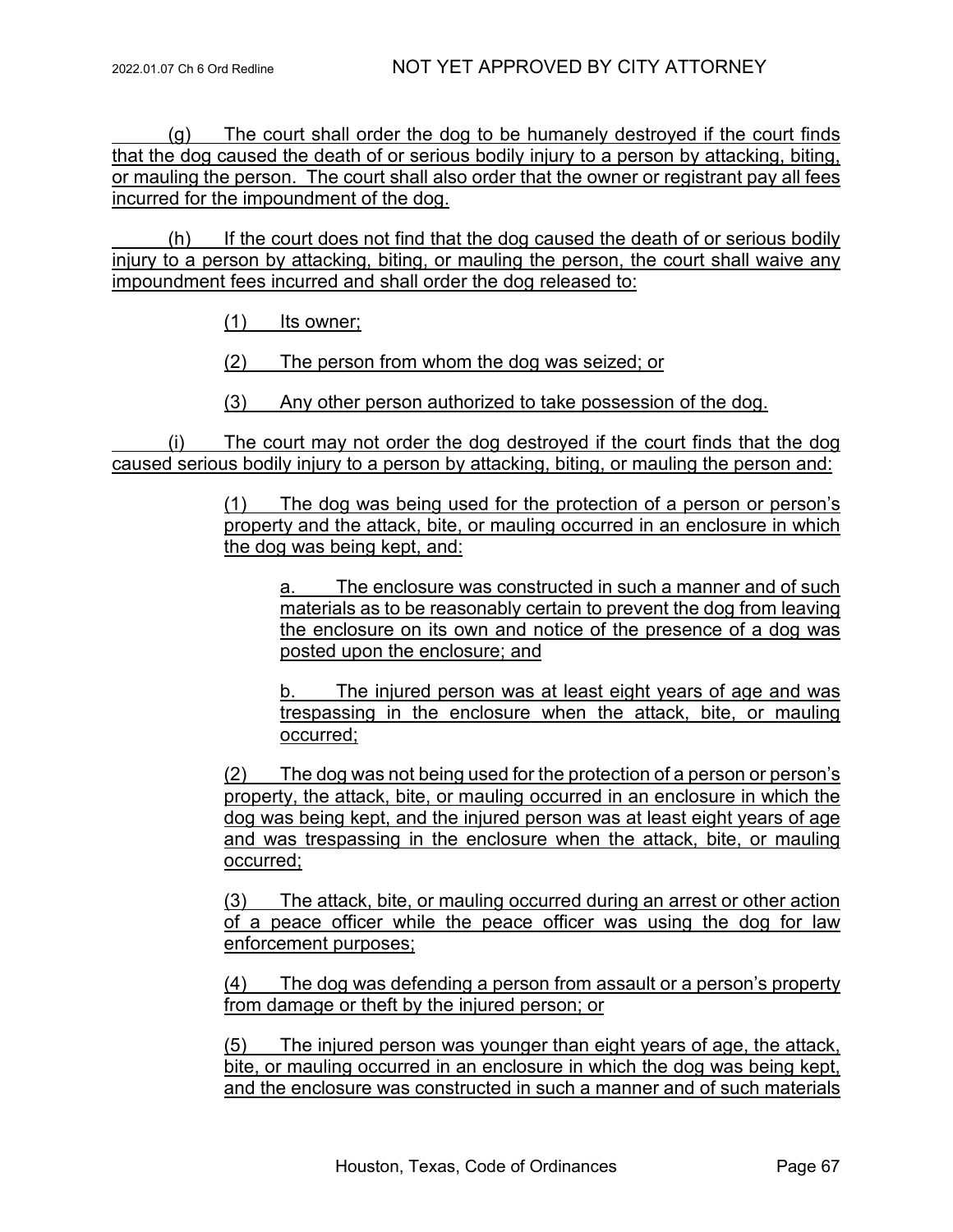# as to be reasonably certain to keep a person younger than eight years of age from entering.

# **Sec. 6-154. Requirements for owner of a dangerous dog.**

(a) Not later than the 30th calendar day after the date a licensee registrant or owner learns that he is the owner of a dangerous dog that is not to be humanely euthanized, the licensee registrant or owner shall:

> (1) Comply at all times with the requirements set forth in Subchapter D, Chapter 822 of the Texas Health and Safety Code;

> (2) Permit the department to implant a microchip in the dog, at the registrant's or owner's expense, which will identify it as a dangerous dog;

> (3) Affix Obtain a dangerous dog license from the director for the fee stated in the city fee schedule and affix a city-issued "dangerous dog" tag to the dog's collar that must be worn by the dog at all times. The license and the accompanying tag must be and renewed annually;

> (4) Restrain Muzzle and restrain the dangerous dog at all times on a leash that is no longer than six feet in length, is of sufficient strength to control the dog, no longer than six feet in length and is in the immediate direct physical control of a person capable of controlling the dog at any time the dog is not in a secure enclosure;

> $(5)$  Confine the dog in a secure enclosure except as provided in the preceding item (4) of this subsection;

(6) Sterilize the dog; and

(7) Obtain liability insurance coverage in an amount of at least \$100,000.00 to cover damages resulting from an attack by the dangerous dog causing bodily injury to a person and provide proof of the required liability insurance coverage to the department. The proof of insurance must clearly indicate that the insurer is aware that the insured dog has been declared dangerous either by the inclusion of a statement on the coverage policy itself or in an original letter on the insurer's letterhead signed by the insurance agent issuing the policy.

(b) The owner of a dangerous dog who does not comply with any part of subsection (a) of this section shall deliver the dog to BARC animal enforcement not later than the 30th calendar day after the owner learns that the dog is a dangerous dog.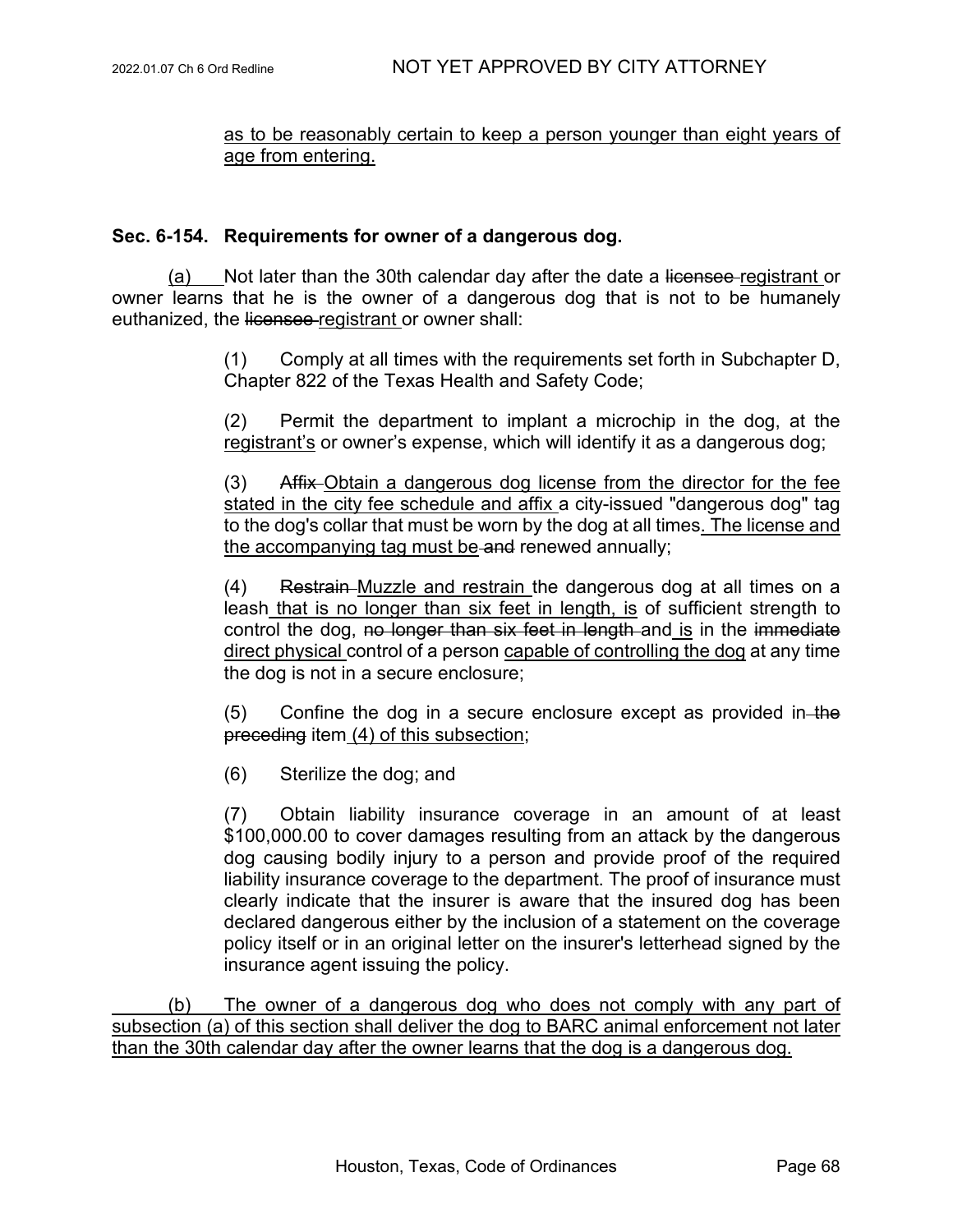# **Sec. 6-155. Seizure and impoundment of a Failure to comply with requirements for ownership of a dangerous dog.**

(a) The director shall seize and impound or order seizure and impoundment, at the licensee's or owner's expense, of any dog previously determined to be dangerous if:

- (1) The licensee or owner violates any provision of this article or Subchapter D, Chapter 822 of the Texas Health and Safety Code, as amended; or
- (2) The dog causes bodily injury to any person.

(b) If a previously determined dangerous dog has been seized and impounded under this section, the hearing officer shall conduct a hearing to determine if the dog should be returned to the licensee or owner or humanely euthanized. The hearing must be conducted within eight business days after the date of seizure, and the hearing officer shall provide written notice of the hearing either in person or by certified mail, return receipt requested, to the licensee or owner. In no event shall the hearing be conducted less than five business days after the notice has been delivered to the licensee or owner.

(c) At the conclusion of a hearing required under this section, the hearing officer may order that the dog either be returned to the licensee or owner in accordance with subsection (d) of this section or be humanely euthanized.

(d) A dangerous dog seized and impounded under this section shall not be returned to the licensee or owner until the licensee or owner pays all fees incurred for impoundment of the dog and complies with all requirements for ownership of a dangerous dog set forth in this article and Subchapter D, Chapter 822 of the Texas Health and Safety Code, as amended. If all impoundment fees have not been paid and all requirements have not been met within ten business days after the hearing officer issues the order to return the dog to the licensee or owner, the hearing officer may cause the dog to be humanely euthanized.

(a) Any person may make application to a municipal court that the owner of a dangerous dog has failed to comply with the requirements for ownership of a dangerous dog as set forth in section 6-154 of this Code.

(b) The court shall set a time for a hearing to determine whether the owner of the dog has complied with the requirements for ownership as set forth in section 6-154 of this Code. The hearing must be held within 10 calendar days after the date on which the dog was to be delivered to BARC animal enforcement or within 10 calendar days after the date of the application, whichever is later. The court shall give written notice of the time and place of the hearing to:

> (1) The owner of the dog or the person from whom the dog was seized; and

(2) The person who made the complaint.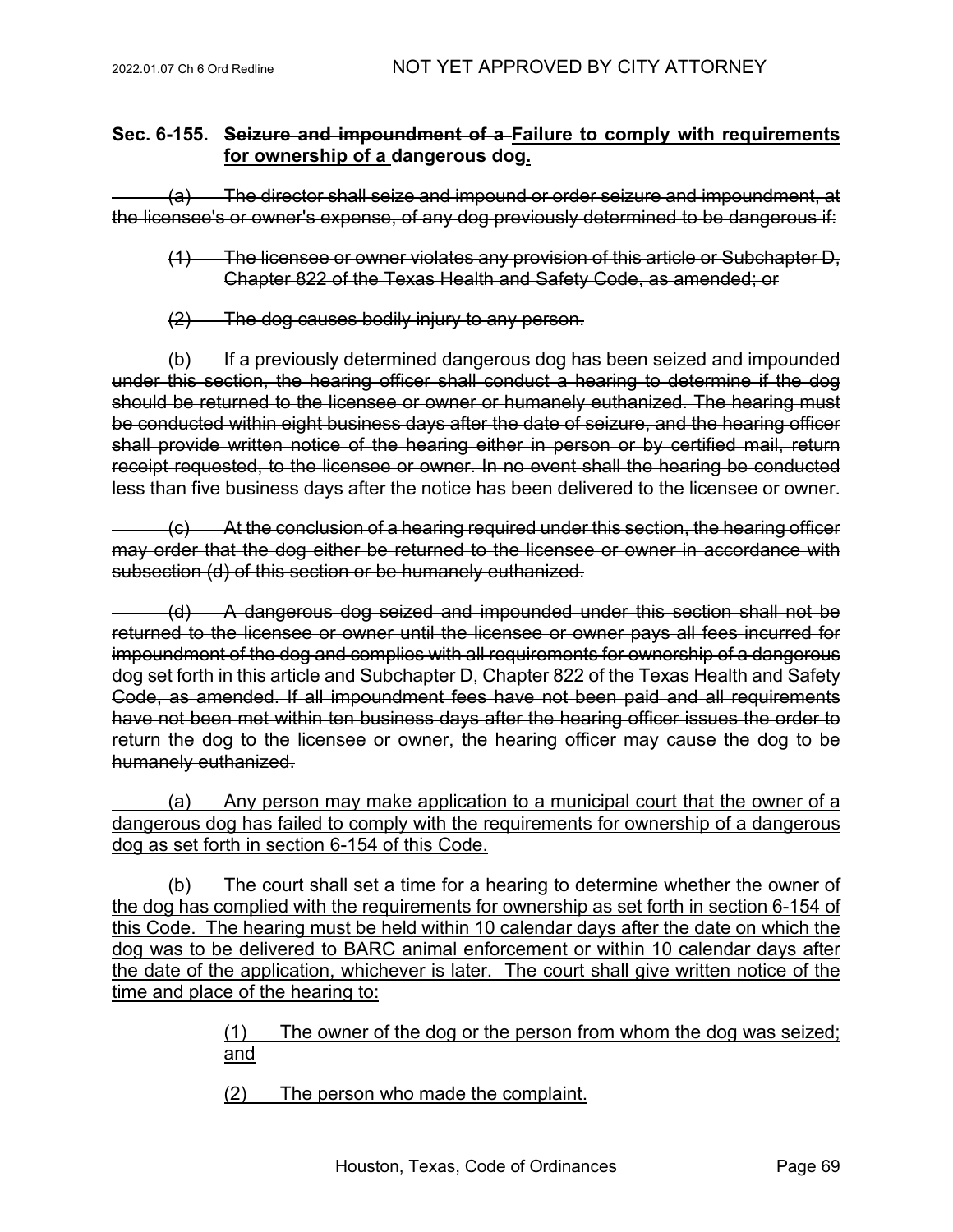(c) Any interested party, including the city attorney, is entitled to present evidence at the hearing.

(d) The court shall determine whether the owner of a dangerous dog has complied with the requirements for ownership of a dangerous dog as set forth in section 6-154 of this Code.

> (1) If the court determines that the owner has met all ownership requirements, the court shall waive any impoundment fees incurred and order the dog released to the owner.

> (2) If the court determines that the owner has not met all ownership requirements, the court shall order the owner to come into compliance with all ownership requirements within 11 calendar days after the date the court issues the order and shall order the owner to pay all fees incurred for the impoundment of the dog. If all ownership requirements are met within 11 calendar days after the date the court issues the order, BARC animal services shall release the dog to the owner upon payment of all fees incurred for the impoundment of the dog. Except as provided in item (4) of this subsection, if the owner has not met all ownership requirements within 11 calendar days after the date the court issues the order, the court may order BARC animal enforcement to humanely destroy the dog and the owner to pay all impoundment fees incurred and any fees for the destruction of the dog.

> (3) The court may order the humane destruction of a dog if the owner of the dog has not been located after the 15th calendar day after the date on which the dog was to be delivered to BARC animal enforcement.

> (4) The court may not order the destruction of a dog during the pendency of an appeal under subsection (h) of this section.

(e) The court shall determine the estimated costs to house and care for the impounded dog during the appeal process set forth in subsection (h) of this section and shall set the bond for an appeal in an amount adequate to cover those estimated costs.

(f) The order of the municipal court issued under subsection (f) of this section may be appealed in accordance with section 822.0424 of the Texas Health and Safety Code to a county court or county court at law in the county in which the municipal court is located. The appellant is entitled to a jury trial on request. Not later than the 10th calendar day after the date the municipal court order is issued, the appellant must file a notice of appeal, and if applicable, an appeal bond in the amount determined by the court from which the appeal is taken.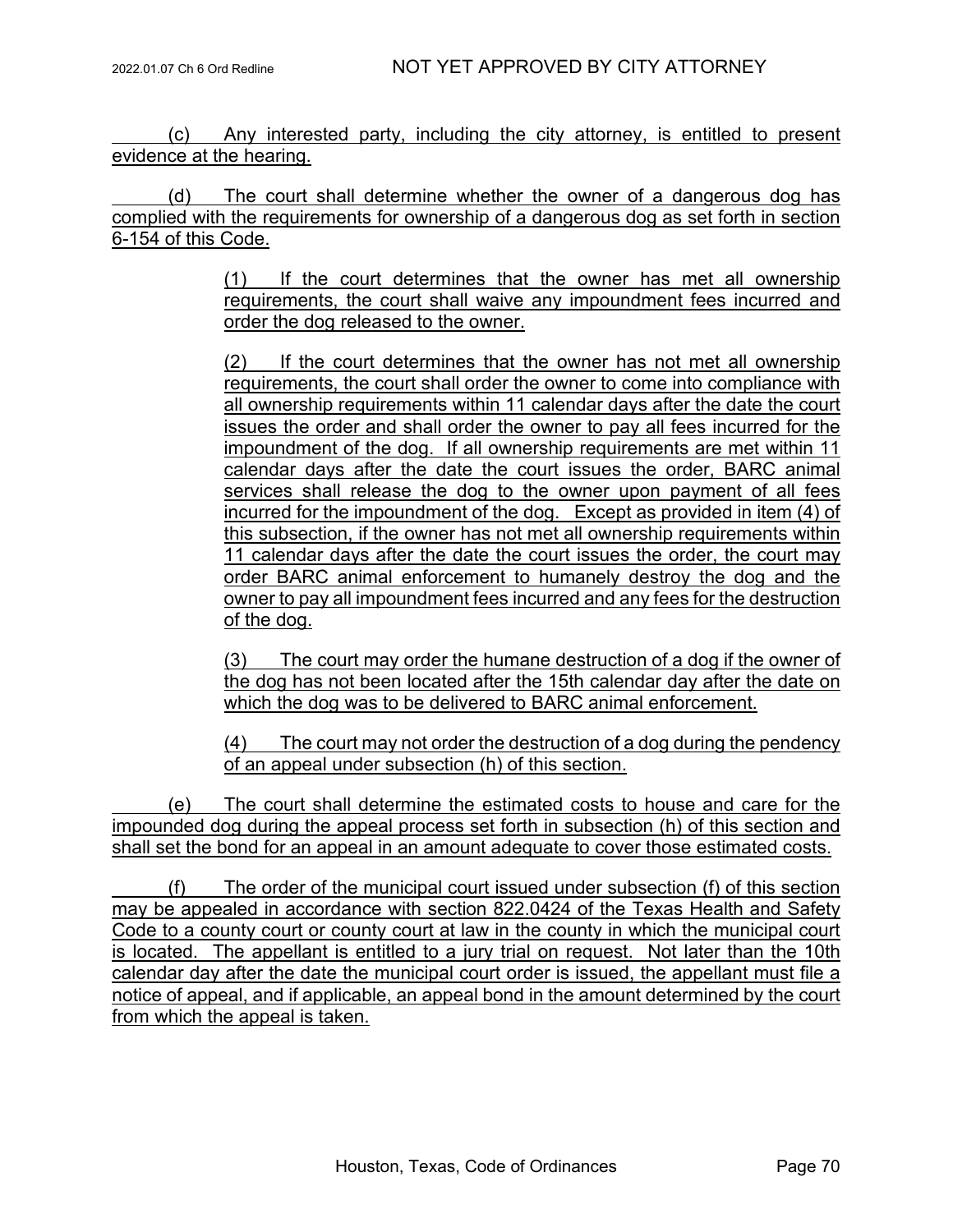# **Secs. 6-156, 6-157. Reserved Probable cause hearing.**

Any licensee or owner whose dog has been impounded may, at any time prior to the hearing scheduled pursuant to section 6-153 or 6-155 of this Code, request an informal probable cause hearing by written request delivered to the office of the director. The hearing officer shall conduct the hearing within 48 hours after receipt of the request, Saturdays, Sundays, city holidays and days that city offices are closed excepted. The hearing shall be conducted informally, and the hearing officer may consider city investigative reports, medical records, and affidavits, as well as any testimony or documentary evidence offered by the licensee or owner. If the hearing officer finds that probable cause does not exist to detain the dog for a hearing under section 6-153 or [6-](https://www.municode.com/library/) [155](https://www.municode.com/library/) of this Code, he shall cause the impoundment order to be withdrawn. If the impoundment order is withdrawn, the animal shall be released, provided that it may continue to be held, if required, for the duration of any rabies quarantine period as provided by this Code.

# **Sec. 6-157. Unlicensed dogs, rabies quarantine.**

(a) The provisions of this article shall not be construed to require the issuance of an impoundment order or the conduct of a hearing for the impoundment or euthanasia of any dog that is found to be running at large in violation of city ordinances. In the event that any dog impounded for such cause is claimed for redemption, the director may, if he has grounds to believe that it is a dangerous dog, issue notice of a hearing pursuant to section 6-153 or 6-155 of this Code to the person claiming the dog and continue to hold the dog unless and until it is authorized to be released pursuant to section 6-153 or 6-155 of this Code.

(b) The provisions of this article shall not be construed to require the issuance of an impoundment order for the impoundment of any dog for rabies quarantine pursuant to applicable provisions of the Code or state law. In the event that a dog is already impounded in the city's facilities for that reason, and the director determines that it may be a dangerous dog, he may issue a notice of hearing under section 6-153 or 6-155 of this Code and continue to hold the dog unless and until it is authorized to be released pursuant to section 6-153 or 6-155 of this Code.

# **Sec. 6-158. Appeal from a determination as a dangerous dog.**

If the hearing officer director determines a dog is a dangerous dog under section 6-153152 of this Code, that decision is final unless the licensee or owner files a written appeal in accordance with section 822.0421 of the Texas Health and Safety Code with a justice, county, or municipal court of competent jurisdiction not later than the 15th calendar day after the date the licensee or owner received notice that the dog is dangerous.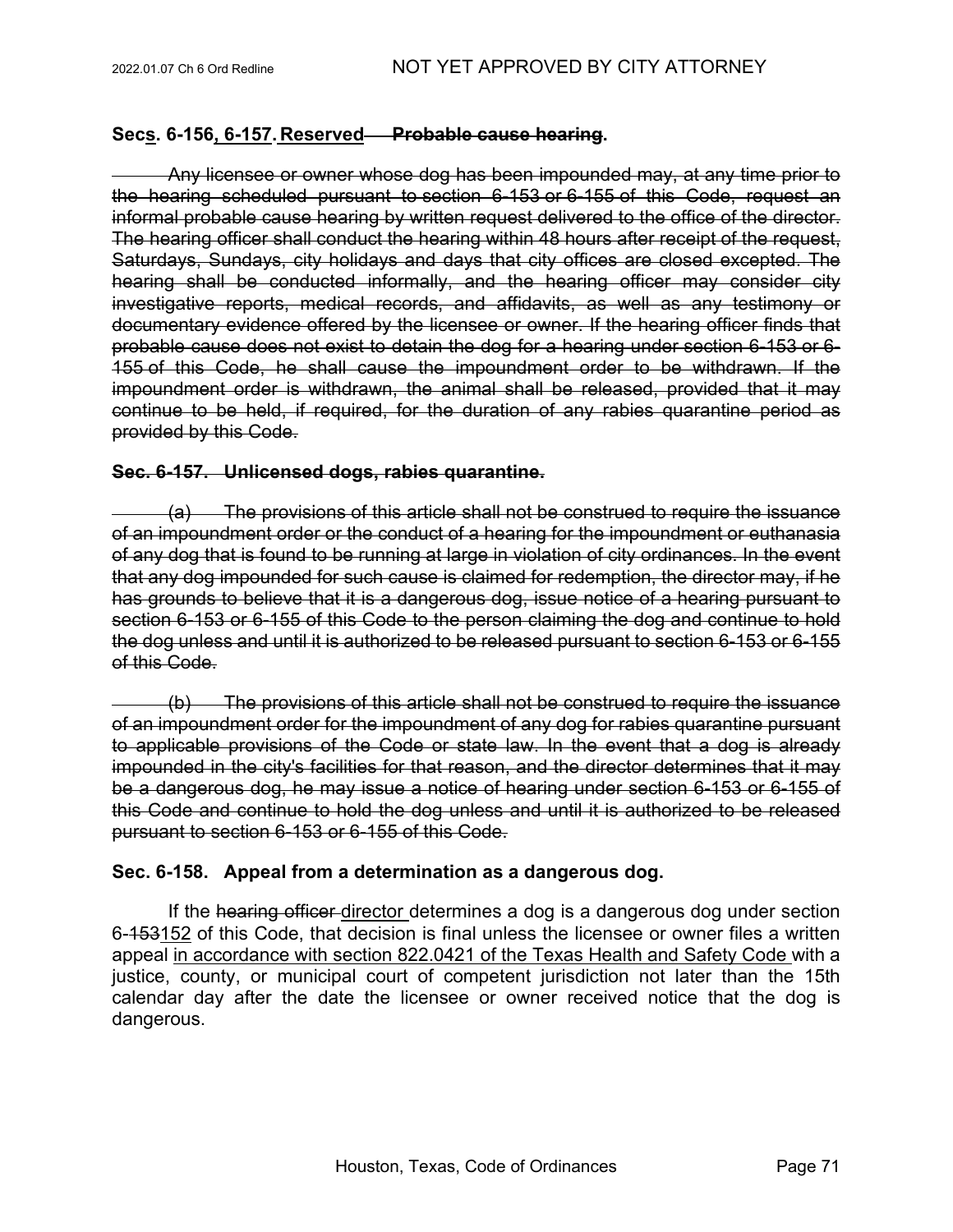# **Sec. 6-159. Reserved Appeal from an order to euthanize.**

If the hearing officer orders a dangerous dog to be humanely euthanized under section 6-153 or section 6-155 of this Code, that decision is final unless the licensee or owner files a written appeal with the municipal court within five business days after receiving notice of the order to euthanize. If an appeal is timely filed, the director shall suspend the order to euthanize pending final determination of the court. The appeal hearing must be a trial de novo and is a civil proceeding for the purpose of affirming or reversing the hearing officer's order to euthanize.

# **Sec. 6-160. Dangerous dog owned or harbored by minor.**

If the licensee or owner of a dangerous dog is a minor, the parent or guardian of the minor shall be liable for all injuries and property damage sustained by any person or domestic animal in an unprovoked attack by the dog.

# **Sec 6-161. Violations; defenses.**

(a) A person commits an offense if he violates, or fails to perform an act required by, a provision of this article or Subchapter D, Chapter 822 of the Texas Health and Safety Code, as amended. A person commits a separate offense each day or part of a day during which a violation is committed, permitted, or continued.

(b) An offense under this article is a Class C misdemeanor.

(c) Any defense to prosecution under Subchapter D, Chapter 822 of the Texas Health and Safety Code, as amended, is a defense to prosecution under this article.

(d) Any defense to an order to euthanize under § 822.003(f) of the Texas Health and Safety Code, as amended, is a defense under this article.

# **Sec 6-162. Dangerous, aggressive, and public nuisance dog database; animal complaints investigated by the police department.**

(a) The department shall maintain a detailed database of all dogs deemed to be dangerous, aggressive, and public nuisances and shall make this information available to the police department. The database shall include, but not be limited to, information such as the registrant's, licensee's or owner's name, address, phone number, the dangerous dog case number, the assigned microchip identification number, and all identifying information regarding the dog.

(b) Any reports involving complaints of animals investigated by the police department shall be electronically transmitted to BARC animal enforcement and shall include all relevant information gathered as a result of the response to the incident.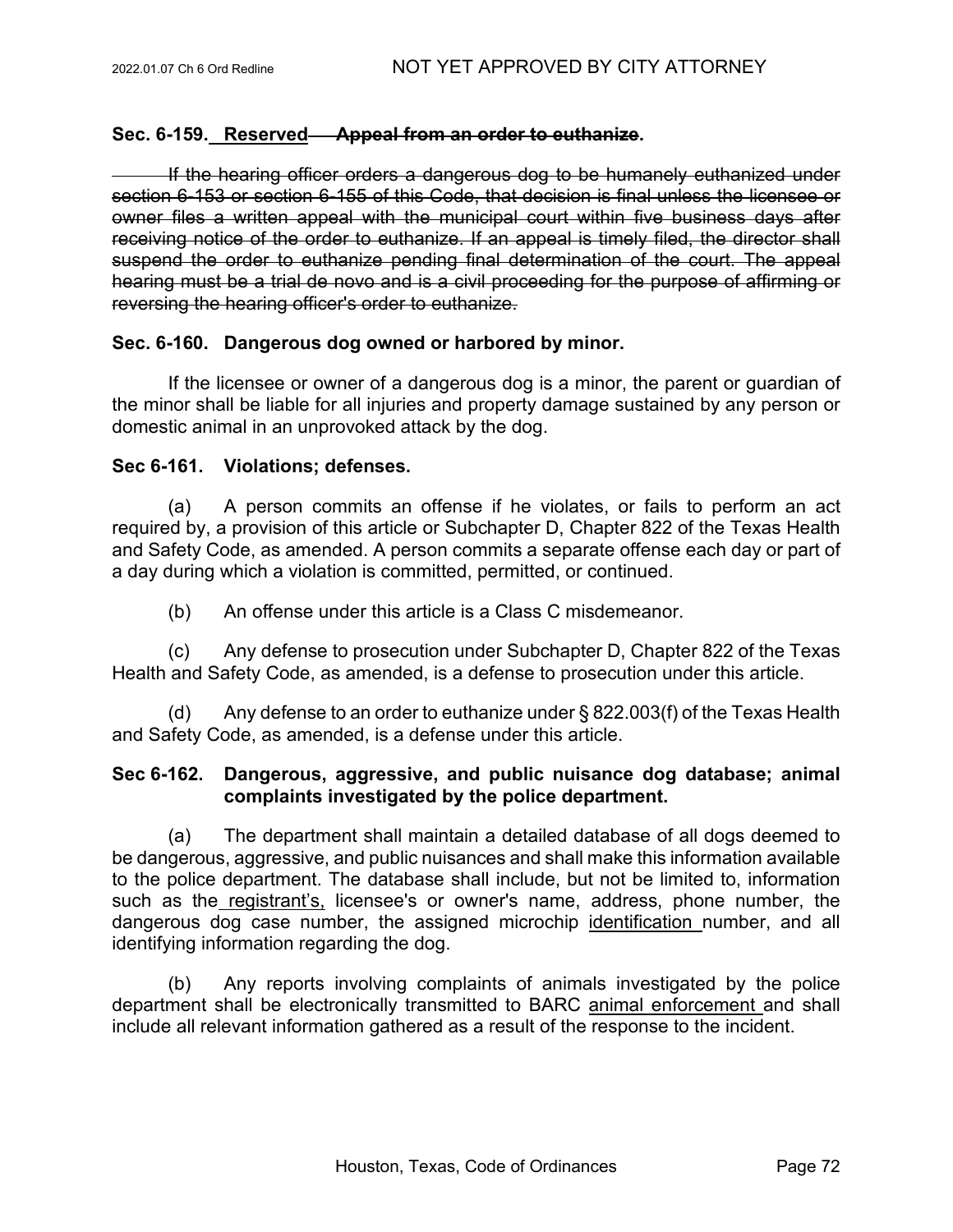# **Sec. 6-163. Reserved.Dangerous dogs designated by another animal control authority.**

It is unlawful for any person to own, harbor, or maintain custody or control of a dog that has been declared to be dangerous, aggressive, vicious, public nuisance, or otherwise designated as a potentially harmful dog by another animal control authority.

# **Sec 6-164. Aggressive dog.**

Upon receipt of a sworn, written complaint by any person, in a form approved by the director, that any dog may be an aggressive dog, the director shall conduct an investigation. If upon investigation, the director reasonably believes that grounds exist to declare the dog an aggressive dog, he shall issue a written order containing the grounds for his determination to the licensee registrant or owner of the dog by personal delivery, or by certified mail, return receipt requested. The order shall include all requirements for licensees a registrant or owners of a dog determined to be aggressive as set forth in section 6-165 of this Code and the process for appeal of the determination.

# **Sec 6-165. Requirements for an aggressive dog; violation.**

(a) Not later than the 30th calendar day after the date a licensee registrant or owner learns that he is the owner of an aggressive dog, the licensee registrant or owner shall:

 $(1)$  Permit the department to implant a microchip in the dog, at the licensee's registrant's or owner's expense, to implant in the dog a microchip that which will identify it as an aggressive dog;

(2) Affix Obtain an aggressive dog license from the director for the fee stated in the city fee schedule and affix a city-issued "aggressive dog" tag to the dog's collar that must be worn by the dog at all times. The license and the accompanying tag must be and renewed annually;

(3) Restrain the aggressive dog at all times on a leash of sufficient strength to control the dog, no longer than six feet in length and in the immediate control of a person capable of controlling the dog at any time the dog is not in a fenced area or structure that meets the requirements set forth in the following item;

(4) Except as provided in the preceding item, confine the dog in a fenced area or a structure that is:

- a. At least six feet in height;
- b. Of sufficient size to allow the dog to move freely;
- c. Locked;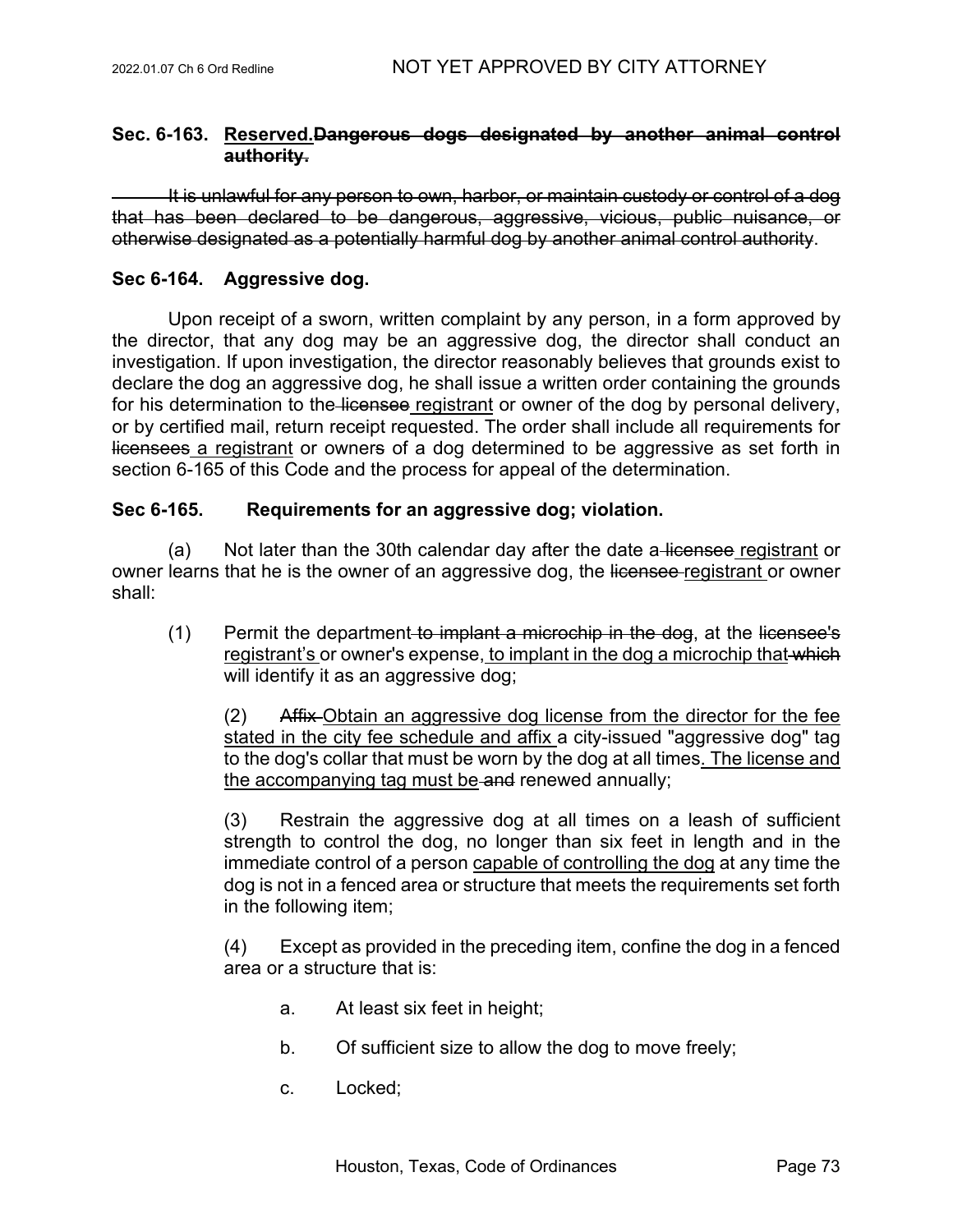d. Capable of preventing the entry of the general public, including children;

- e. Capable of preventing the escape or release of the dog; and
- f. Clearly marked as containing an aggressive dog; and
- (5) Sterilize the dog.

(b) A person commits an offense if he violates or fails to perform an act required by this section. A person commits a separate offense each day or part of a day during which a violation is committed, permitted, or continued.

### **Sec. 6-166. Appeal from a determination as an aggressive dog.**

If the director determines a dog is an aggressive dog under section 6-164 of this Code, that decision is final unless the licensee registrant or owner files a written appeal with the office of the director not later than five calendar days after the date the licensee registrant or owner receives an order from the director stating that the dog is an aggressive dog. A hearing officer shall conduct the hearing within ten calendar days of the director's receipt of the notice of appeal. The hearing shall be conducted informally, and the hearing officer may consider city investigative reports, medical records, and affidavits, as well as any testimony or documentary evidence offered by the licensee registrant or owner. At the conclusion of the hearing, the hearing officer shall enter a written order with factual findings as to whether the dog is an aggressive dog. The written order of the hearing officer shall be sent by personal delivery or certified mail, return receipt requested, to the licensee registrant or owner as soon after the conclusion of the hearing as practicable, but in no event more than five business days thereafter. The decision of the hearing officer shall be final.

#### **Sec. 6-167. Public nuisance dog.**

(a) Upon receipt of a sworn, written complaint by any person, in a form approved by the director, that any dog may constitute a public nuisance, the director shall conduct an investigation. If upon investigation, the director reasonably believes that grounds exist to declare the dog a public nuisance dog, he shall issue a written order containing the grounds for his determination to the licensee registrant or owner of the dog by personal delivery, or by certified mail, return receipt requested. The order shall include all requirements for licensees a registrant or owners of a dog determined to be a public nuisance as set forth in section 6-168 of this Code and the process for the appeal of the determination.

(b) For purposes of this section, if a dog is documented to be at large three or more times in a 12-month period by a member of the public, such documentation must consist of photographic evidence with a date and time stamp and in which the dog can be clearly identified.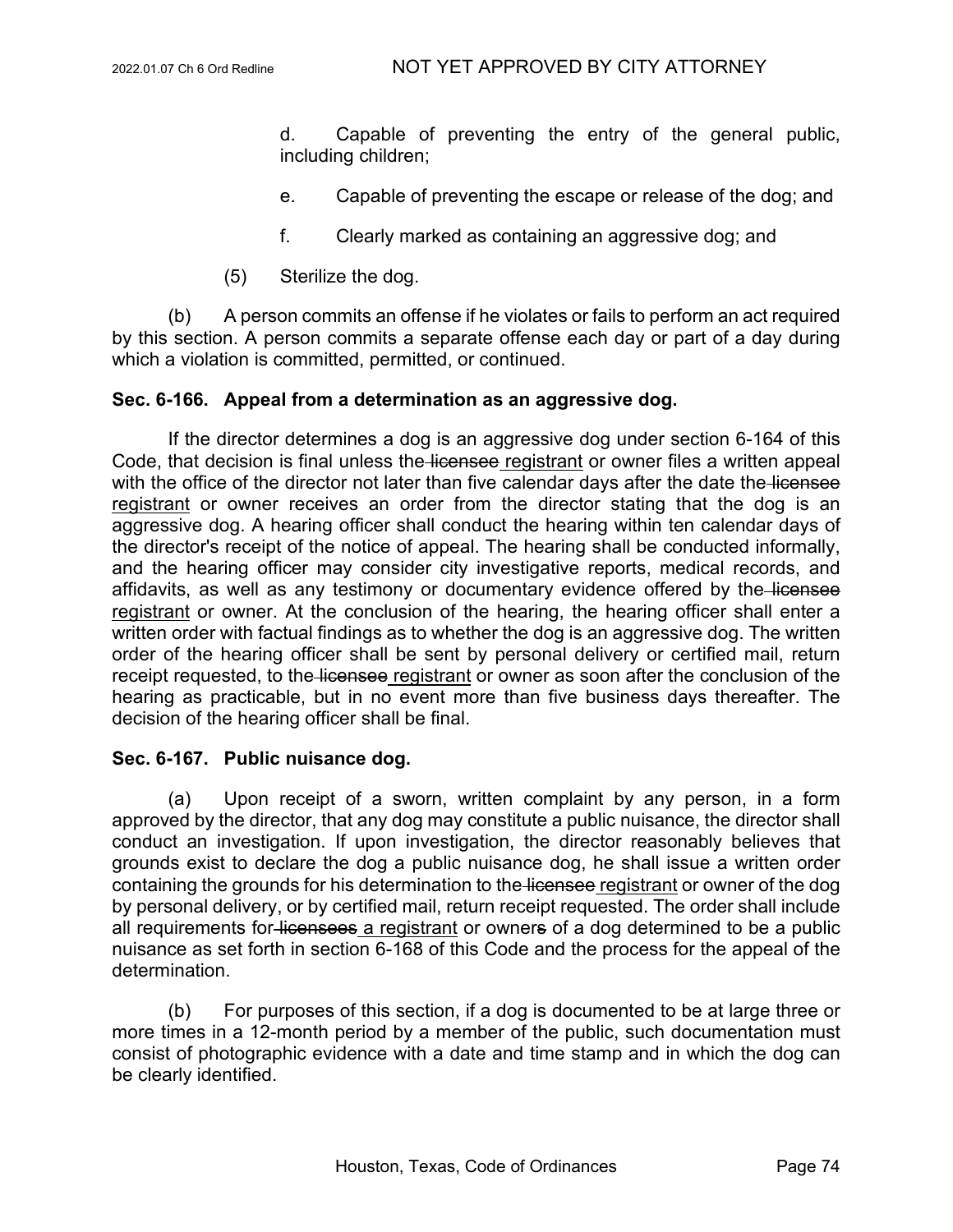# **Sec. 6-168. Requirements for a public nuisance dog; violation.**

(a) Not later than the 30th calendar day after the date a licensee registrant or owner learns that he is the owner of a public nuisance dog, the licensee registrant or owner shall take all measures necessary to abate the nuisance that served as the basis for the determination of the dog as a public nuisance dog.

(b) A person commits an offense if he violates or fails to perform an act required by this section. A person commits a separate offense each day or part of a day during which a violation is committed, permitted, or continued.

## **Sec. 6-169. Appeal from a determination as a public nuisance dog.**

If the director determines a dog is a public nuisance dog under section 6-167 of this Code, that decision is final unless the licensee registrant or owner files a written appeal with the office of the director not later than five calendar days after the date the licensee registrant or owner receives an order from the director stating that the dog is a public nuisance dog. The hearing shall be conducted and the written order from the hearing officer shall be issued in the same manner as set forth in section 6-166 of this Code. The decision of the hearing officer shall be final.

# **Sec. 6-170. Penalties; appeal.**

(a) If a licensee, registrant or owner of a dog receives the specified number of convictions for the following offenses within a 12-month period, the director may order the dog at issue removed from the city:

> (1) One or more convictions for allowing an aggressive dog to be at large in violation of subsection 6-101(d) of this Code;

> (2) One or more convictions for allowing a public nuisance dog to be at large in violation of subsection 6-101(e) of this Code; or

> (3) Two or more convictions for violations of section 6-165 or section 6- 168 of this Code.

The removal order shall be issued in writing to the licensee, registrant or owner of the dog at issue by personal delivery or by certified mail, return receipt requested. The notice shall include the reason for the order and shall inform the licensee, registrant or owner of his right to appeal the order.

(b) If the director orders a dog removed from the city, that decision is final unless the licensee, registrant or owner files a written appeal with the office of the director municipal court not later than five calendar days after the date the licensee, registrant or owner received notice that the dog has been ordered removed from the city. A hearing officer municipal court judge shall conduct hold the hearing within ten calendar days of the director's receipt of the notice of appeal. The hearing shall be conducted informally,